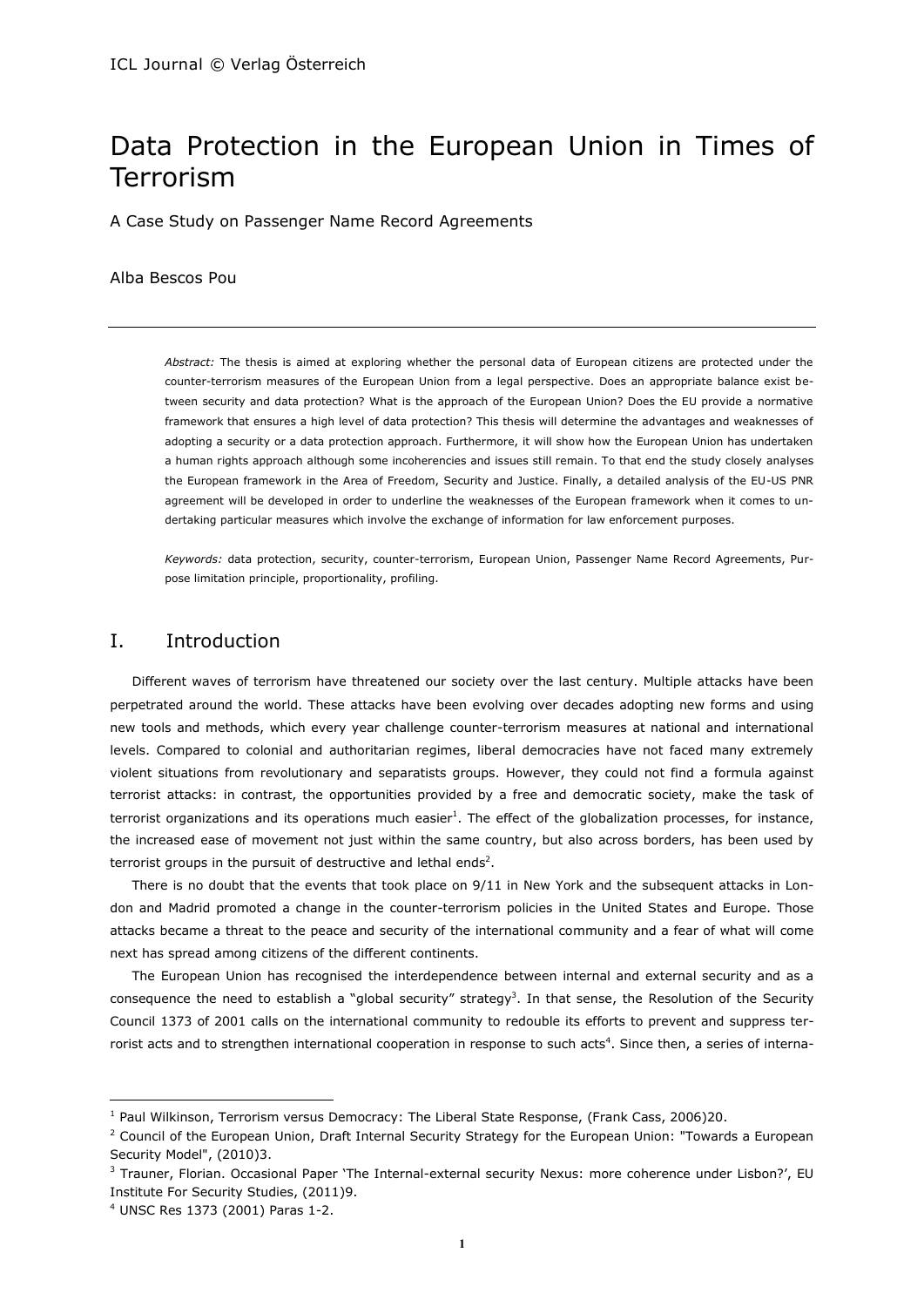tional legal measures at global, regional and bilateral level has been taken with the objective of cooperating in the prevention of activities such as aircraft hijacking, attacks on diplomats and hostage-taking, among others $^5\!$ 

For fifty years the institutions and members of the European Union<sup>6</sup> have promoted and provided freedom and security, but the new methods used by terrorists has demonstrated the ineffectiveness of the security measures. For that reason the EU has strengthened its counter-terrorism policies to work towards the prevention of such attacks in the future.

There is no agreement on a definition on what "terrorism" is, but there is a consensus that terrorism includes a "strategy" whose objective is to create a climate of extreme fear<sup>7</sup>. Terrorist attacks are premeditated and planned. It is for that reason that the collaboration between intelligence agencies is necessary in order to develop and improve prevention mechanisms such as analytical tools or early-warning systems<sup>8</sup>. And it is at that prevention stage, when "personal data" becomes a key element in effective intelligence gathering. To have good results, all the necessary information should be available.

The European Union has been working on different agreements with third countries that directly affect the free movement of personal data of European citizens. Some examples are the EU-US Society for Worldwide Interbank Financial Telecommunication (SWIFT) Agreement or the Passenger Name Record (PNR) agreements. Those agreements have the same objectives: preventing, detecting, investigating and prosecuting terrorist offences and serious crime, based on an impact assessment<sup>9</sup>. For instance, the EU-US PNR Agreement, as its own text establishes aims to 'prevent and combat terrorism and serious transnational crime effectively as a means of protecting their respective democratic societies and common values<sup>10</sup>.

These new policies and agreements have a direct effect on the right to privacy of the citizens in Europe by allowing some practices that could entail a conflict with international and European standards in data protection. In the case of PNR Agreements, the EU argues that the information that will be shared is essential and that it cannot be obtained by other means. Following this line of argument, the PNR agreements constitute a necessary tool in the fight against terrorism $^{11}$ .

But in any circumstance the personal data of any person deserves close protection from governmental intrusions, even when the government is dealing with national security concerns, due to its undoubtable link with individual dignity and personal freedom $^{12}$ . It is for that reason that it is important to evaluate if those measures that the European Union has undertaken respect the minimum standards on protection of personal data. Because, what happens when the measures that are supposed to protect our rights are at the same time violating them? The EU should work towards establishing a counter-terror strategy based on respect for human rights and fundamental freedoms<sup>13</sup> not because they are absolute, but because they represent the kind of democratic political values which its legitimacy is based on.

The diminished role of human rights is a result at least in part of the changing nature of security threats since 2001<sup>14</sup>, and we cannot deny the difficulty that safeguarding security supposes whilst preserving the hu-

<sup>5</sup> Paul Wilkinson, Terrorism versus Democracy: The Liberal State Response, (Frank Cass, 2006)85.

<sup>6</sup> Council of the European Union, Draft Internal Security Strategy for the European Union: "Towards a European Security Model", (2010)1.

<sup>7</sup> Paul Wilkinson, Terrorism versus Democracy: The Liberal State Response, (Frank Cass, 2006)1.

<sup>&</sup>lt;sup>8</sup> Council of the European Union, Draft Internal Security Strategy for the European Union: "Towards a European Security Model", (2010)12.

<sup>&</sup>lt;sup>9</sup> Ibid.

<sup>&</sup>lt;sup>10</sup> Agreement between the United States of America and the European Union on the use and transfer of Passenger Name Records to the United States Department of Homeland Security. Doc No 17434/11 [2012] OJ L215/5 (EU-US PNR Agreement 2012).

 $11$  Ibid.

<sup>&</sup>lt;sup>12</sup> Wilson R.A, Human Rights in the War of Terror' in Wilson S.A (ed) *Human Rights in the <sub>'</sub>war of terror*', (Cambridge University Press, 2005)27.

<sup>&</sup>lt;sup>13</sup> Brower, Evelien, The EU Passenger Name Record (PNR) System and Human Rights: Transferring Passenger Data or Passenger Freedom?, Centre for European Policy Studies, Working Document No. 320,(2009).

<sup>&</sup>lt;sup>14</sup> Wilson R.A, Human Rights in the War of Terror' in Wilson S.A (ed) Human Rights in the ,war of terror', (Cambridge University Press, 2005)8.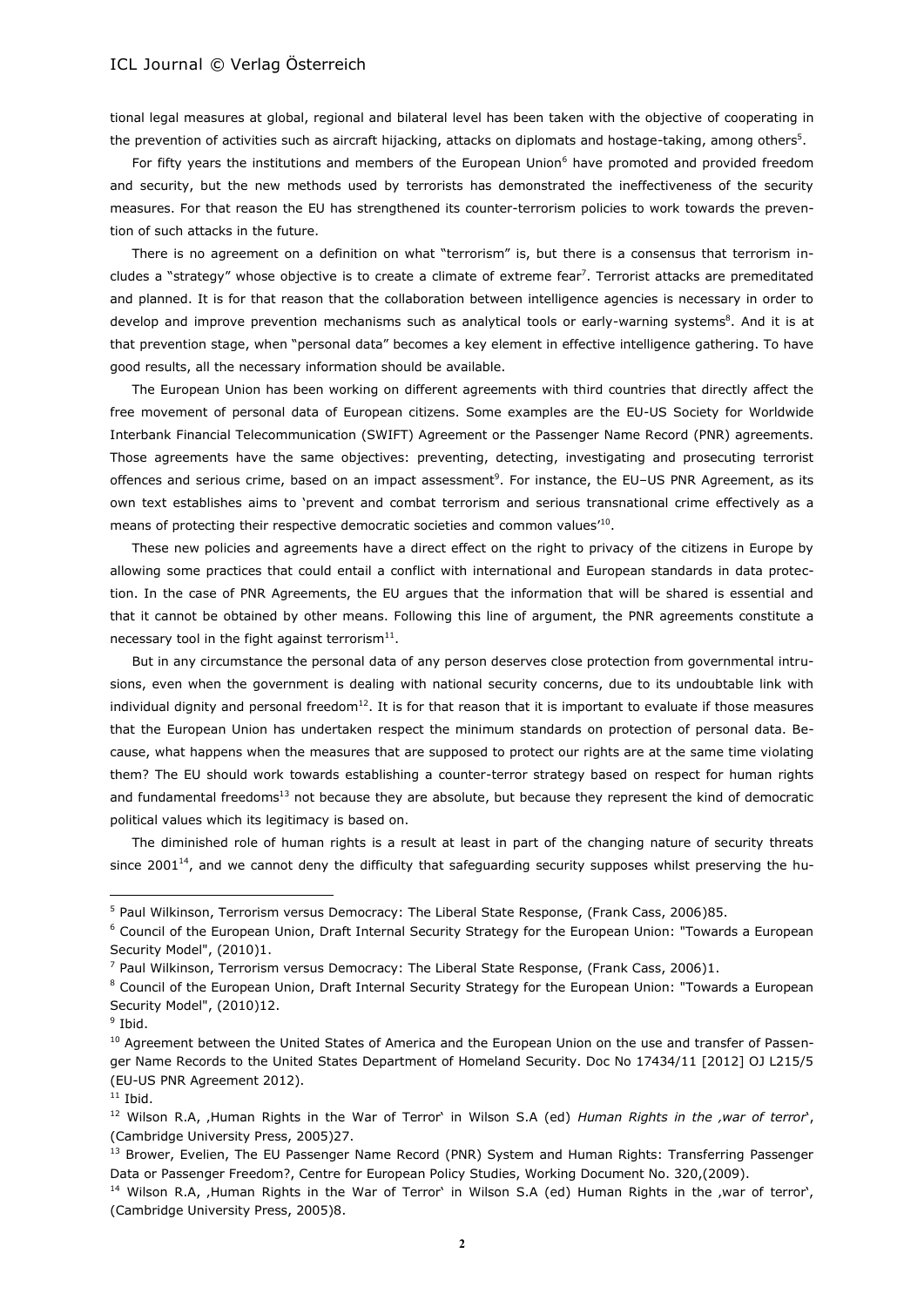$\overline{a}$ 

man rights that are essential to democratic societies. But as Richard Ashby Wilson asked 'If we grant governments the authority to temporarily curtail certain liberties in emergency situations, how can we positively ensure that governments will not overstep the boundaries?'<sup>15</sup>

Sharing this concern, this thesis aims at analyzing the legal framework in the European Union on data protection in the light of counter-terrorism measures and the limits that human rights set on them. It is important to evaluate the current situation so as to be aware of the weaknesses of the current legislation.

This thesis will try to answer whether the personal data of European citizens is protected under the counterterrorism measures of the European Union from a legal perspective.

In order to find an accurate answer, I will address as well the following questions: does an appropriate balance exist between security and data protection? What is the approach of the European Union? Does the EU provide a normative framework that ensures a high level of data protection? Far from willing to obtain just general statements, I will proceed to assay the Passenger Record Agreements Framework, with special attention to the EU-US PNR Agreement of 2011.

After defining the main concepts that the thesis will be dealing with: data protection, security and counterterrorism, in Chapter II I will analyze how those concepts interact and the benefits and weaknesses of the different approaches that can be adopted by countries and international organizations while implementing measures in this area. This analysis will be mainly theoretical but some examples will be provided, with special reference to the European and the American policies.

In Chapter III I will analyze the position of the European Union concerning how to find a balance between its obligations of protecting personal data and ensuring the security of its citizens. For that purpose I will ascertain the legal framework of the EU on data protection and its limitations in terms of counter-terrorism. For that analysis, I will refer to the international legal background of this issue. Then, I will state if that regulation of the EU respects human rights standards, and in particular, if it is adjusted to the right to a private life from a legal point of view. In addition, I will try to state the position of the European Union in relation to the approaches mentioned in the first chapter.

In Chapter IV, I will focus on the Passenger Name Record Agreements normative framework. PNR is data provided by passengers when booking their flights that is collected by air carriers to handle ticket reservation. In those agreements between EU and non-European countries they require the air carriers operating in those territories to share the information about those passengers with the intelligence agencies of the countries concerned. This information is used as a tool in the prevention of and fight against terrorism and serious transnational crime. The PNR was included in the strategic objectives of the "EU Internal Security Strategy in Action" adopted in 2010<sup>16</sup>. In this thesis I will analyze the normative framework on PNR in the European Union, and to reinforce the analysis I will look closely at the EU – US PNR Agreement that came into force in July 2012.

Is the current regulation on sharing PNRs, and particularly the above-mentioned EU-US agreement, adequate in terms of the human rights standards that exist in the European Union? Is it a justified interference into the right to a private life? Are the Passenger Name Record Agreements adjusted to the European framework on data protection? What challenges remain in their regulation and implementation? In this chapter I will highlight how the human rights-based demands of proportionality, strict purpose limitation, the DHS duty ensure that the rights of access of the individual, rectification and erasure and the possibility of obtaining administrative and judicial redress and the limited usage of PNR data, among others, are fulfilled.

Finally, in Chapter V, I will present the conclusions as the answers to my research questions. As will be perceived throughout this research paper, the European Union, even if it is still far away from having a proper legal framework on the protection of personal data in what concerns security measures, in its willingness to fulfill with its international obligations, has been positively reformulating the legislation with the intention of obtaining a legal framework that puts human rights at the top of its counter-terrorism strategy.

<sup>&</sup>lt;sup>15</sup> Wilson R.A, Human Rights in the War of Terror' in Wilson S.A (ed) Human Rights in the ,war of terror', (Cambridge University Press, 2005)10.

<sup>&</sup>lt;sup>16</sup> Commission *´*Communication to the European Parliament and The Council, The EU Internal Security Strategy in Action: Five steps towards a more secure Europe', COM (2010) 673 final.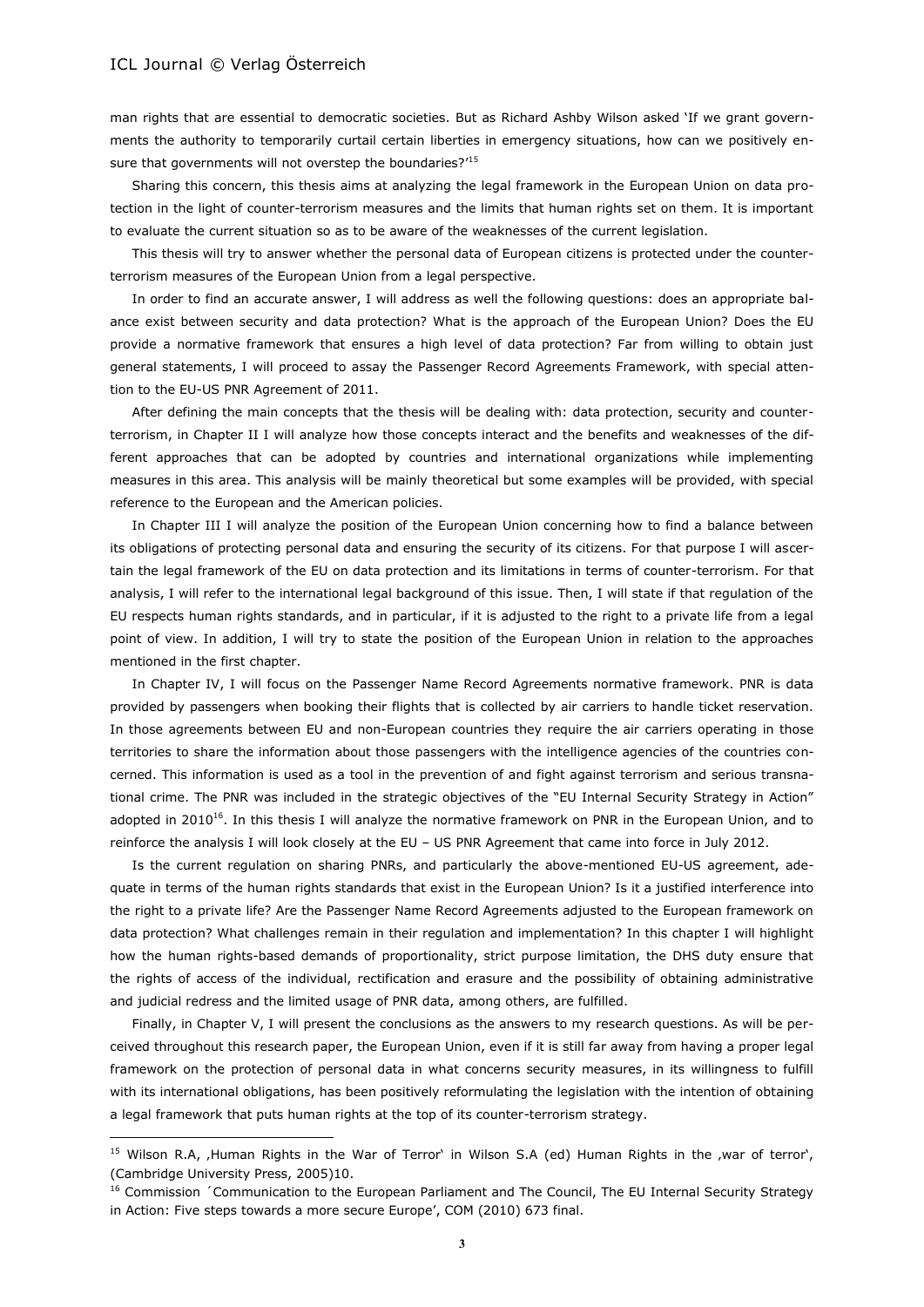This analysis will be based on both primary sources (from the European Union and other relevant organizations, such as the OSCE), a study of the case-law of the Court of Justice of the European Union and the European Court of Human Rights, and a review of secondary sources, namely academic literature, articles and online sources. The thesis will use traditional legal methodology, but will encompass analyses from other sciences, such as the social sciences, when relevant.

During the evaluation we should keep in mind that although the EU must create a safe environment, in which its citizens can feel protected<sup>17</sup>, a balance between security and freedom must be found. Most of the human rights, even when they are protected by the most important international treaties, such as the International Covenant on Civil and Political Rights, allowed states to limit their content for reasons of national securi $ty^{18}$ , but these interferences have to be proportional and necessary. To be able to find out what the proper balance is, we should underline that there is no such a thing as "zero risk". As Dwight D. Eisenhower said "If you want total security, go to prison. There you're fed, clothed, given medical care and so on. The only thing lacking…is freedom."

# II. Data protection, Security and Counter-terrorism

In this second chapter the concepts of data protection, security and counter-terrorism will be delimited in sections A and B. Then, in section C, I will explain how these concepts are interrelated and the benefits and weaknesses of the approaches that the state can take in the trade-off between data protection and security. This analysis will answer the question whether there exists an appropriate balance between both elements in the area of counter-terrorism. In order to better illustrate the mentioned theoretical framework, a general overview of the United States and the European Union approach will be presented.

#### A. Data Protection as a Human Right

According to article 2 of the EU Data Protection Directive (95/46/EC) 'personal data means any information relating to an identified or identifiable natural person (data subject)'. Concerning that broad definition, we can include in it the concept of the so-called "ordinary personal data" which may include for instance name, address or number of passport of the data subject, but also "sensitive personal data", which includes ethnicity, religion, political affiliations, religion, etc.

What matters in this protection is who can process this information, by which means and to what end. Article 2 paragraph 'b' of the above mentioned Directive, defines 'processing of personal data' as 'any operation or set of operations which is performed upon personal data, whether or not by automatic means, such as collections, recording, organization, storage, adaptation or alteration, retrieval, consultation, use, disclosure by transmission, dissemination or otherwise making available, alignment or combination, blocking, erasure or destruction'<sup>19</sup>.

To determine who is controlling these data and who can have access to them, became an issue especially in the 1970s with the electronic revolution. Soon, with the normalization of the use of the computers and the arrival of the Internet, to determine who can be a legitimate data controller and the delimitation of the possibilities of acquiring, recording, using, consulting or deleting the personal data became a global concern. In response to this, the Organization for Economic Cooperation and Development (OECD) formulated, in 1980, the well-known OECD Guidelines on the Protection of Privacy and Trans-border Flows of Personal Data<sup>20</sup>. After those guidelines, some other regulations were developed at national, regional and international level.

<sup>&</sup>lt;sup>17</sup> Council of the European Union, Draft Internal Security Strategy for the European Union: "Towards a European Security Model", (2010)4.

<sup>&</sup>lt;sup>18</sup> See Art 4 of the International Covenant on Civil and Political Rights, 1966.

 $19$  Art 2 of the Directive 95/46/EC, of the European Parliament and of the Council, on the protection of individuals with regard of the processing of personal data and on the free movement of such data, [1995] OJ No L281/31. (Directive 95/46/EC).

<sup>&</sup>lt;sup>20</sup> OECD Guidelines on the Protection of Privacy and Trans border Flows of Personal Data, 1980.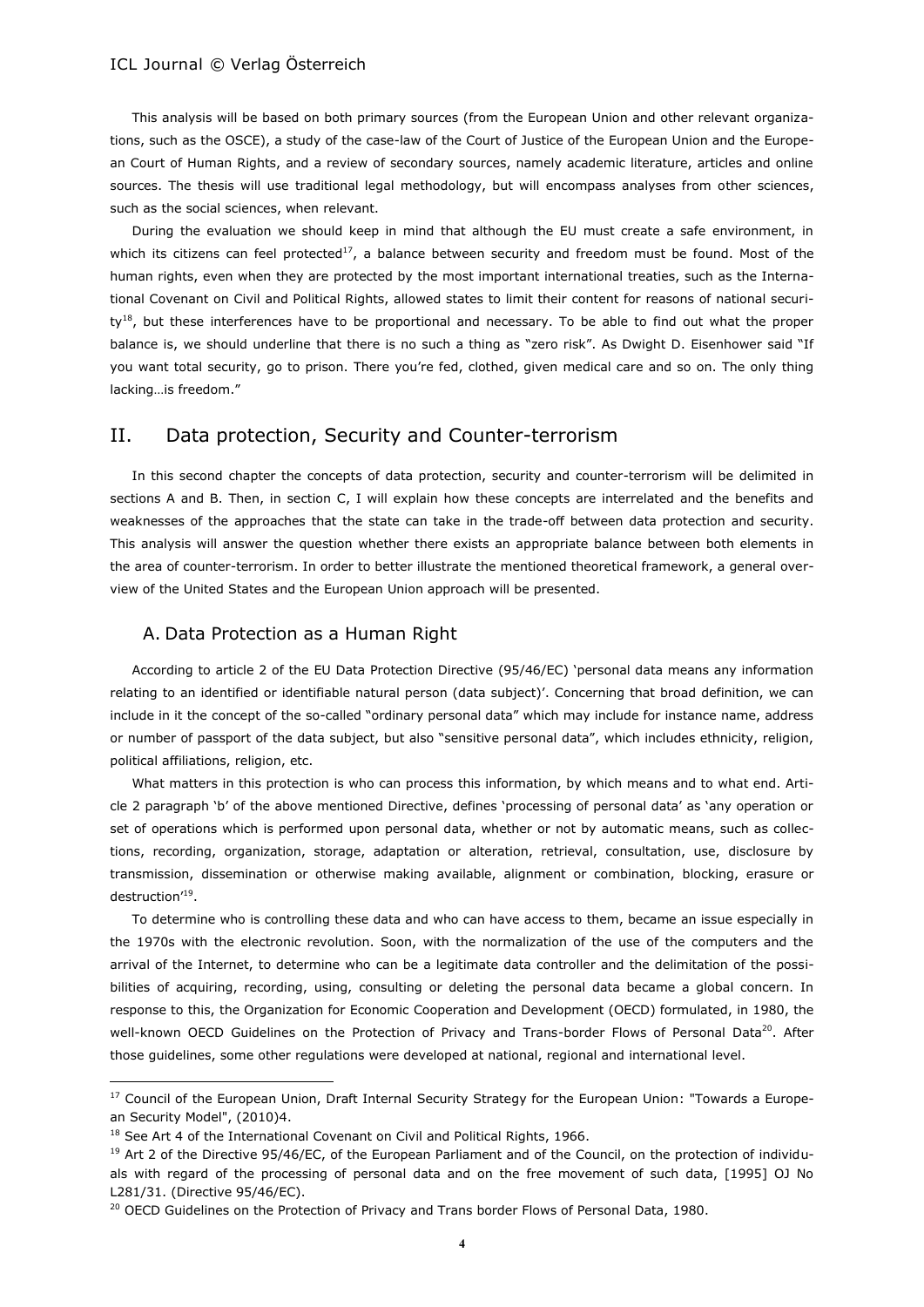The protection of personal data becomes a necessity from the moment that these data contain information that concerns the private sphere of the data subject, and therefore has a direct link to the right to privacy protected in Article 12 of the Universal Declaration of Human Rights (UDHR), and in article 8 of the European Charter of Human Rights and Fundamental Freedoms (ECHR). The European Court of Human Rights (ECtHR) has underlined that the systematic collection and storage of personal information, falls within the scope of the right to a private life of the article 8 of the ECHR<sup>21</sup>.

In what refers to the European Union, the European Charter of Fundamental Rights, just after mentioning the right to a private life of article 7, article 8 of the same charter foresees the protection of personal data as a right and establishes that these data should be protected and processed fairly for specified purposes and on the basis of the consent of the person concerned or some other legitimate basis laid down by law<sup>22</sup>.

What can be concluded is that the protection of personal data falls within the scope of human rights and fundamental freedoms already as an independent right in the case of Europe or included in the right to a private life. But in both cases, we should keep in mind that this is not an absolute right, which means that some necessary limitations in a democratic society can be imposed. Some of these limitations can be a consequence of the protection of the right to security<sup>23</sup> and the right of freedom of expression and information<sup>24</sup> of the others.

## B. Security and Counter-Terrorism Measures

Security has been recognised as a human right in article 3 of the UDHR, and in article 9 (1) of the International Covenant on Civil and Political Rights, which states that "everyone has the right to liberty and security of person". Also Article 5 of the European Convention on Human Rights is concerned with the "right to liberty and security". Nevertheless, the concept of security in these texts has been usually reduced to a narrow definition essentially associated with liberty, which means that basically security is referred in terms of habeas corpus, torture, prisoner's rights, etc.

But it seems that a wider meaning was pursued by the legislator judging by the drafting process of Art.3 of the UDHR, where the drafting group rejected the use of other nomenclatures, such us 'physical and moral integrity' as it was considered included in the word "security"<sup>25</sup>. Following this rationale, for the purpose of this thesis, we will adopt a wider concept of security.

'Security' has different aspects, ranging from the traditional view of the international law of 'national security' to a more human rights based approach of 'security of the individual'. Being aware of the debate on the differences between the different approaches, we will consider 'human security' as the concept with the potential to reconcile the personal, national and international aspects<sup>26</sup>.

Security is defined as the state of being free from danger or threat<sup>27</sup>. To guarantee a safe life for its citizens is considered, not just an obligation of the States under the article 9 of the International Covenant on Civil and Political rights and one of the main purposes for the international cooperation as the article 1 of the United Nations Charter states, but a necessary prerequisite to enjoying our civil liberties and other fundamental rights. It is for this reason that, the use of security reasons has been traditionally accepted as a legitimate argument to limit some of the people's rights, with the exception of the so-called absolute-rights such as the right to life or the prohibition of slavery. But at the same time, it is important to emphasise that we cannot ensure peace

<sup>&</sup>lt;sup>21</sup> Amann v. Switzerland, App no 27798/95 (EctHR 16 February 2000)

<sup>&</sup>lt;sup>22</sup> Art 8 of the Charter of Fundamental Rights of the European Union, 2010.

 $^{23}$  Art 6 of the Charter of Fundamental Rights of the European Union, Art 3 UDHR and Art 5 ECHR.

<sup>&</sup>lt;sup>24</sup> Art 11 of the Charter of Fundamental Rights of the European Union, Art 19 UDHR and Art 10 ECHR.

<sup>&</sup>lt;sup>25</sup> Eide, Asbjorn, Alfredsson, Gudmundur, Melander, Göran, Rehof, Lars Adam, Rosas, Allan, Theresa, (eds) The Universal Declaration of Human Rights: A Commentary (Scandinavian University Press, 1992)77.

<sup>&</sup>lt;sup>26</sup> Gerd Oberleitner, 'Human Security and Human Rights', European Training and Research Centre for Human Rights and Democracy (Occasioanl Paper Series, 2002)27.

<sup>27</sup> Online Oxford Dictionaries, <http://oxforddictionaries.com/>.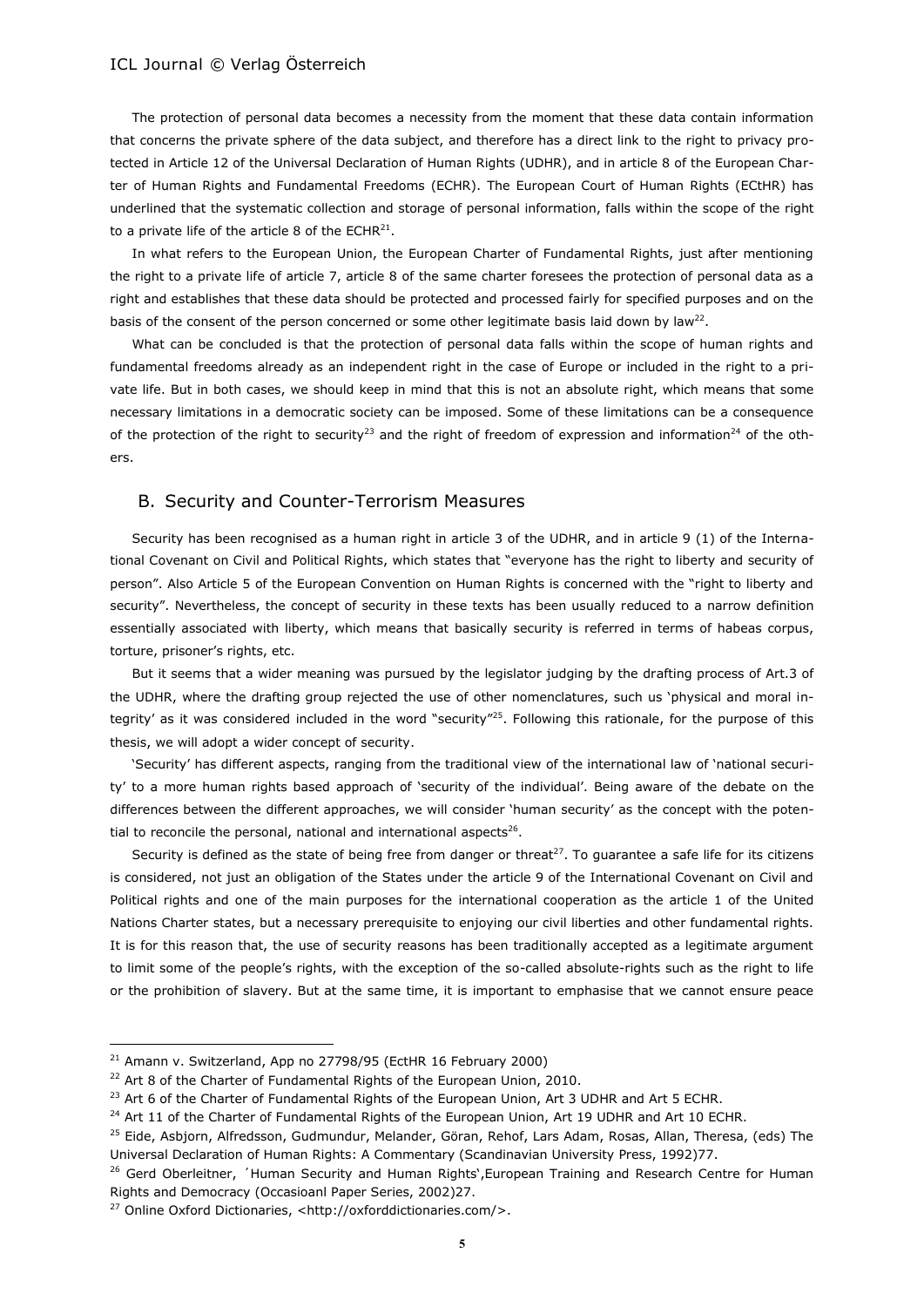and security in a world where human rights are not respected<sup>28</sup>. In that sense, peace, justice, human rights and security are interlinked, and cannot exist without one other. As a consequence a balance should be found.

How to tackle the issue depends on which approach we adopt. We can understand that human security is achieved by strengthening the human rights framework and its implementation, or on the contrary we can interpret that we cannot ensure a respect for human rights if there is a lack of security in society. In this last approach, to be able to build a proper human rights system, first human security should be ensured.

As far as this thesis is concerned, of all the different threats that challenge the national security of the State, such as the lack of democracy, trafficking of human beings, hunger or social conflicts, we will focus on terrorism.

Despite all the efforts made in the international sphere, an agreement on what terrorism is does not exist. In general, the international community agrees that terrorism includes the following elements: a type of political violence, a tactic, involves fear beyond target, and the attacks are targeting non-combatant victims. There exists a variety of definitions of terrorism, not only at an international level, such as the one included in the UN Security Council Resolution 1566 (2004) or in the UN General Assembly Resolution 49/60 adopted in 1994 but as well at the European Union level, such as the one foreseen in Art.1 of the Framework Decision on Combating Terrorism (2002). This latter Decision states that, among others, 'shall be deemed to be terrorist offences: attacks upon a person's life which may cause death; attacks upon the physical integrity of a person; kidnapping or hostage taking; causing extensive destruction to a Government or public facility or seizure of aircraft, ships or other means of public or goods transport'.

Far from willing to start an analysis about the reasons that prevent the States from reaching an agreement, and to illustrate all definitions presented up to now, for the purpose of this thesis, and being conscious of its lack of precision, I will use the one contained in the International Convention for the Suppression of the Financing of Terrorism adopted in December 1999, which included the first general definition of terrorism in an International Treaty. According to the above-mentioned Convention, terrorism includes "any other act intended to cause death or serious bodily injury to a civilian, or to any other person not taking an active part in the hostilities in a situation of armed conflict, when the purpose of such act, by its nature or context, is to intimidate a population, or to compel a Government or an international organization to do or to abstain from doing any act"<sup>29</sup> .

Furthermore, it is important to distinguish between terrorism and organized crime, due to the fact that both concepts being used throughout the present thesis but not necessarily together. Once again, there is some discussion about the differences and links between both concepts, we simplify the debate by saying that organized crime usually looks for financial profit and tries to achieve as much control of the illegal market as possible. In contrast, terrorism, is motivated chiefly by ideological aims and pursues a political change<sup>30</sup>.

The concept of counter-terrorism refers to the practices, tactics, techniques and strategies that governments, the military, police departments and corporations adopt in response to terrorist threats and/or acts, both real and imputed $31$ . In that sense, we should emphasise the preventive mission of the counter-terrorism strategies. The main objective is to keep citizens safe from terrorists threats and attacks, and to ensure this safe environment, governments develop practices and techniques such as, the screening of airline passengers or the placing of video cameras in public places.

<sup>28</sup> Bertrand Ramcharan, *Human rights and human security: Strengthening Disarmament and Security (Disarmament Forum*, (UNIDIR/DF/2004/1) United Nations, January (2004)39.

 $29$  Art 2 of the International Convention for the Suppression of the Financing of Terrorism, 1996.

<sup>&</sup>lt;sup>30</sup> Frank Bovenkerd and Bashir Abour Chakra, ,Terrorism and Organized Crime', , in Schmid, Alex P. (ed) Forum on crime and society, Vol 4, No and 2,( New York: United Nations publications, 2004)3.

 $31US$  Foreign Policy About.com web site, <http://usforeignpolicy.about.com/od/defense/a/what-iscounterterrorism.htm>.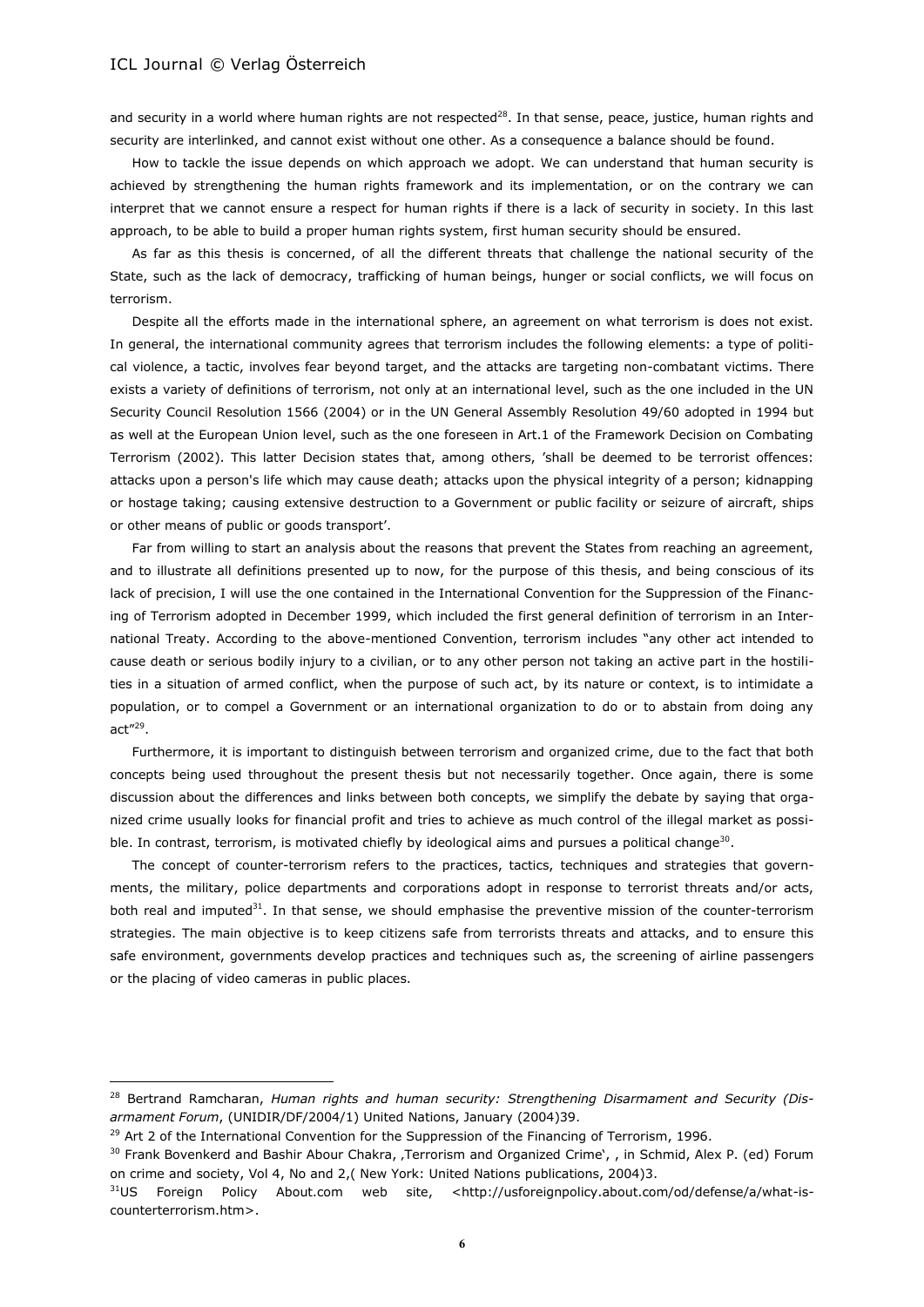# C. Trade-off between Data Protection and Security: the European Union and the United States approach.

Once the concepts of data protection, security and counter-terrorism have been delimited, in the following section I will explain, in the first subsection, how these terms are interrelated and the approaches that can be considered in the trade-off between data protection and security in the area of counter-terrorism measures. Then, the approaches of the United States of America and the European Union will be presented in subsections II and III.

# 1. Conceptual Issues

 $\overline{a}$ 

Among the challenges that nowadays face the international community, the fight against terrorism has been established as one of the priorities of the international community, as the UN Secretary General stated on his speech in New York, 22 January 2013, since acts of terrorism attack the most basic human rights, such as the right to life. But in establishing security measures to prevent possible future attacks, governments should avoid falling into the paradoxical situation whereby protecting the rights of their citizens they use measures that violate some of their other rights<sup>32</sup>. And as a consequence, we will inevitably find ourselves addressing the Hobbesian dilemma on "how do we defend liberty from imminent threats without compromising our hard-won freedoms"<sup>33</sup>. This is the question that has been challenging the policy makers for decades.

Counter-terrorism measures can affect several different types of rights. For instance, they can interfere with the prohibition of torture, freedom of movement, the right to a fair trial, freedom of thought, the presumption of innocence or, what more concerns us more in this study, privacy rights, including the protection of personal data.

It is true that to guarantee the security of their citizens, which as we have said before constitutes an obligation of the states, the interference with some of the rights mentioned above could hardly be avoided. But it does not mean that State can use any kind of measures to achieve security by denying human rights without complying with their obligations under international law. In other words, the states should respect the right to privacy of its citizens, even when national security issues are involved. As a consequence, they must work towards the enhancement of the protection of personal data, especially when these data are the object of counter-terrorism measures. The key to resolving this challenge is to find the appropriate balance or trade-off between data protection and security.

And just before studying this analysis in depth, it is important to highlight that as David Luban has stated, it is impossible to calculate how much truth there is in 'that the loss of our liberties makes us safer<sup>134</sup>. The lack of exact empirical results is another reason why a previous discussion about the balance between values becomes a prime concern for this thesis.

Jennifer Chandler argues that security has a privileged position over other values, such as liberty. Even if that cannot be brought to an extreme where safety should be ensured at any price, there is still a belief in the general public that survival is basic precondition in order to be able to fully enjoy our civil liberties, including our right to privacy. To emphasise the obligation of the states to strengthen security measures Chandler refers to the theory of the social contract of Jean-Jacques Rousseau. As is well known, this theory holds that individuals have voluntarily consented to surrendering some of their individual freedoms and submit to a political authority in exchange for security and protection provided by the mentioned authority. For that reason, some

<sup>&</sup>lt;sup>32</sup> Jennifer Chandler J, 'Privacy versus National Security, Clarifying the Trade-off', in Ian Kerr, Carole Lucock and Valerie Steeves (eds) Lessons From The Identity Trail: Anonymity, Privacy and Identity in a Networked Society (New York: Oxford University Press, February 2009)12.

 $33$  Wilson R.A, Human Rights in the War of Terror' in Wilson S.A (ed) Human Rights in the , war of terror', (Cambridge University Press, 2005) 13.

 $34$  Wilson R.A, Human Rights in the War of Terror' in Wilson S.A (ed) Human Rights in the ,war of terror', (Cambridge University Press, 2005)26.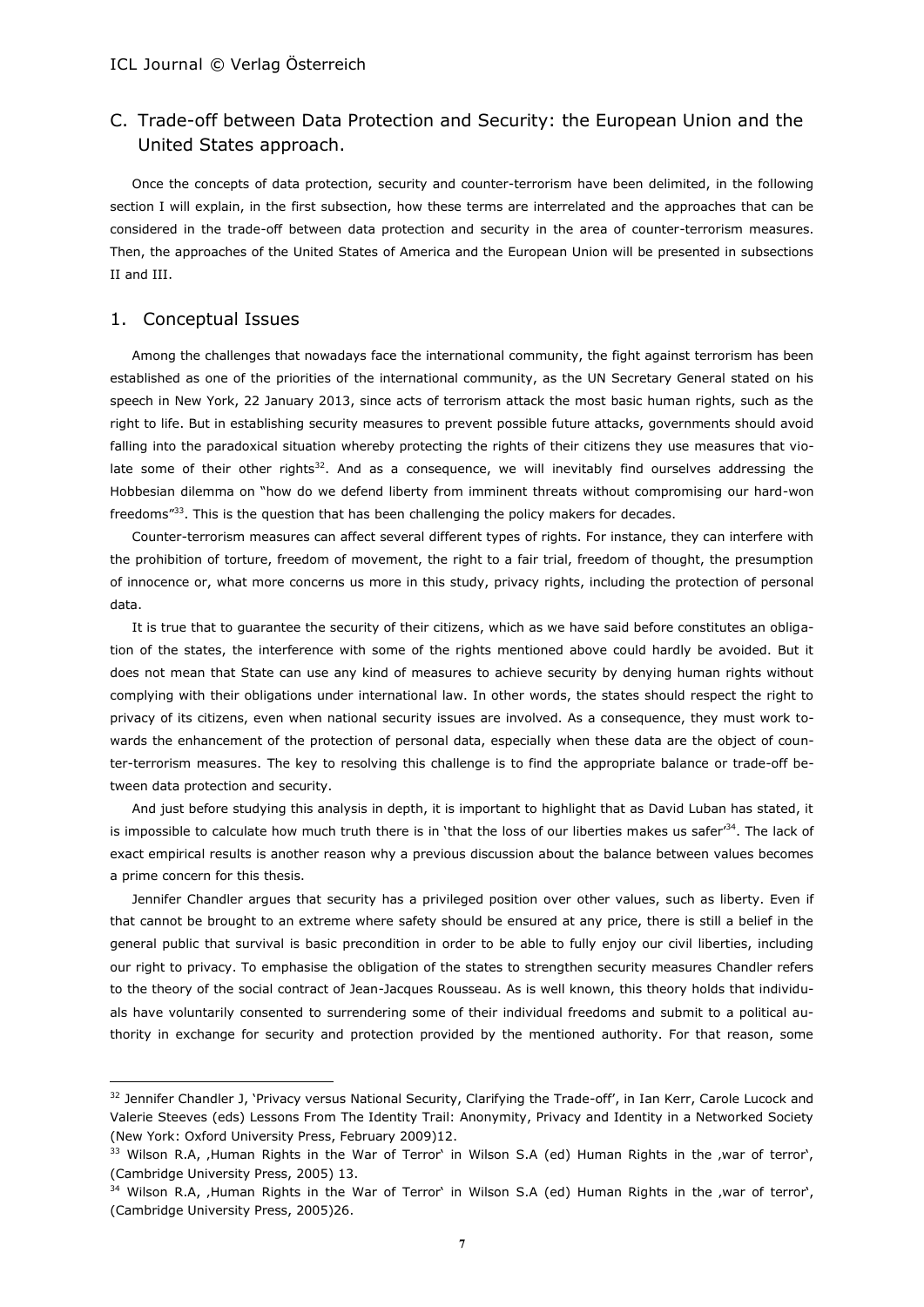theorist can affirm that there is public agreement on the notion that security should be a priority for the governments, and that a subsequent restriction of individual rights can be legitimate<sup>35</sup>.

Other scholars, such as Darren W. Davis or Brian D. Silver, state that another reason that drives people to opt for higher security even at the expense of their civil liberties is the existence of fear<sup>36</sup>. Terrorist attacks have taken different forms throughout the past few decades, but the unexpected severity of the attacks perpetrated on 9/11 in New York supposes a turning point. No one would ever have imagined that such dramatic acts were possible in a country with surveillance measures such as in the United States. As a consequence fear of what will be next has spread around our societies. This fear makes people expect a reaction from our governments. A reaction of the State towards strengthening the measures of control with the objective of keeping them safe, even if that means interfering with their privacy.

Moreover, we should keep in mind that as Peter Schieder explains, fear cannot be used as a political tool to reinforce the legitimacy of policy strategies $37$ . Citizens have the right to demand protection, but letting fear blind our faith in our governments; can become a powerful instrument used for political purposes.

But despite all the arguments assuring that security should be at the centre of the policy making, we should remember the words of the United Nations High Commissioner for Human Rights in his Report in 2002, when he highlighted that 'to ensure that innocent people do not become the victims of counter-terrorism strategy should be an important component of anti-terrorist strategy<sup>38</sup>.

Furthermore, as Wolfgang Benedek states to spread fear, restrict fundamental freedoms and to make a change in security legislation, may be some of the objectives of terrorist groups in their attack against the strength of liberal democracies and push the system to failure<sup>39</sup>. For that reason, open societies should remain tied to their democratic values such as the rule of law, social justice, good governance and human rights, because these are the values most needed to keep our societies strong against those who try to destroy them.

Besides, the State cannot overlook its obligations under international law, in particular, under international human rights law. Specifically, the International Covenant on Civil and Political Rights (ICCPR) mandates the right to privacy, although the scope of its content is flexible enough to enable some restrictions, these ones must be necessary, legitimate and proportionate<sup>40</sup>. In that sense, the Special Rapporteur on the promotion and protection of human rights and fundamental freedoms in times of counter-terrorism, Martin Scheinin, in his report of December 2009, affirmed that even though the right to privacy is not an absolute right and that the State can legitimately limit it under international human rights law, 'every instance of interference needs to be subject to critical assessment<sup> $41$ </sup>. In other words, national security and counter-terrorism cannot be used as a simple argument to legitimatise limitations to the right to privacy or other civil liberties without going over a further check-list that should include principles such as necessity or proportionality.

In addition, most privacy intrusive measures are not always the most effective ones from the perspective of preventing terrorism<sup>42</sup>. It is important to keep in mind that human rights violations are considered a root cause

<sup>&</sup>lt;sup>35</sup> Jennifer Chandler, 'Privacy versus National Security, Clarifying the Trade-off', in Ian Kerr, Carole Lucock and Valerie Steeves (eds) Lessons From The Identity Trail: Anonymity, Privacy and Identity in a Networked Society (New York: Oxford University Press, February 2009)126.

<sup>&</sup>lt;sup>36</sup> Darren W. Davis, Brian D. Silver,. Civil Liberties vs. Security in the Context of the Terrorist Attacks on America Presentation at the Annual Meeting of the American Political Science Association (2002)5.

<sup>&</sup>lt;sup>37</sup> Schieder, 2004, p.69.

<sup>&</sup>lt;sup>38</sup> Yotopoulos-Marangopoulos A, 'Concluding Thoughts' in Benedek, Wolfgang and Yotopoulos-Marangopoulos, Alice (eds), Anti-Terrorist Measures and Human Rights. (Martinus Nijhoff Publishers, 2004)187.

<sup>&</sup>lt;sup>39</sup> Benedek W, 'Human Security and Prevention of Terrorism' in Benedek W. and Yotopoulos-Marangopoulos A. (eds), Anti-Terrorist Measures and Human Rights (Martinus Nijhoff Publishers 2004)172.

<sup>&</sup>lt;sup>40</sup>Martin Scheinin, Special Rapporteur on 'the promotion and protection of human rights and fundamental freedoms while counter terrorism', A/HRC/13/37 General Assembly, United Nations, (2009)7.

 $41$ Ibid 6.

<sup>42</sup> Ibid.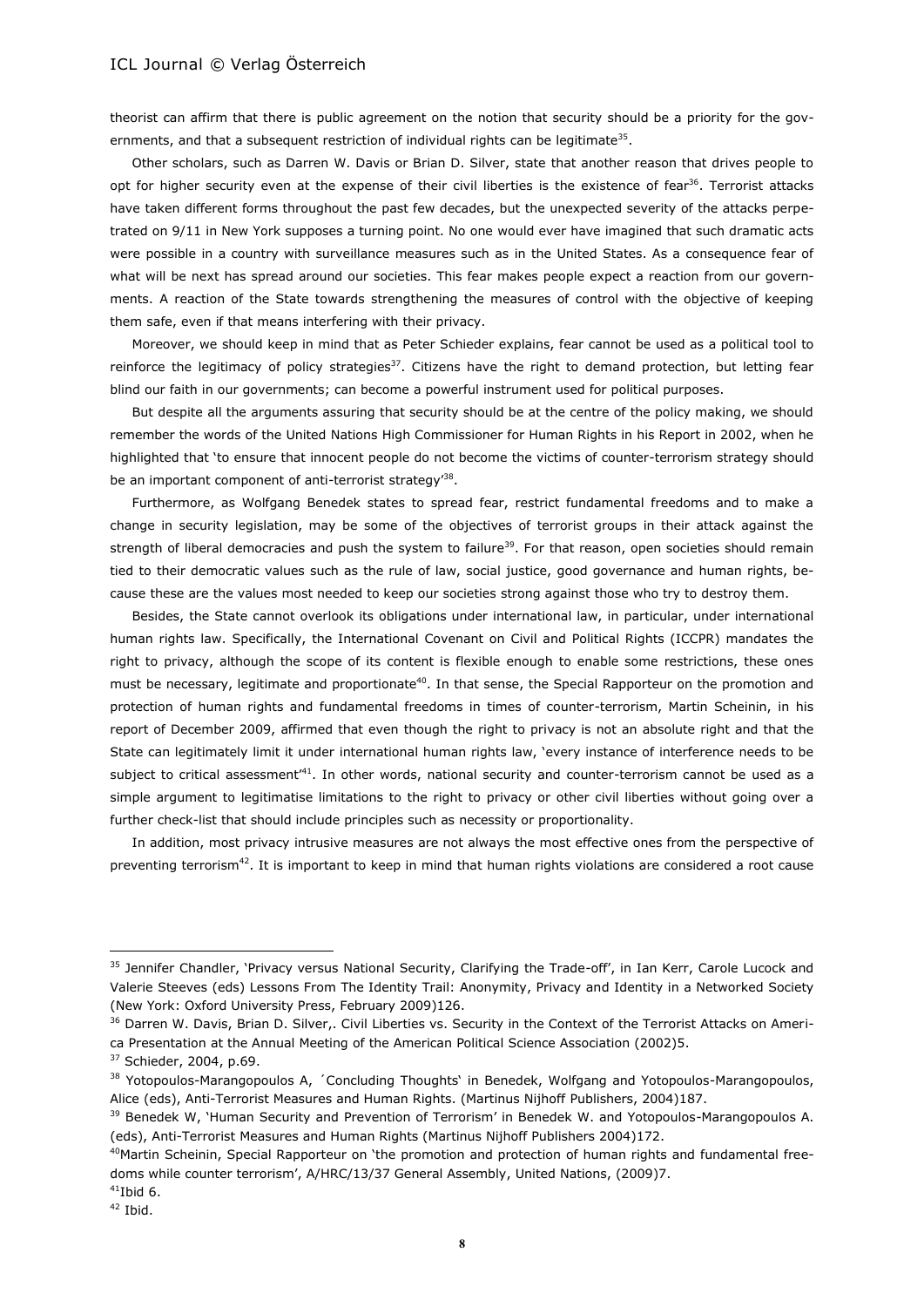of International terrorism<sup>43</sup>. For that reason, human rights should be the central element of the antiterrorist strategy. As H.E. Jean De Ruyt had stated before the United Nations, on behalf of the European Union, 'integration of all countries into a fair world system of security prosperity and improved development is the condition for a strong sustainable community combating terrorism<sup>144</sup>. In the same context, the EU Counter-Terrorism Coordinator, in 2012, stated that counter-terrorism measures that are unfair and discriminative, instead of achieving security, can create distrust and be a recruitment tool for terrorists<sup>45</sup>.

Finally a third position in the trade-off between data protection and security can be adopted. I consider that a strong data protection framework does not mean upsetting the balance in favour of privacy, but it does mean keeping the perfect balance between both elements and we can ultimately deduce that the trade-off issue simply disappears. In fact, both elements, although they are sometimes incompatible, are at the same time complementary. As has been explained before, we need a secure society in order to ensure human rights, and we need to promote human rights in order to ensure security. Furthermore, high protection of personal data guarantees the obligations required by the right to privacy or right to data protection. At the same time, security will still be supported, because if the law enforcement authorities demonstrate that the use of certain data is necessary and proportional to prevent a threat to public safety, they will be able to use these data to the extent that it has been demonstrated to be necessary and proportional. Thus, nor even when data are processed by the public authorities would suppose to thrown off the balance in favour of security, because in this case the interference will be legitimate in the light of human rights. However, how to effectively prove that the use of data for security purposes is necessary and proportional still remains an issue.

Once a general framework on the trade-off between data protection and security has been outlined, in the following pages I will try to observe what is the approach of the United States` and the European Union's policies in that quandary.

## 2. The approach of the United States

 $\overline{a}$ 

The former President of the United States, George W. Bush, in his speech of November 6, 2001, assured that "No group or nations should mistake America´s intentions: We will not rest until terrorist groups of global research have been found, have been stopped, and have been defeated". This declaration of intentions marked the US approach in the trade-off between security and data protection although, as will be later explained, this trend changed under the presidency of Barack Obama. .

William Rehnquist, who was Chief Justice of the United States, in his book All the Laws but One: Civil Liberties in Wartime (1998), reformulating the two-thousand-year-old Roman maxim Inter arma silent leges ("In times of war, the laws are silent"), he expresses the American tendency to restrict civil liberties by stating that 'the laws will thus not be silent in time of war, but they will speak with a somewhat different voice" $6$ .

As in the European Union, the debate between civil liberties and national security in what concerns counterterrorism measures have led to delicate discussions in the high government chambers of the United States and in particular between Republicans and Democrats<sup>47</sup>. It is true, that since the events of  $9/11$ , American counterterrorism strategy has been the target of criticism of human rights defenders. Special concern has been shown on issues related to detention conditions and domestic intelligence policies. These controversies highlight that,

<sup>43</sup> Christiane Bourloyannis-Vrailas, 'Human Rights as Standards and Framework Conditions for Anti-Terrorist Mesures' in Benedek, W, and Yotopoulos-Marangopoulos A, (eds), Anti-Terrorist Measures and Human Rights (Martinus Nijhoff Publishers, 2004)13-27.

<sup>&</sup>lt;sup>44</sup> H.E. Jean De Ruyt, Permanent Representative of Belgium to the United Nations, on behalf of the European Union, 'Measures to eliminate international terrorism', (New York 1 October 2002)

<sup>45</sup> EU counter Terrorism Coordinator, 'EU Counter-Terrorism Strategy – Discussion paper', Council of The European Union, (2012).

<sup>&</sup>lt;sup>46</sup> Wilson R.A, Human Rights in the War of Terror' in Wilson S.A (ed) Human Rights in the ,war of terror', (Cambridge University Press, 2005)8-9.

 $47$  Daniel B Prieto, 'Working Paper "War about Terror" Civil liberties and national security after  $9/11'$  Council on Foreign Relations (2009)2.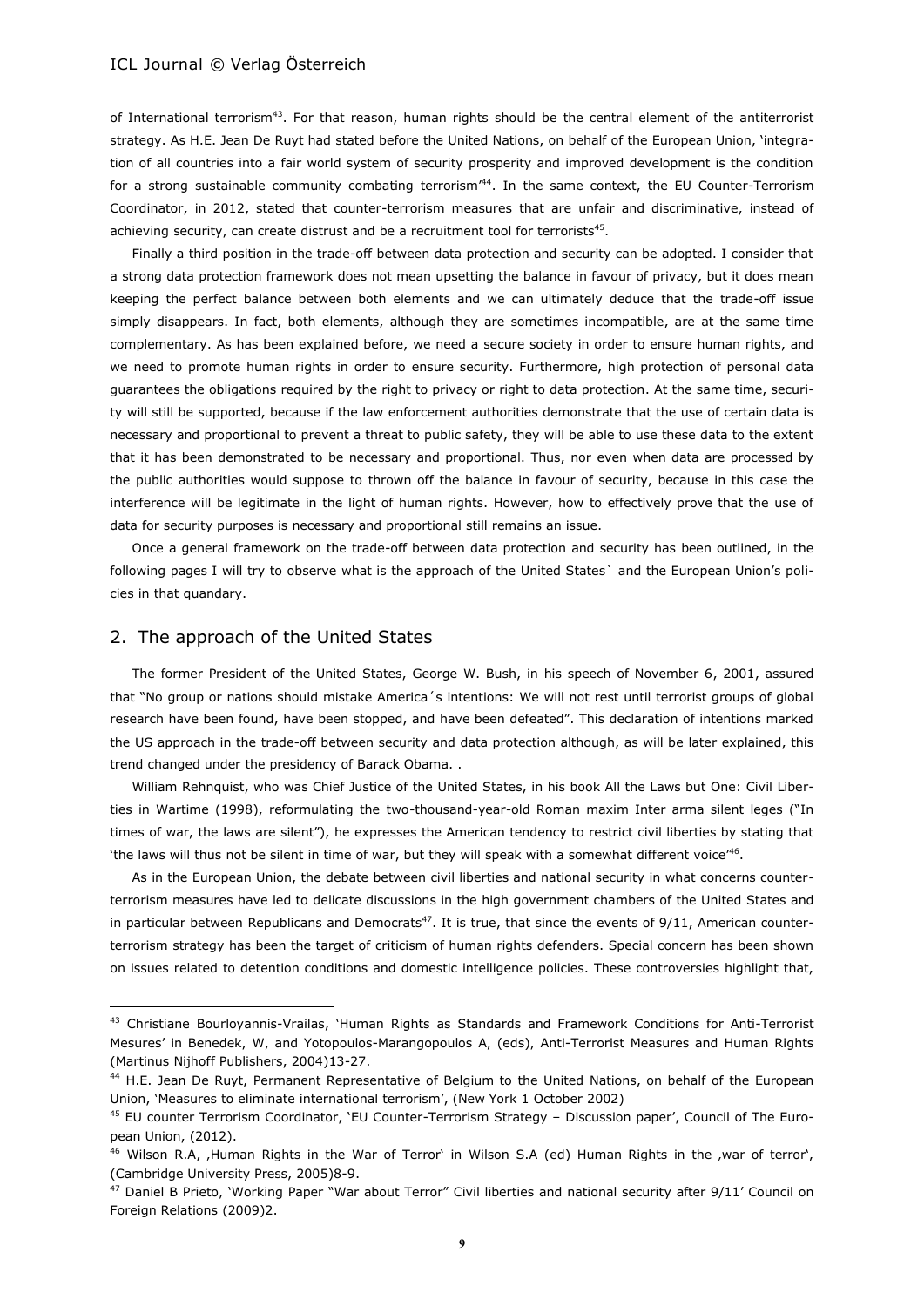at least, during the Bush administration, national security was considered a prime value even if that implied the sacrifice of some human rights.

In the matter of the protection of personal data, in general terms, we can state that American privacy policies have been taking a different direction from the European ones, mainly because the US sees the protection of these data as a consumer right in contrast to the European Union that considers it not just as a consumer right but as a fundamental right as well<sup>48</sup>.

The United States uses a sectorial approach. There is no consolidated legal framework on protection of personal data. This perspective had led to the adoption of a long list of different laws concerning the treatment of data in different specific sectors. However the lack of a wider legal approach on this issue, leads to the existence of numerous loopholes<sup>49</sup>.

Furthermore, partisans of privacy have had little success after the attacks of 11 September 2001. As Gehan Guneasekara explains, governments faced 'relatively little opposition' in adopting measures that under the pretext of the necessity of enhancing control had alarmingly restricted the existing privacy safeguards. A good example that illustrates this problematic situation is the adoption of the 'Uniting and Strengthening America by Providing Appropriate Tools Required to Intercept and Obstruct Terrorism Act' (commonly known as the Patriot Act). This act reduces significantly the restrictions of the intelligence and counter-intelligence agencies in information sharing and expands the definition of terrorism, thus enabling an increase in the scope of its application<sup>50</sup>. The expansion of domestic intelligence programs has undermined civil liberties related to privacy, free speech and free association<sup>51</sup>. These measures undertaken by the United States represent a deterrent in the negotiations to adopt certain agreements with its transatlantic partner, the European Union. This is due to the fact that as contradistinction the EU has adopted a different perspective on the issue.

Notwithstanding these last statements, we cannot ignore the important progress that the US counterterrorism strategy has made in the light of human rights, especially since the presidential elections in 2008. As Daniel B. Prieto emphasizes, there has been a positive evolution as a result of Supreme Court decisions, executive branch adjustment, and congressional action to moderate overreach and rectify errors<sup>52</sup>. Also, some District Courts had ruled that , the bulk collection of metadata by the NSA is in breach of the Fourth Amendment to the US Constitution'<sup>53</sup>.

Another example, that reflects these improvements, can be found in the latest National Security Strategy of the United States published on May 26, 2010. The two previous ones, adopted in 2002 and 2006, under the Bush administration put their emphasis on the power of the American Army, and present the United States as a model democracy, legitimised to act and enforce its values abroad. In contrast, the last National Security Strategy issued by President Barack Obama uses a different tone in its composition, starting by choice of words such as "violent extremists" instead of the "terrorist and tyrants" used in the former strategies. Although the military is still underlined as an essential component of their national security and global leadership, the Strategy presents a more constructive approach. The President reminds us that the "strategy starts by recognizing that our strength and influence begins with the steps we take at home"<sup>54</sup>. Following this statement the strategy put its emphasis on the need to improve the economic situation and the protection of human rights and democratic values in the US, to be able to renew its leadership and be able to shape events abroad. Another element, with

<sup>48</sup> Susan Ariel Aaronson, Internet Governance or Internet Control? How to safeguard Internet Freedom, Cicero Fundation Great Debate Paper No. 13/01 (Gorge Washington University 2013)20.

<sup>49</sup> Ibid 23.

<sup>50</sup> Gunasekara, Gehan, 'The "Final" Privacy Frontier? Regulating Trans-Border Data Flows', International Journal of Law and Information Technology, Vol. 17 No.2, Oxford University Press, 2007. p. 159-162.

<sup>&</sup>lt;sup>51</sup> Daniel B Prieto, 'Working Paper "War about Terror" Civil liberties and national security after 9/11' Council on Foreign Relations (2009)44.

<sup>52</sup> Ibid 3.

<sup>&</sup>lt;sup>53</sup>European Parliament Draft Report on the US NSA surveillance programme, surveillance bodies in various Member States and their impact on EU citizens' fundamental rights and on transatlantic cooperation in Justice and Home Affairs 2013/2188 (INI), (2014)8.

<sup>&</sup>lt;sup>54</sup> National Security Strategy, Washington, United States, (May 2010)3.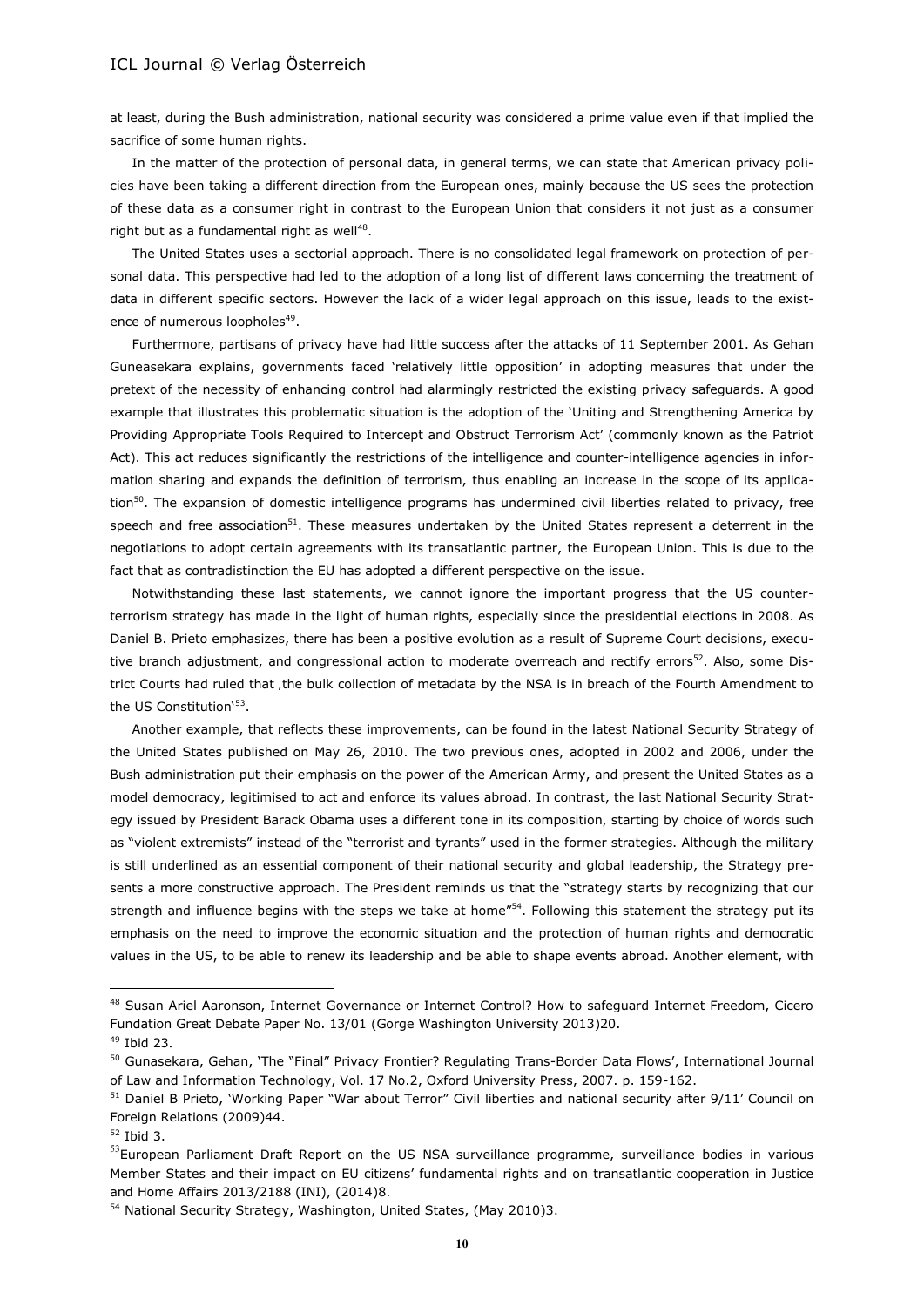special relevance for this research, is that while the strategies signed under the Bush administration reminded silent on the subject, the Strategy of 2010 underlines the willingness of the State to balance the protection of civil liberties, including privacy, while pursuing national security<sup>55</sup>.

Barack Obama represents, for some, the transformation of America. He had faced obstacles and scored some victories<sup>56</sup> for which he was awarded with the Nobel Peace Prize in 2009. However, and especially after the recent PRISM scandal<sup>57</sup> and public revelations in June 2013 of U.S. National Security Agency (NSA) surveillance programs, we should closely monitor the evolution of those changes, because as Gideon Rachman said in his article in the Financial Times, 'What is needed in Mr. Obama's second term is an America that is bolder in speaking out for human rights, political freedom and the protection of civilians – and more willing to make the point that these are universal principles that are not just applied when it is convenient'<sup>58</sup>.

# 3. The Approach of the European Union

Once the United States approach has been presented, below I will focus on the European Union which, as we will see, differs from the first one.

The European Union has affirmed on more than one occasion that the counter-terrorism measures must be undertaken with 'full respect for human rights'<sup>59</sup>. As an example, Gilles de Kerchove, in his speech to the UN General Assembly as the European Counter-terrorism Coordinator, in September 2008, he stated that the third principle of the Union's counter-terrorism strategy is the concern with scrupulous respect for human rights and fundamental freedoms<sup>60</sup>. In fact, a few months earlier, Kerchove had affirmed that the position of the European Union was clear and in one direction: any measures undertaken to fight against terrorism should comply with obligations under international law, in particular with international human rights law. And in this same speech, he stated that 'Europeans have a long and, sometimes, difficult history of tackling terrorism. One important lesson we learned is that any shortcut around human rights makes you weaker" $61$ .

The EU is conscious that information gathering, sharing and analysis is the key factor in preventing and combating terrorism and other serious crimes, and to be effective, these measures should be carried out with the cooperation of third relevant parties, such as other non-member states or even some private companies, such as airlines. But in these processes, fundamental rights should be respected, in particular, the protection of personal data<sup>62</sup>. In that sense, we can affirm, that the European Union has adopted a human rights approach in the trade-off between security and data protection.

This can be reflected as well by the setting up of independent bodies that ensure that all the measures taken under the international organization competency, respect European standards on personal data. Those institutions, whose counterpart does not exist in the US, are the European Data Protection Supervisor (EDPS) and

 $\overline{a}$ 

terrorism\_and\_human\_rights\_GdK\_june\_08\_rev.pdf.

<sup>55</sup> Ibid 37.

<sup>&</sup>lt;sup>56</sup>The Biography Channel website, Barack Obama, 2013, http://www.biography.com/people/barack-obama-12782369.

<sup>57</sup> Savage, Charlie and Wyatt, Edward, 'U.S. Confirms that it Gathers Online Data Overseas', The New York Times, (6 June 2013.

<sup>&</sup>lt;sup>58</sup>Rachman, Gideon, 'Obama should end his reticence on rights', Financial Times, (November 26, 2012) <http://www.ft.com/cms/s/0/1f80840e-37bc-11e2-a97e-00144feabdc0.html#axzz2OqJz1qdb> accessed 1 May 2013.

<sup>&</sup>lt;sup>59</sup> Schorlemer S, 'Human Rights: Substantive and Institutional Implications of the War Against Terrorism' [2003] (Vol 14 No 2)278 European Journal of International Law (2003)278.

<sup>&</sup>lt;sup>60</sup> Speech by the European Counter-Terrorism Coordinator, Gilles de KERCHOVE, to the United Nations General Assembly on the occasion of the Review of the UN Global Counter-Terrorism Strategy (New York, 4-5 September 2008) available at http://www.consilium.europa.eu/uedocs/cmsUpload/speechGANYengldef.pdf.

<sup>&</sup>lt;sup>61</sup> Speech by Gilles de Kerchove, EU Counter terrorist coordinator - Prague, "Euro-Mediterranean Seminar: Counter-terrorism and human rights", 16-17 June 2008. Available at http://www.consilium.europa.eu/uedocs/cmsUpload/speech-Counter-

 $62$  EU counter Terrorism Coordinator, 'EU Counter-Terrorism Strategy – Discussion paper', Council of The European Union, (2012)6.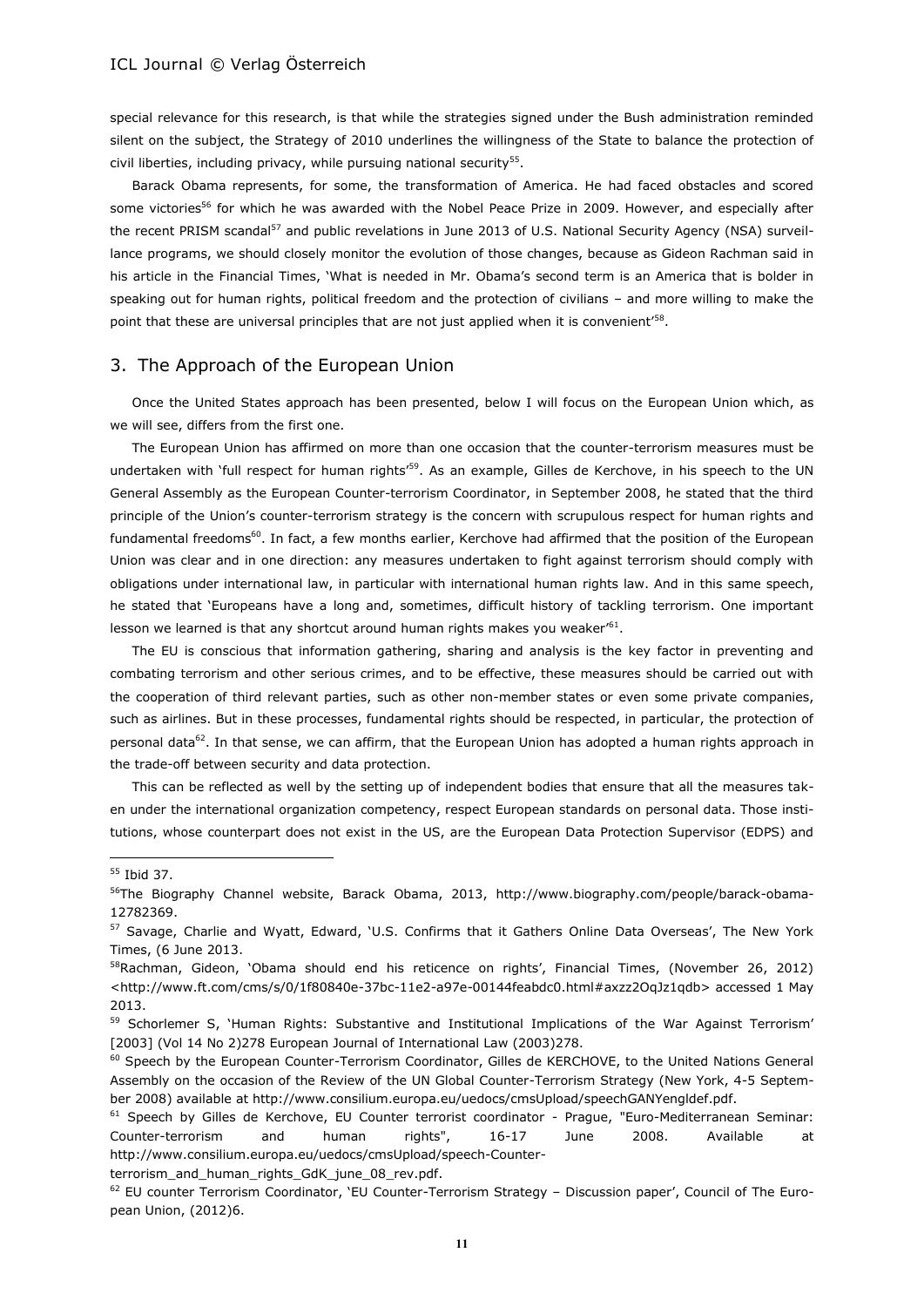the Article 29 Working Party on the protection of individuals with regard to the processing of personal data. In addition, in the area of Europe some instruments have been developed with the aim of adapting counterterrorism to human rights standards, and of finding a balance between security and human rights, such as privacy and the protection of personal data. Some examples of this are the Guidelines on Human Rights and The Fight Against Terrorism of the Council of Europe, adopted on 11 July 2002 or the Practical Guidance Paper on Counter-Terrorism and Human rights developed by the Danish Institute on Human Rights, adopted in 2012 under the Danish Presidency of the European Union.

In fact, the difference between the approaches undertaken by the EU and the US recently became more evident after the 5th of June when The Guardian reported that the U.S. National Security Agency was using a national security electronic surveillance system (PRISM). In response to this, the Vice-President of the European Commission Viviane Reding, stated that '"the concept of national security does not mean that "anything goes": States do not enjoy an unlimited right of secret surveillance. In Europe, even in cases involving national security, every individual – irrespective of their nationality – can go to a Court, national or European, if they believe that their right to privacy or to data protection has been infringed. I have made my point clearly: this is what I want for European citizens also in the US'<sup>63</sup>. Here, we find a perfect example of the human rights approach undertaken by the EU, as opposed to the security approach adopted by the US.

However, even if in theory there is a clear human rights approach in the counter-terrorism strategy of the European Union, it would not be fair to ignore that, in practice, this has not always been achieved. An example is the former EU-US Passenger Record Agreement of 2004, which was open to criticism on several counts<sup>64</sup>. Even though that agreement was annulled by the European Court of Justice in 2006, the Court's ruling remains unclear whether the transfer of passenger data to the American Bureau of Customs and Border Protection would suppose a violation of personal data protection's regulations. In fact, the grounds for its decision lies elsewhere in that the agreement was taken based on the EU competences foreseen in the first pillar instead of the third one.<sup>65</sup>. In these shifting sands situations, we can observe the pressure that the United States approach brings on the European decision process. Moreover, the cooperation between the EU and US to combat terrorism, including police cooperation and intelligence sharing, has been established as a top priority, as Javier Solana established in New York, on May 2003<sup>66</sup>. That is why, the EU should beware of the negotiations with US in what concerns counter-terrorism policies, because, in the words of Gehan Gunasekara, 'In this sense the American security focus represents a very real 'Trojan Horse' for attacking the European privacy fortresses'<sup>67</sup>. For that reason, the EU should increase its efforts and review the transatlantic cooperation in intelligencesharing, because, as the European Data Protection has established, the current situation has lead to a need to rebuild trust in global data flow in the aftermath of PRISM $^{68}$ .

Also some issues remain in the area of the targeted restrictive sanctions (sometimes called , smart sanctions'). These sanctions involve asset freezing, travel ban, or arms embargo. Global terrorism has promoted the development of these measures, which initially had as a target third countries, and included non-state entities,

<sup>63</sup>European Commission web site http://ec.europa.eu/commission\_2010- 2014/reding/multimedia/news/2013/06/20130612\_en.htm.

<sup>&</sup>lt;sup>64</sup> Pring, Johnny, 'Up Close and Personal: Data Protection and EU-US relations", European Policy Centre (2007)2.

<sup>65</sup> C-317/04, Parliament v. Council [2006] ECR I-4795.

<sup>&</sup>lt;sup>66</sup> Speech by Javier SOLANA, High Representative for the EU Common Foreign and Security Policy (CFSP) at the Annual Dinner of the Foreign Policy Association (FPA) on "Europe and America - Partners of Choice" (New York, May 2003).

<sup>&</sup>lt;sup>67</sup> Gehan Gunasekara, 'The "Final" Privacy Frontier? Regulating Trans-Border Data Flows' International Journal of Law and Information Technology (Vol. 17 No.2, Oxford University Press, 2007) 162.

<sup>&</sup>lt;sup>68</sup> European Union Press Release, 'Privacy and data protection can restore consumer confidence in the Digital Society' (Brussels 15 November 2013) EDPS/20013/11 <http://europa.eu/rapid/press-release\_EDPS-13- 10\_en.htm> accessed 2 January 2013.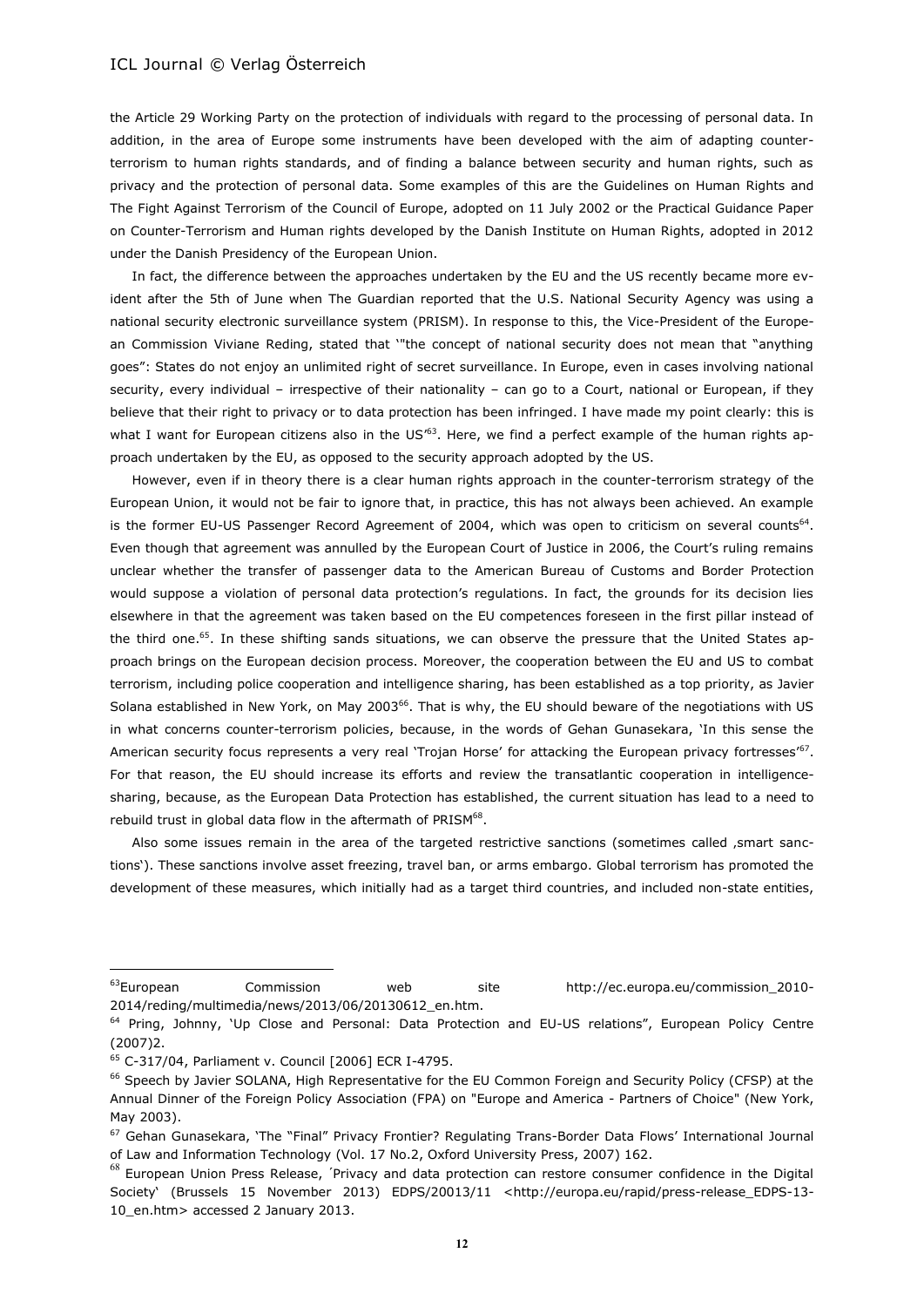groups and individuals<sup>69</sup>. These sanctions by the EU are the result of the implementation of the UN Security Council Resolutions 1267 (1999), 1333 (2000) and 1390 (2002). Among the measures that those resolutions foresee, special interest relay in the obligation to take measures to freeze funds and other financial assets of individuals and entities associated with Osama Bin Laden, Al Qaeda and the Taliban. The individuals who should be targeted by these sanctions are designated by the Sanctions Committee, in a list which is continually updated.

While the EU member states are bound by SC resolutions adopted under Chapter VII, the EU it is not directly bound by them. It is however, obliged indirectly under Art. 48 (2) of the UN Charter. Since all EU states are members of the UN, they should promote the implementation of their obligations under the UNSC resolutions, in the area of the European Union when these obligations have implications with the competences of the Union<sup>70</sup>. But the application of those sanctions has led to some relevant case law, such as the Kadi case<sup>71</sup> decided by the European Court of Justice or the OMPI cases<sup>72</sup> ruled by the Court of First Instance. Some of the challenges the EU has faced are the implications that those sanctions have in relation to information sharing, procedural fairness (including accessibility and fair hearing) and effective remedy<sup>73</sup>. These issues illustrate how the European Union is concerned about the human rights implications in the area of counter-terrorism. However, when its competences are limited, such as in the area of targeted sanctions, the EU is being indirectly forced to respect the obligations of its members under the UN Charter, even when these may compromise the human rights protected under the Union.

However, it would not be fair to blame the weaknesses of the Human Rights Approach of the European Union to the US intelligence-gathering and other external institutions' practises. The Union, before undertaking any desicion or measure, should take a step back and remember for which values wants to stand for in order to defend a comprehensive approach to this sensitive issue.

## D. Intermediate Conclusions

We can conclude by highlighting the difficulties that governments face in setting up a proper balance between privacy, data protection and security. States have to keep their citizens safe, but at the same time respect their privacy, as is foreseen in their obligations under international human rights law. These two values, as we have seen, are not always compatible. When such an incompatibility arises we should define our priorities: How much privacy we are ready to give up to guarantee our safety? Taking into account that it is not possible to keep ourselves safe from all the threats that attack our security, is the price that we pay at the expense of our civil liberties really worth the results that, as it has been said before, cannot be empirically demonstrated? These are the questions that will define the trade-off between privacy and security in what concerns counter-terrorism strategies.

Recalling the question posed at the beginning of this chapter about whether or not an appropriate balance between security and data protection exists, after this analysis we should give a negative answer, although to promote a strong framework with a high level of data protection has been proposed as a solution between both approaches. So far, neither the European Union nor the United States have demonstrated that they have the

<sup>&</sup>lt;sup>69</sup> Mariani P, The Implementation of UN Security Council Resolutions Imposing Economic Sanctions in the EU/EC Legal System: Interpillar Issues and Judicial Review, Bocconi Legal Studies (Research Paper No. 1354568, Bocconi University – Department of Law, 2009)12.

<sup>70</sup> Ibid 3.

<sup>71</sup> Joined Cases C-402/05 and C-402/05, OJ 2008 C 285/2, Kadi and Al Barakaat International Foundation v Council and Commission, [2008] ECR I-000.

 $72$  Case T-228/02, Organisation des Modjahedines du Peuple d'Iran v Council [2006] ECR II-4665 ; Case T-256/07, People's Mojahedin Organization of Iran v Council [2008] ECR II-03019; Case T-284/08, People's Mojahedin Organization of Iran v Council, Judgment of 4 December 2008.

<sup>73</sup> For further information see Erika de Wet, *'Human Rights Considerations and the Enforcement of Targeted Sanctions in Europe: The Emergence of Core Standards of Judicial Protection', in Bardo Fassbender (ed) Secur*ing Human Rights: Achievements and Challenges of the UN Security Council, (Published to Oxford Scholarship Online, January 2012).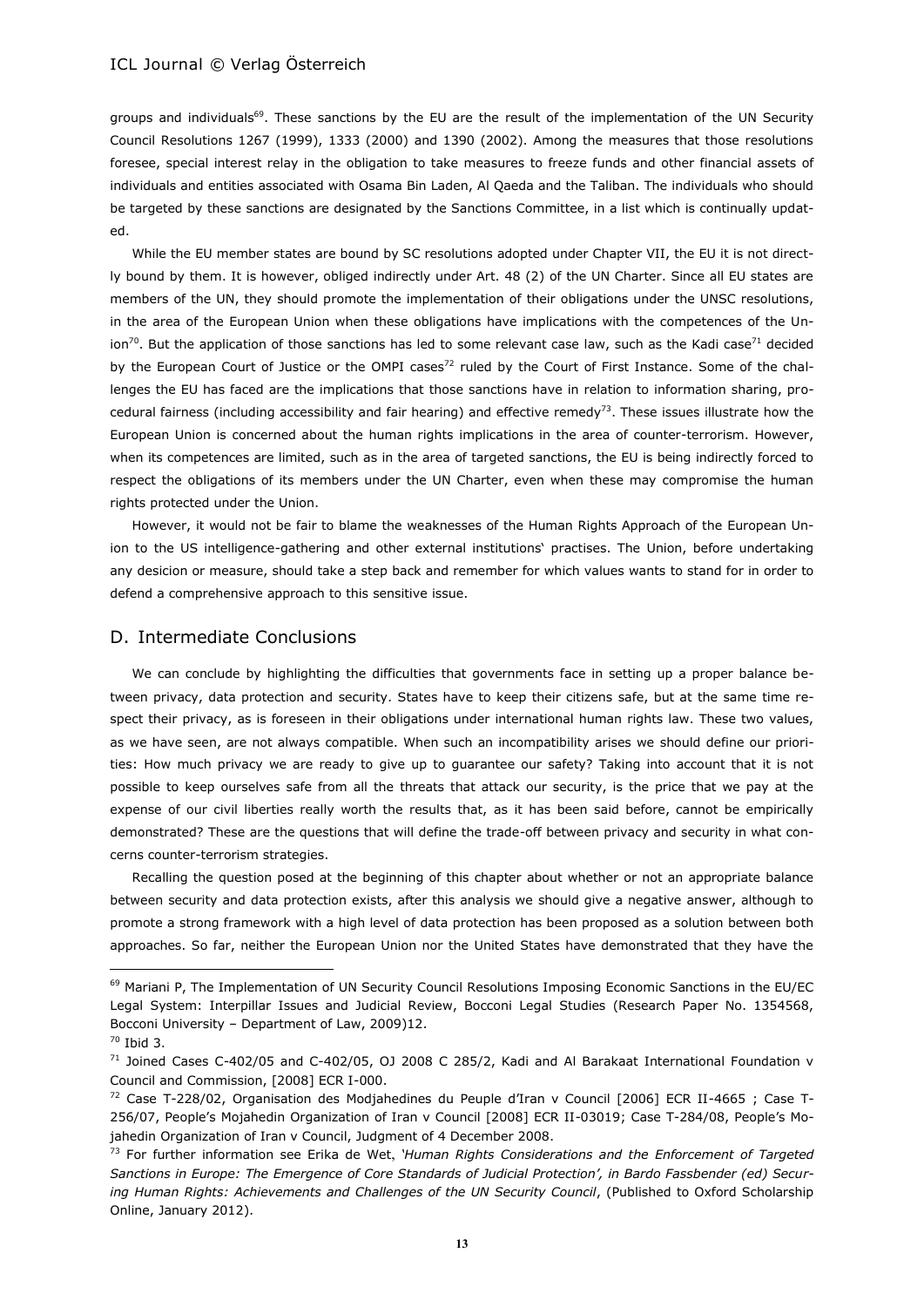key to this issue, but over the past few years they have been working to at least get a bit closer to a proper solution. As we have seen throughout the last few pages, each approach has benefits and weaknesses. On one hand, to focus on strengthening the security of its citizens at the expense of their human rights might keep them safer, or at least in appearance, and might be appropriate to create the conditions for developing other rights. However, a policy focused on this security-centered approach, without taking into consideration other perspectives, can lead to a contradictory situation: while seeking to protect some rights, it can put in danger some other ones.

On the other hand, respecting human rights is an obligation of the state under international law, which has to be upheld. A human rights approach should also be considered since reaffirming the foundations and values of our open and democratic societies, is a victory against those who want to destroy them. Furthermore, if it is a fact that violations of human rights constitute a root cause of terrorism, then, would not putting an enhanced protection of human rights in the center of our counter-terrorism strategy be the logical consequence? Despite this last statement we cannot ignore that such an approach cannot be idealized. Data protection is a key element in an effective counter-terrorism strategy and to promote its exchange can be essential to prevent future attacks.

Then, the use of these data by the public authorities becomes essential to ensure security. In this context promoting safe movement of these data, and establishing a proper legal framework for their protection, is the key to understanding how to balance human rights and the fight against terrorism. In fact, as has been explained before, to ensure a strong framework with a high level of data protection would not only guarantee the obligations under the right to privacy, but at the same time would ensure security when the law enforcement authorities demonstrate that the use of these data is necessary and proportional. Thus, a third approach that considers enhancing the protection of personal data as a key issue in reducing the scope of the trade-off between both elements, or even making it disappear, can be put forward to resolve this dilemma.

For this reason, the following Chapter will set out the data protection legal framework for the purposes of counter-terrorism that exists in the European Union.

# III. Legal Framework of the Protection of Personal Data applicable in the area of Counter-Terrorism of the European Union

In this chapter, the legal framework for the protection of personal data will be presented. I will not analyse all the existing legislation on data protection. I will focus on the part of it applicable to the Area of Freedom, Security and Justice (AFSJ) of the European Union since our concern is with the protection of data in the counter-terrorism measures undertaken by the EU, and the measures taken to combat crimes such as terrorism, are included in that area. Therefore, other areas, such as the protection of data for commercial proposes will not be treated in this thesis.

Before proceeding to an in-depth analysis of data protection regulation (section C) I will present the different legislative instruments existing at the moment and I will determine when each of them is applicable (Section B). But to understand the complexity and diversity of this framework we should bear in mind the so called 'three pillars' existing before the entry into force of the Lisbon Treaty in 2009, which will be explained in Section A. Finally, in Section D, I will highlight some of the challenges that still remain with regard to the protection of data in the AFSJ.

#### A. Background

 $\overline{a}$ 

The Treaty of Maastricht, in 1992, introduced an institutional structure that divided the areas of operation of the Union into three different pillars. The first<sup>74</sup> was the so called 'Community pillar' which referred to the three

 $74W$ essel, Ramses A., 'The inside looking out: consistency and delimitation in EU external relations', Common Market Law Review [2000] (37: 1135 – 1171) Kluwer Law International, (2000)1135.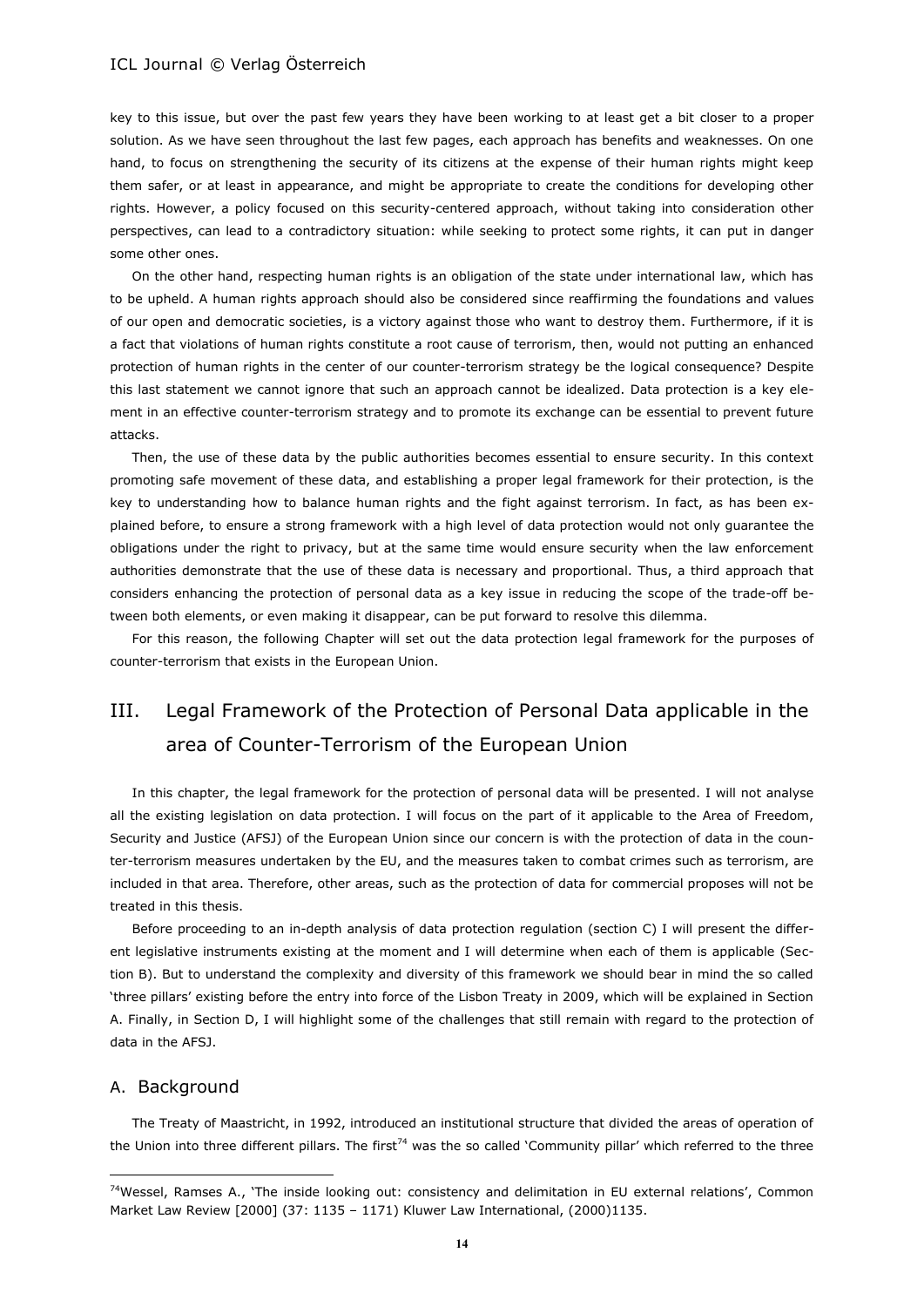Communities: the European Community, the European Atomic Energy Community and the former European Coal and Steel Community. In addition, some other fields, such as the free movement of people were included in this first pillar after the Treaty of Amsterdam. The second pillar referred to the Common Foreign and Security Policy and the third one included police and judicial cooperation in criminal matters, to which relate most of the counter-terrorism measures.

Some examples of counter-terrorism measures based on police and judicial cooperation are the European Arrest Warrant, the Passenger Name Record Agreements, or the Visa Information System.

The entry into force of the Lisbon Treaty<sup>75</sup> established a horizontal approach abolishing the three pillar system. However, as we will see, some references to the former third pillar will have to be made in order to determine the current legislation applicable to the counter-terrorism measures undertaken by the Union.

Henceforth, and for the reasons that had been given above, I will only make reference to the data protection measures applicable to the Area of Freedom, Security and Justice, included in Title V of the Treaty on the Functioning of the European Union (the TFEU), which refers to the former third pillar, and some of the fields included in the former first pillar as well $^{76}$ .

More explicitly, the area of Freedom, Security and justice aims to guarantee the free movement of persons and ensure a high level of security for European citizens. It covers different issues such as human trafficking, asylum, internal security, borders and visas, terrorism, organised crime and police cooperation<sup>77</sup>.

# B. Data Protection in the Area of Freedom, Security and Justice: applicable legislation

To explain the European data protection framework stricto sensu, it is important to underline in the first place the relevant international instruments in the area of Europe, that, despite the lack of binding effects on the European Union, have had a significant influence on that international organization.

# 1. Historical Evolution of the Data Protection Regime in Europe

First of all, it is necessary to mention the OECD Guidelines on the Protection of Privacy and Transborder Flows of Personal Data<sup>78</sup>, from September 1980, which contain a set of non-binding rules and principles that represented, by the time of its adoption, an international consensus on concern about the protection of personal information<sup>79</sup>. For that reason, those quidelines promoted the adoption of other international and regional mechanisms to tackle this issue.

Another international organization in the area of Europe, that is worth mentioning is the Convention for the Protection of Individuals with regard to Automatic Processing of Personal Data<sup>80</sup> of the Council of Europe from 1981 (hereinafter 1981 Convention), which came into force on 1 October 1985 for those who had ratified it. The 1981 Convention was the first international legally binding text. In fact, its ratification is also open to states non-members of the Council of Europe. This is the case, for instance of the recent ratification of the Treaty by Uruguay, in April 2013. This does not only prove its international relevance but as well the fact that despite being signed in the 1980s its content is still applicable nowadays. Furthermore, the drawing up of a new proposal is currently underway in order to modernize and overhaul the Convention ${}^{81}$ .

<sup>&</sup>lt;sup>75</sup> Alessadro Davoli. 'Personal Data Protection', Fact Sheets on the European Union, March 2011.

<sup>76</sup> European Union, http://europa.eu/legislation\_summaries/glossary/freedom\_security\_justice\_en.htm.

<sup>77</sup> European Union website http://europa.eu/legislation\_summaries/justice\_freedom\_security/

<sup>&</sup>lt;sup>78</sup> OECD Guidelines on the Protection of Privacy and Trans border Flows of Personal Data, 1980.

 $<sup>79</sup>$ The Organisation for Economic Co-operation and Development (OECD)</sup> http://www.oecd.org/sti/oecdguidelinesontheprotectionofprivacyandtransborderflowsofpersonaldatabackground. htm

<sup>80</sup> Council of Europe, Convention for the Protection of Individuals with regard to Automatic Processing of Personal Data, (1981).

 $81$  Council of Europe, http://www.coe.int/t/dghl/standardsetting/dataprotection/modernisation\_en.asp.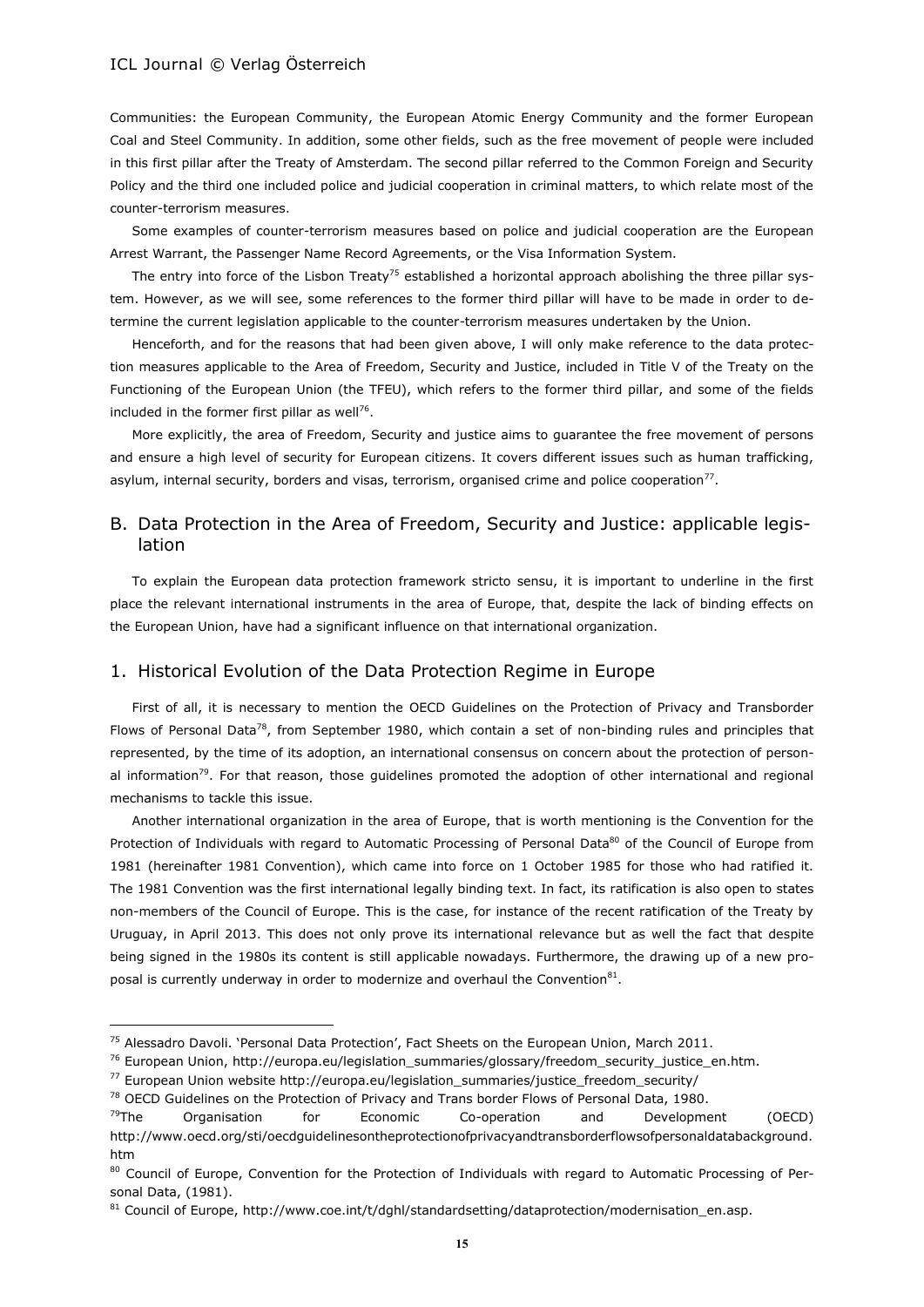This document has had a significant influence on the European Union's policies. Although this text is not directly binding on the Union's legislator, the fact that all its member states have signed the mentioned Convention, makes if of interest for its members to promote the fulfillment of their obligations under the mentioned treaty. This includes what the competences that have been delegated to the EU. Therefore, despite the lack of binding effect on the EU, there does exist a link between the regulations adopted by the Council of Europe and the European Union. In fact, the EU has been using the 1981 Convention as a reference for the establishment of its own data protection normative framework. One example of this historical influence is the Convention based on Article K 3 of the Maastricht Treaty on European Union (from 1992) on the Establishment of a European Police Office (Europol Convention) adopted in 1995. Article 14 of the Europol Convention stated that the national legislation of its member states should ensure 'a standard of data protection which at least corresponds to the standard resulting from the implementation of the principles of the Council of Europe Convention of 28 January 1981'<sup>82</sup>.

The 1981 Convention has the objective to protect personal data from potential abuses while they are collected and processed, and to regulate the cross-border flows of these data83. With regard to its content, it is important to underline Article 9 which allows derogations of some of the rights and duties contained in the Convention, if it constitutes a 'necessary measure in a democratic society in the interests of: a. protecting state security, public safety, the monetary interests of the State and of the suppression of criminal offences'.

In the context of the Council of Europe, and because of the influence that this organisation can have on the European Union, as has been explained above, the Council of Europe Guidelines on Human Rights and the Fight against Terrorism adopted on July 2002 are also worth mentioning. For the purpose of this thesis, and keeping in mind the lack of binding effects of this document, our interest lies in guideline V which refers to the 'Collection and processing of personal data by any competent authority in the field of State security'. It states that, in the context of the fight against terrorism, the interference into private life by the public authorities can be legitimate if the collection and processing of the personal data of the individual is governed by appropriate provisions of domestic law, it respects the principle of proportionality and is supervised by an external independent authority<sup>84</sup>.

#### 2. European Union Legal Framework

 $\overline{a}$ 

I will now explain the legislation and other instruments applicable in the area of the European Union, concerning data protection in the area of freedom, security and justice.

The entry into force of the Treaty of Lisbon provided some important changes in the protection of personal data. The first one is the fact that the mentioned Treaty gives binding force to the Charter of the Fundamental Rights of the European Union<sup>85</sup>. This has special relevance because since 2009 Articles 7 and 8 of the Charter, which foresee the right to a private life and the right to data protection and which provide minimum protection that should be foreseen in the future regulations have become legally binding on all member states.

The second and probably the most important change<sup>86</sup> of the Lisbon Treaty as far as this research is concerned is the inclusion of Article 16 of the TFEU. This article recognizes that individuals have the right to the protection of their personal data. It is important to underline that this article is included within the same Title as

<sup>82</sup> Convention based on Article K 3 of the (Maastricht) Treaty on European Union on the Establishment of a European Police Office (Europol Convention), [1995] OJ C316..

<sup>83</sup> Paul De Hert, Papakonstantinou V and Riehle C, 'Data Protection in the third pillar: cautious pessimism' in Maik Martind (ed), Crime, rights and the EU: the future of police and judicial cooperation (Publisher: Justice, February 2008)124.

<sup>&</sup>lt;sup>84</sup> Guideline V of the Council of Europe, Guidelines on Human Rights and the Fight Against Terrorism, adopted by the Committee of Ministers. Strasburg: July 2002.

<sup>&</sup>lt;sup>85</sup> Article 6 of the Lisbon Treaty amending the Treaty on the European Union and the Treaty establishing the European Community, signed at Lisbon, 13 December 2007.

<sup>86</sup>Hijmans H, 'Recent Developments in Data Protection at the European Union level', ERA - Europäische Rechtsakademie, (Published online, 2010)220.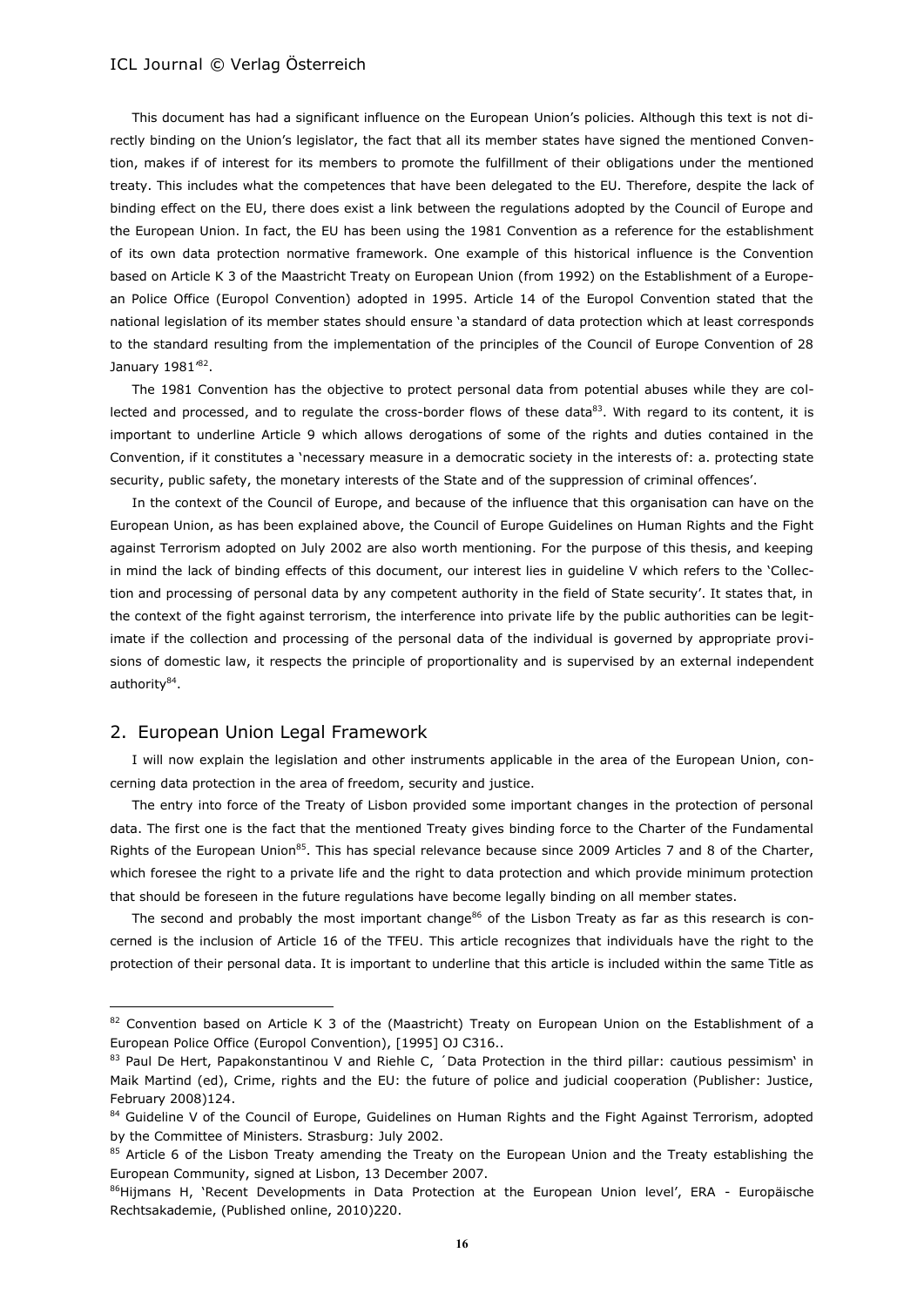$\overline{a}$ 

other significant provisions such as consumer protection, environmental protection or the non-discrimination principle, which emphasizes the importance that the protection of data should receive.

Furthermore, the above-mentioned Article 16, in its second paragraph, imposes on the European Parliament and the Council the obligation to guarantee the protection of these data in all areas of action of the European Union. It is important to underline this new horizontal approach after the removal of the former three pillar system. Under the name of Title II, where Article 16 is included, this provision must have a general application. This obligation to protect the personal data should have wide scope, including the private and the public sector and all the institutions and bodies of the Union, even when they are acting within the areas included in the former third pillar. This provision pushed the Commission to launch a proposal for a new legal framework for the fundamental right to protection of personal data $^{87}$ . This proposal will be explained below.

Despite all that has been said, as Hielke Hijmans underlines, there are still some nuances in this new approach adopted under the Treaty of Lisbon. First of all, Article 16 of the TFEU is not applicable in the Common Foreign and Security Policy (the former second pillar). This has been the target of criticism, due to the fact that it had led to relevant problems. For instance, in relation to personal data processed in what are widely known as 'terrorist lists' and, as an example, the Kadi case already mentioned in the second Chapter<sup>88</sup>. The reason for its exclusion is foreseen in Declarations 20 and 21 attached to the Treaty of Lisbon. Those declarations state that in the application of Article 16 in relation to national security issues and in the area of judicial cooperation in criminal matters or police cooperation the 'specific nature of these fields' should be taken into account. It also foresees the possibility of establishing specific rules in those areas<sup>89</sup>. Thus, even theoretically Article 16 applies to the ASFJ, and although this area deals mainly with national security issues and police cooperation, everything seems to indicate that the law enforcement authorities would be able to justify the application of restrictions to the protection of personal data.

Finally, as a last nuance, the United Kingdom, Ireland and Denmark have circumscribed derogations on the Treaty of Lisbon in relation to the former third pillar<sup>90</sup>. These derogations in conjunction with what has been set out in by the two paragraphs above, emphasized that the allegedly abolished 'three pillar' system is still somehow present, and this reality remains the weakness of the new horizontal approach adopted in 2009.

To conclude the analysis of Article 16 of the TFEU, we should make a reference to the end of its second paragraph, where it states that 'compliance with these rules shall be subject to the control of independent authorities'. We can distinguish two main authorities whose main mandate is to monitor the application of the data protection legislation. Those institutions are the European Data Protection Supervisor and the Article 29 Working Party.

The European Data Protection Supervisor (EDPS) is an 'independent supervisory authority devoted to protecting personal data and privacy and promoting good practice in the EU institutions and bodies'<sup>91</sup>. For that purpose, it monitors the EU administration during the processing of personal data and carries out advisory tasks on policies and legislation that affects privacy. Its competencies can be summarized as supervision, consultation and cooperation. The EDPS has published several opinions relevant to the content of this thesis. These

<sup>87</sup>European Commission, 'Proposal for a Regulation of the European Parliament and of the Council on the Protection of individuals with regard to the processing of personal data and on the free movement of such data (General Data Protec-tion Regulation)', 2012/0011 (COD), COM(2012) 11 final. (COM (2012) 11 final) <sup>88</sup> Hijmans, (n 86)221.

<sup>&</sup>lt;sup>89</sup> Declarations 20 and 21 on Article 16 of the Treaty on the Functioning of the European Union, annexed to the Final Act of the Intergovernmental Conference which adopted the Treaty of Lisbon, [2010] OJ 83/345. <sup>90</sup> Hijmans, (n 86) 221.

<sup>91</sup> European Data Protection Supervisor, http://www.edps.europa.eu/EDPSWEB/edps/EDPS?lang=en.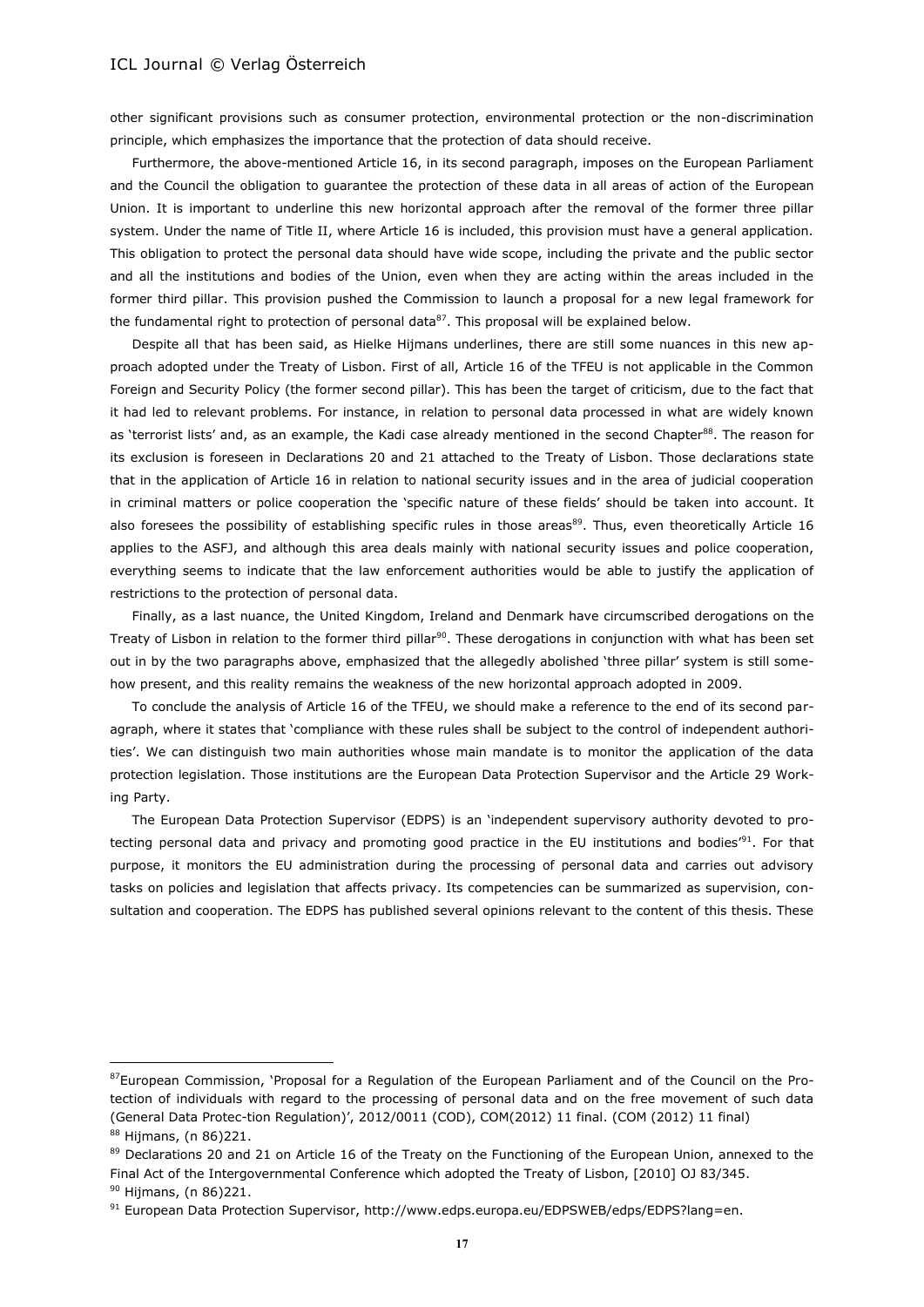opinions deal with different issues such as the Passenger Name Record Agreements<sup>92</sup>, EU Counter-terrorism policy<sup>93</sup> or information management in the area of freedom, security and justice<sup>94</sup>.

The Article 29 Data Protection Working Party (hereinafter Article 29WP) was set up under Article 29 of Directive 95/46/EC of 24 October 1995. It is an independent advisory body that works for the protection of individuals with regard to the processing of personal data and on the free movement of such data<sup>95</sup>. Its competences are established in article 30 of the same Directive, which included, among other tasks, making recommendations, expressing opinions and drawing up an annual report. It is composed of the representatives of the supervisory authority of each member state of the EU, a representative of the authority established by the EU institutions and bodies, and a representative of the European Commission. Even though Directive 95/46/EC applies only to the former first and second pillars, in the past, the Article 29WP was very active, with its recommendations and opinions, with regard to the areas included in the third pillar<sup>96</sup>.

Once the independent bodies that control the application of the core content of the right of data protection foreseen in Article 16 of the TFEU have been clarified, we should proceed to make a reference to the other current European measures applicable in this area.

Directive 95/46/EC of 24 October 1995 on the protection of individuals with regard to the processing of personal data and on the free movement of such data (hereinafter DPD), is the main regulation on the protection of personal data in the European Union. This Directive foresees principles and guidelines, similar to the ones established by the OECD, to determine when the processing of data is lawful<sup>97</sup>. Nevertheless, this Directive cannot be applied in the area that we are dealing with.

Already in 2007, the European Court of Justice<sup>98</sup> ruled that the Directive was not applicable in the third pillar on Police and Judicial Co-operation in Criminal Matters (also named 'Justice and Home Affairs' or 'Area of Freedom, Security and Justice'). Currently, although the pillar system has been abolished by the Lisbon Treaty, this Directive is still not applicable because its Article 3 estates that the Directive does not apply 'in the course of an activity which falls outside the scope of Community law, such as operations concerning public security, defence or State security<sup>199</sup>. Here we have an example where the former pillar system, is still, somehow, present in the Union. However, despite its legal exclusion, it is used as a reference in every area of the European law.

As regards the AFSJ there does not exist such a general regulatory framework. After 2001, different sectorial-specific norms were adopted, especially in relation to the EUROPOL, EUROJUST or the Schengen Information System (SIS). Among them it is important to underline the following ones: Regulation (EC) 45/2001 on the protection of individuals with regard to the processing of personal data by the Community institutions and bodies and on the free movement of such data; the Council Decision 2009/371/JHA establishing the European Police Office; Council Decision 2002/187/JHA setting up EUROJUST with a view to reinforcing the fight against

<sup>92</sup> EDPS, Opinion of 25 March 2011 on the use of Passenger Name Record data for the prevention, detection, investigation and prosecution of terrorist offences and serious crime, [2011]OJ C 181/02.

<sup>93</sup> EDPS, Opinion of 24 November 2010 on on the Communication from the Commission to the European Parliament and the Council concerning the EU Counter-Terrorism Policy: main achievements and future challenges [2010] OJ C56/2.

<sup>94</sup> EDPS, Opinion of 30 September 2010 on the Communication from the Commission to the European Parliament and the Council - "Overview of information management in the area of freedom, security and justice" [2010] OJ C355.

<sup>95</sup> European Union, http://ec.europa.eu/justice/data-protection/article-29/.

<sup>96</sup> Poullet Y and Gutwirth S, 'The contribution of the Article 29 Working Party to the construction of a harmonized European Data Protection System: an illustration of 'reflective governance'?' in Maria Veronica Perez Asinari & Pablo Palazzy (eds) Défis du droit à la protection de la vie privée. Challenges of privacy and data protection law (Bruylant, 2008)570 -610.

<sup>97</sup>European Union,

http://europa.eu/legislation\_summaries/information\_society/data\_protection/l14012\_en.htm.

<sup>98</sup> Joined Cases C-317/04 and C-318/04) Parliament v. Council, [2006] ECR I-4795.

<sup>99</sup> See Preamble Directive 95/46/EC, of the European Parliament and of the Council, on the protection of individuals with regard of the processing of personal data and on the free movement of such data, [1995] OJ No L281/31. (Directive 94/46/EC) para. 13 and 16.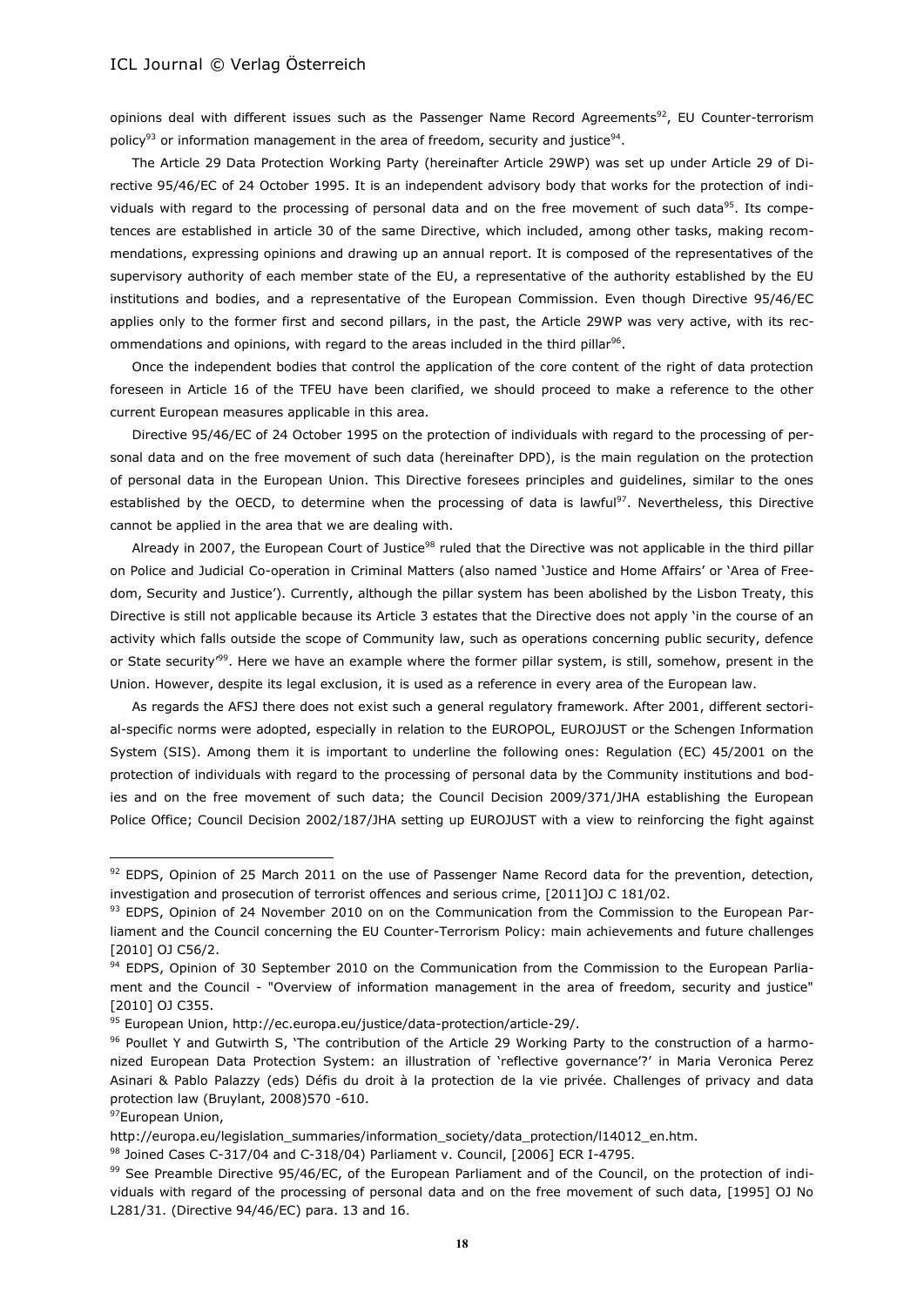serious crime, and Council Decision 2005/671/JHA on the exchange of information and cooperation concerning terrorist offences. Those regulatory norms establish specific norms for specific sectors.

Finally, due to concern about the lack of a general framework on data protection in the AFSJ, the Council Framework Decision 2008/977/JHA (hereinafter DPFD) was approved on 27 November 2008, on the protection of personal data processed in the framework of police and judicial cooperation in criminal matters. This decision was taken in order to enhance the protection of the data in the former third pillar<sup>100</sup>. It foresees the principles of lawfulness, proportionality and purpose, the right to be informed, the right to compensation in case of damage and, among other issues, it also list a set of minimum requirements to legitimise the transfer of data to competent authorities in third states or to international bodies $^{101}$ .

It is true that the approval of the DPFD meant a positive step, but this Decision is still far from achieving the same level of protection as the DPD. Firstly, the Framework Decision is limited in its scope of application. It only applies to cross-border data processing, and not to the processing of data at national level<sup>102</sup>. Secondly, most of its provisions contemplate exceptions, which does not reflect a willingness to establish strong protection of personal data in the AFSJ. Finally, another aspect of the DPFD is the fact that, unlike the Directive of 1995, it does not establish the creation of any independent supervisory body to ensure a uniform implementation in the different member states<sup>103</sup>.

Another important step taken in the area of our concern is the adoption of the Stockholm Programme by the European Council<sup>104</sup>. As is stated in its first section, this programme contains 'strategic guidelines for legislative and operational planning within the area of freedom, security and justice' in order to address the current challenges and improve the coherence between policy areas. This programme relies on the obligation foreseen under Article 68 of the TFEU, and has been adopted for the period 2010 – 2014.

This document refers to the protection of personal data in two different sections. The first one has as a title 'Protecting citizen's rights in the information society'. In that section the Council recalls the need for a comprehensive strategy to protect data within the Union, and also in what concerns the data sharing agreements between the EU and third countries, and especially with the United States. It also recalls in more than one paragraph, that the European regulation in this area should respect the principles set out in the 1981 Council of Europe Convention. And, among other suggestions, the Council invites the Commission to evaluate the current instruments on data protection and to present, if necessary new initiatives $^{105}$ .

The second section in the Stockholm Programme that refers to data protection is entitled 'Managing the flow of information'. This section put its emphasis on the need to implement the 'Information Management Strategy for EU internal security<sup>106</sup> which includes a strong data protection regime. It is important to underline as well, that the Council invites the Commission to set up a Union Passenger Name Record system, in order to ensure a high level of data protection, and based on an impact assessment.

Finally, one last instrument should be mentioned. The Commission, in line with the Council suggestions mentioned in the last paragraph, launched a Communication in relation to the 'Overview of information management in the area of freedom, security and justice' of 2010. This Communication set up a list of principles that should apply to EU instruments regulating the collection, storage or exchange of personal data for law

<sup>&</sup>lt;sup>100</sup> See Preamble of the Council Framework Decision 2008/977/JHA, para.3.

<sup>&</sup>lt;sup>101</sup> See Articles 3, 16, 19 and 13 of the Council Framework Decision 2008/977/JHA.

<sup>&</sup>lt;sup>102</sup> Article 1 (4) Council Framework Decision 2008/977/JHA of 27 November 2008 on the protection of personal data processed in the framework of police and judicial cooperation in criminal matters [2008] OJ L350/60. (Council Framework Decision 2008/977/JHA).

<sup>103</sup> European Parliament/ Legislative Observatory http://www.europarl.europa.eu/oeil/popups/summary.do?id=1188880&t=e&l=en (29 January 2014).

<sup>104</sup> European Council, The Stockholm Programme – An Open and Secure Europe Serving and Protecting Citizens, Official Journal of the European Union, (2010).

<sup>&</sup>lt;sup>105</sup> European Council, The Stockholm Programme – An Open and Secure Europe Serving and Protecting Citizens, Official Journal of the European Union, Brussels, (2010)11.

<sup>&</sup>lt;sup>106</sup> Council of the European Union, Draft Council Conclusions on an Information Management Strategy for EU internal security, Document 16637/09, Brussels, 25 November 2009.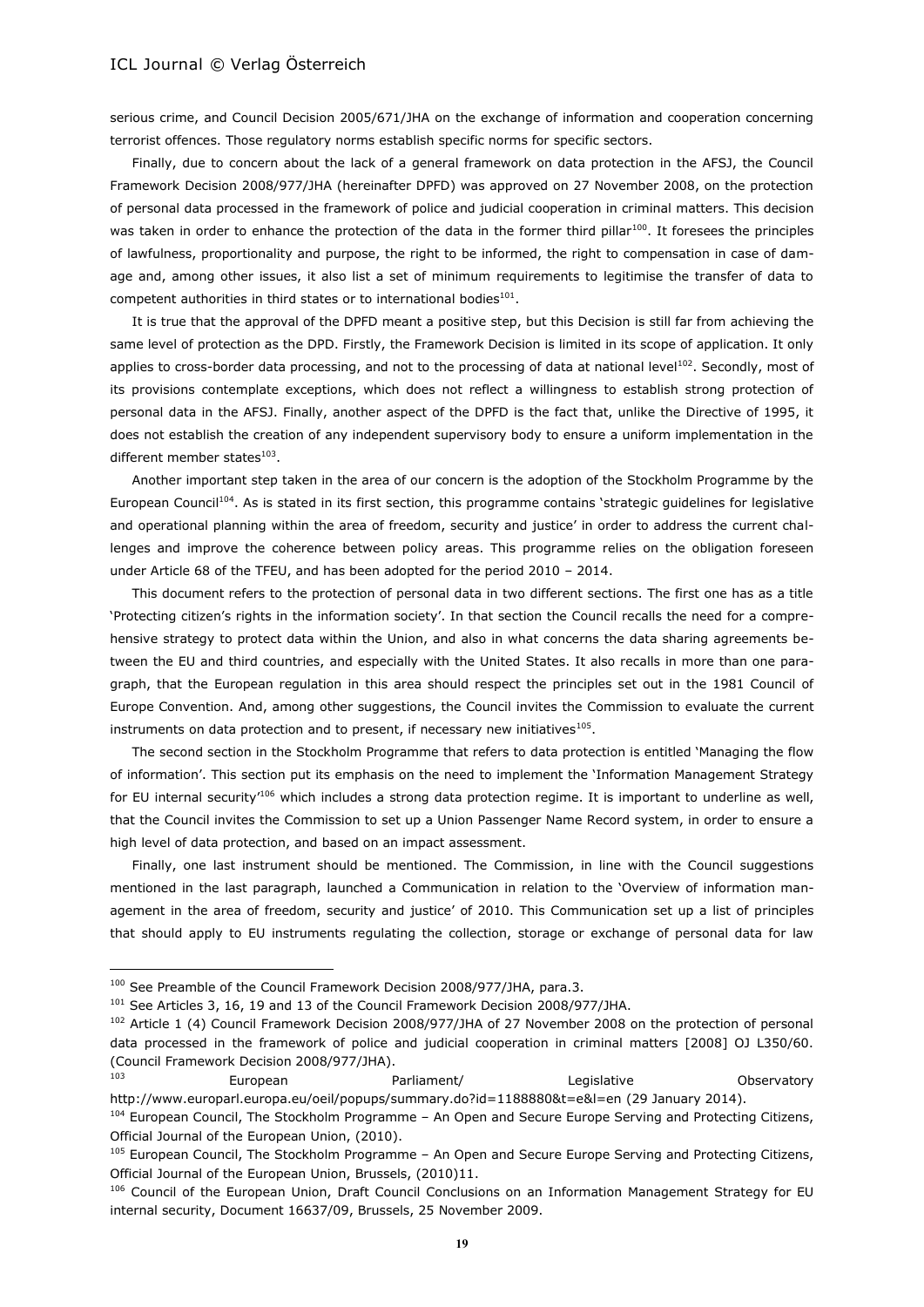enforcement or migration purposes<sup>107</sup>. For the purpose of determining the normative framework of the protection of personal data in the ASFJ, it is worth referring to each of those principles $^{108}$ :

b) Safeguarding fundamental rights. In particular the right to privacy and data protection of the Charter of Fundamental Rights of the European Union, even it also refers to article 16 of the TFEU. As well, in relation to this principle, the Commission calls for the application of the already explained 'privacy-by-design principle'.

b) Necessity. To justify the interference by the public authorities with the right of data protection, it should be necessary for national security, public safety or the prevention of crime.

c) Subsidiarity (as laid down in Article 5 of the Treaty on European Union) In order to use these instruments it is necessary to assess whether they achieve their objective, and whether regulating them at the EU level is more appropriate than leaving them in the hands of its Member States.

- *Accurate risk management*. In the elaboration of risks profiles, while using the personal data exchanged within those instruments, it is necessary to relay on evidence and not hypotheses.
- Cost-effectiveness. Due to the current economic situation, the cost of implementing the new instrument should not just be feasible and proportional but as well it should be proved that the same objective cannot be achieved using pre-existing instruments.
- *Bottom-up policy design*. In the development of new instruments, all the protagonists concerned should be consulted (including national authorities, financial bodies and civil society).
- *Clear allocation of responsibilities*. Instruments regulating the collection, storage or exchange of personal data for law enforcement or migration purposes, usually involve complicated IT structures and really complex implementation processes. For that reason, to identify who will be responsible for implementing and monitoring the instruments becomes an indispensable element in ensuring its success.
- *Review and sunset clause*. The proposals for new instruments in this area, should include, when possible, fixed periods for reviews, annual reports, and a sunset clause $^{109}$ .

However even if those principles could be considered a positive step in adjusting the EU instruments to human rights standards, it is necessary to emphasise that a Communication is a 'policy document with no mandatory authority<sup>'110</sup>. In other words, it establishes political guidelines that should be followed by the member states but because it has no legal binging effects, there are no enforcement mechanisms if the authorities do not apply them.

We can conclude this second subsection by saying that the current Data Protection Framework within the Area of Freedom, Security and Justice of the Union is completely fragmented, and the need for new comprehensive legislation is becoming essential to for the fully respect the right to privacy and the right to data protection foreseen in the Charter of the Fundamental Rights of the European Union. On the one hand the DPFD which was meant to fulfil the need for this comprehensive approach is still far from guaranteeing an adequate level of protection. On the other hand, the Communication on the 'Overview of information management in the area of freedom, security and justice' issued by the Commission in 2010, does establish a set of principles in order to ensure coherence between EU instruments, but we should recall that a Communication is a politically binding instrument but it does not contain real legal obligations.

# 3. The Future of the European Union Legal Framework

This analysis would not be complete without mentioning two relevant processes that are taking place at the moment and that if they are successful in the near future, would bring significant changes in this area.

<sup>&</sup>lt;sup>107</sup> European Commission 'Communication to the European Parliament and the Council, 'Overview of information manage-ment in the area of freedom, security and justice'', COM (2010)385 final. (COM(2010)385 final)4.  $108$  Ibid 25.

 $109$  Ibid.

<sup>110</sup> European Commission website http://ec.europa.eu/civiljustice/glossary/glossary\_en.htm (29 January 2014).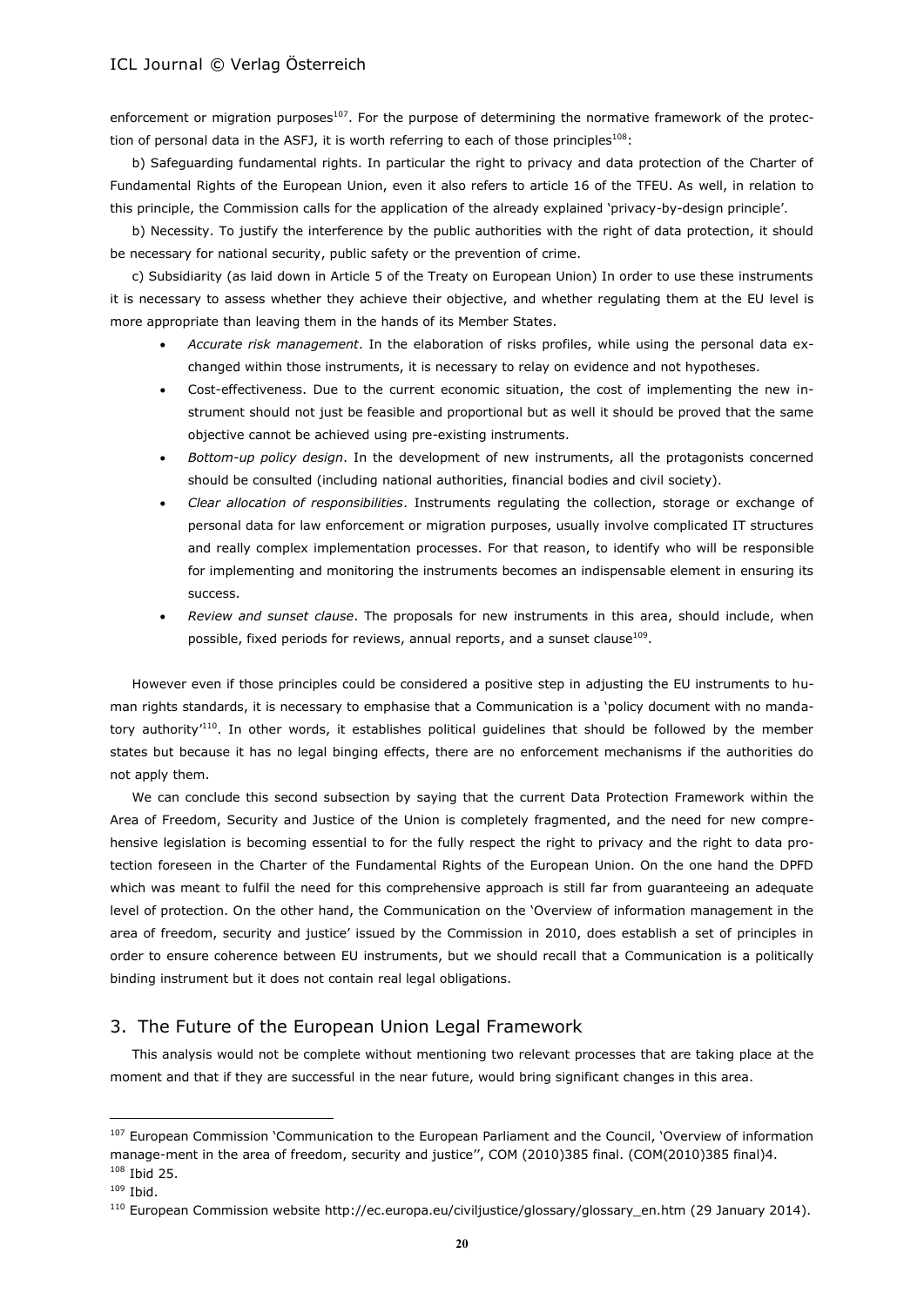The first appeared as a consequence of the Stockholm Programme. As a response to the Council's invitation to evaluate the current instruments, the Commission adopted a legislative proposal on 25 January 2012, which includes a reform of the framework on the protection of personal data in existence at the moment $^{111}$ . This proposal has not yet been approved at the time of writing this thesis. In fact, the Commissions' will to obtain an agreement by May 2014 seems a little bit too optimistic, however there is stil hope that a consensus will be reached sometime this year, since last October 2013 the LIBE Committee adopted a decision on the opening of negotiations with the Council with a view to having the legal instruments adopted during this legislative term $^{112}$ .

The Commission proposal foreseesa new comprehensive legal framework which will affect both, the private and public sector, including police and judicial cooperation. Apart from a General Data Protection Regulation on 'the protection of individuals with regard to the processing of personal data and on the free movement of such data<sup>'113</sup>, it also launched a proposal for a Directive on the 'protection of individual with regard to the processing of personal data by competent authorities for the purposes of prevention, investigation, detection or prosecution of criminal offences or the execution of criminal penalties, and the free movement of such data<sup>114</sup>.

To understand why the Commission decided to elaborate two different proposals, one General Data Protection Regulation and one Directive in relation to the protection of data in the AFSJ it is necessary to briefly present the previous controversy about the form that this new data protection framework should have taken. In other words, if it would be better to update the Data Protection Directive and extend its scope to the area of police and judicial cooperation in criminal matters and afterwards develop the necessary sector-specific regulations or if it would be better to keep the current structure with the former third pillar remaining to be regulated in a completely independent norm $^{115}$ .

On the one hand to gather the different existing regulations into a single norm seemed to be the most logical option to meet the need for a comprehensive approach and resolve the existing patchwork issue. The Commission seemed to be supporting this perspective as the Commissioner Viviane Reding confirmed in her speech in 2011 $^{116}$ . Another reason to support the unification is the fact that the differentiation between the data processed by public or by private controllers is becoming difficult nowadays<sup>117</sup>. As in the example of the PNR the data that were once collected for commercial purposes are now used for security objectives. Thus, to differentiate the legislation applicable in each case can be dangerously confusing.

On the other hand, the special needs of the AFSJ, would lead to legislation with a great deal of specificities that would become difficult to understand<sup>118</sup>. Furthermore, Declarations 20 and 21 attached to the Treaty of Lisbon Treaty, in relation to Article 16 of the same Treaty, determine that the area of police and judicial cooperation has a specific nature which could require the need for specific rules in those areas. It is for the latter

<sup>118</sup> Ibid 104.

<sup>&</sup>lt;sup>111</sup> European Commission, 'Proposal for a Regulation of the European Parliament and of the Council on the Protection of individuals with regard to the processing of personal data and on the free movement of such data (General Data Protec-tion Regulation)', 2012/0011 (COD), COM(2012) 11 final; European Commission, 'Proposal for a Directive of the European Parliament and of the Council, on the protection of individuals with regard to the processing of personal data by competent authorities for the purposes of prevention, investigation, detection or prosecution of criminal offences or the execution of criminal penalties, and the free move-ment of such data', 2012/0010 (COD), COM (2012) 10 final.

<sup>&</sup>lt;sup>112</sup> See the European Parliament Draft Report on the US NSA surveillance programme, surveillance bodies in various Member States and their impact on EU citizens' fundamental rights and on transatlantic cooperation in Justice and Home Affairs 2013/2188 (INI) (2004)15.

<sup>113</sup> COM(2012) 11 final, (n 111).

<sup>114</sup> COM(2012) 10 final, (n 111).

<sup>115</sup> Bigo, Didier; Carrera, Sergio; Gonzalez, Gloria; de Hert; Paul § others, Towards a New EU Legal Framework for Data Protection and Privacy, Directorate-General For Internal Policies, Policy Department C: Citizen's Rights and Constitutional Affairs (ed) [2011] 98.

<sup>116</sup> Commissioner V. Reding, "Your data, your rights: Safeguarding your privacy in a connected world Privacy Platform "The Review of the EU Data Protection Framework", SPEECH/11/183, (Brussels, March 2011)3.

<sup>117</sup>Bigo, Didier; Carrera, Sergio; Gonzalez, Gloria; de Hert; Paul § others, Towards a New EU Legal Framework for Data Protection and Privacy, Directorate-General For Internal Policies, Policy Department C: Citizen's Rights and Constitutional Affairs (ed) [2011]98.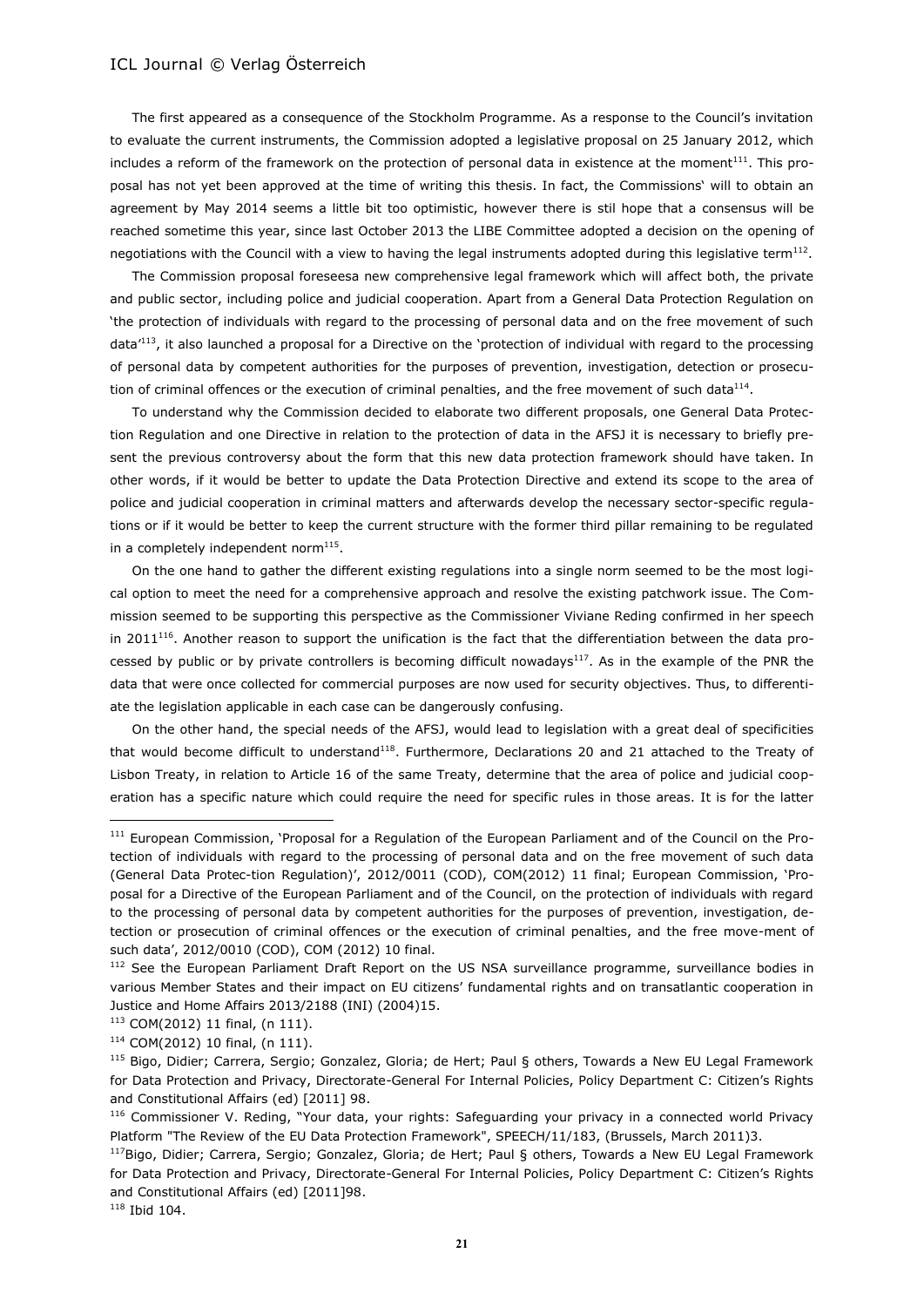reasons, the Commission decided to elaborate two different legislative proposals as it is presented in their Explanatory Memorandum<sup>119</sup>.

Because the mentioned proposal has not been approved at the time of writing this thesis its content will not be further developed. However, some references will be made to it in the following section.

The other process that is taking place at the moment, and which, at its conclusion, will have a significant influence on the area of data protection, even in the AFSJ, is the one that concerns the accession of the EU to the European Convention of Human Rights (ECHR).

The starting point of this process is Article 6 (2) of the Treaty on the European Union, in its consolidated version, which states that the Union 'shall accede to the European Convention for the Protection of Human Rights and Fundamental Freedoms'. This accession, which is expected to take place in the near future, will have a significant impact including on the area of data protection<sup>120</sup>. I will not go into detail about the effects that this accession will produce, but it is worth mentioning some of the changes and challenges that the Union will have to face when the time comes:

- Article 276 TFEU states that the European Court of Justice 'has no jurisdiction to review the validity or proportionality of operations carried out by the police or other law enforcement services' in the area of common foreign and security policy. This limitation will not apply to the ECtHR, which will imply the possibility for the latter, to go deeper into the assessment of the treatment of data protection in this area $^{121}$ .
- The ECHR does not contemplate the right to data protection as an independent right, as does the Charter of the European Union, but the ECtHR has stated in numerous cases that it is included within the scope of the right to privacy foreseen in Article 8 of the convention. Furthermore, the ECtHR has extensive case law on this issue, especially in applying the principle of necessity and the criteria of legitimacy of the processing, the purpose limitation principle<sup>122</sup> and, it has been active in the delimitation of concepts such as 'necessary in a democratic society', which have relevance in the  $AFSJ<sup>123</sup>$ .

In this line of thinking we can conclude that the accession of the EU to the ECHR will inevitably bring relevant changes in the area of data protection with a clear inclination towards strengthening the protection of human rights.

Thus, in the light of the processes that have been explained, everything seems to indicate that eventually a new horizontal-comprehensive approach will finally take shape in the near future.

# C. Remaining Challenges of the current Data Protection Framework within the European Union in the Area of Freedom, Security and Justice

Having presented the applicable legislation I will now identify the key challenges for protection of personal data in the AFSJ. I will focus on profiling and automated processing, the purpose limitation principle, the princi-

<sup>&</sup>lt;sup>119</sup> See the last paragraph of the Explanatory Memorandum of the European Commission, 'Proposal for a Directive of the European Parliament and of the Council, on the protection of individuals with regard to the processing of personal data by competent authorities for the purposes of prevention, investigation, detection or prosecution of criminal offences or the execution of criminal penalties, and the free move-ment of such data', 2012/0010 (COD), COM (2012) 10 final.

<sup>&</sup>lt;sup>120</sup> Bigo, Didier; Carrera, Sergio; Gonzalez, Gloria; de Hert; Paul § others, Towards a New EU Legal Framework for Data Protection and Privacy, Directorate-General For Internal Policies, Policy Department C: Citizen's Rights and Constitutional Affairs (ed) [2011] 102.

 $121$ Polakiewicz J,  $\epsilon$ U law and the ECHR: Will EU accession to the European Convention on Human Rights square the circle?' (Oxford Brookes University, 2013)7.

<sup>122</sup> Perry v. UK, App no 63737/00, (EctHR 17 July 2003); P.G. & J.H. v. UK, App no 44787/98 (EctHR, 25 September 2001).

<sup>123</sup> Bigo, Didier; (n 120) 102.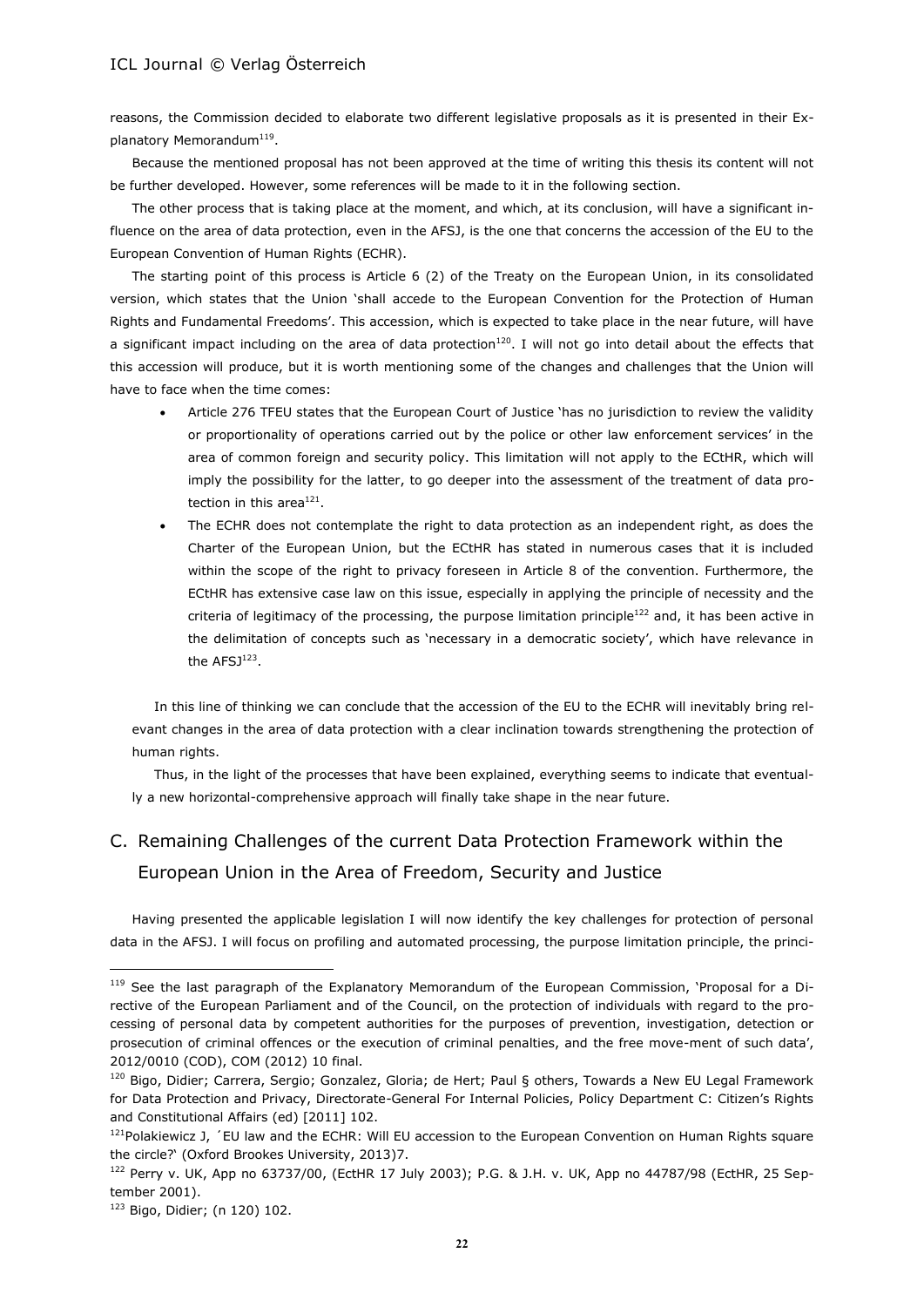ple of accountability, and the recent introduced concept of privacy-by-design. Although there are more challenges that we could analyse in this area, I will focus on this specific list so as to be able to provide a deeper analysis of each of them. One of these other issues concerning data protection in the area of AFSJ is the exchange of data with third non-members countries of the EU. This problematic issue will be further explained in the fourth chapter within the context of the Passenger Name Record Agreements.

For each of the challenges that will be explained below I will make reference to the Commission's proposal for a Directive of the European Parliament and of the Council on the protection of individuals with regard to the processing of personal data by competent authorities for the purposes of prevention, investigation, detection or prosecution of criminal offences or the execution of criminal penalties, and the free movement of such data, from January 2012, to determine if the proposed text would mark a turning point in this issue.

#### 1. Profiling and automated processing

 $\overline{a}$ 

The increased use of personal data at an early stage and the necessity to prevent future terrorist acts or other acts derived from organised crime, have promoted the appearance of new techniques with the objective to identify potential suspects. This is the case in what we called security-related 'profiling', traditionally used for commercial purposes.

There is no one single definition of the term 'profiling'. The one adopted by the European Parliament understands that 'profiling' is 'the systematic association of sets of physical, behaviour or psychological characteristics with particular offences and their use as a basis for making law enforcement decisions'<sup>124</sup>, originally adopted within the Opinion of the European Union Agency for Fundamental Rights of 28 October 2008 in the Proposal for a Council Framework Decision on the use of Passenger Name Record.

data for law enforcement purposes $125$ . Some of the European regulatory norms do not refer to this issue under the name of profiling, but they do make reference to it using other kinds of nomenclatures such as 'automated individual decisions'.

It is also important to mention a concrete form of automated processing of data, namely 'ethnic profiling'. This technique bases the identification of suspects on their race, religion, political or philosophical beliefs or other sensitive data $^{126}$ .

Profiles can be descriptive or predictive, and the latter is more problematic in the light of human rights. Descriptive profiles are the ones with the objective to identify those who have been involved in criminal acts, and the premises used for the profiling are based on evidence derived from the investigation of the act. On the other hand, predictive profiles are the ones with the objective to identify those suspects participating in a crime that will take place in the near future, or that has not been discovered yet<sup>127</sup>. Due to the fact that the second type of profiling is based on estimations, stereotypes and generalisations, and not on evidence, there is a high risk of obtaining the so called 'false positives' which involve innocent people becoming the object of arbitrary retentions, interrogations, visa refusals, placement on watchlists, and other measures that imply a clear interference into their right to privacy<sup>128</sup>. Furthermore, those incidents can promote a feeling of hostility and xenophobia towards certain groups of people.

<sup>124</sup> European Parliament, Recommendation to the Council of 24 April 2009 on the problem of profiling, notably on the basis of ethnicity and race, in counter-terrorism, law enforcement, immigration, customs and border control (2008/2020(INI)). OJ C184E/119. Para C.

<sup>125</sup> European Union Agency for Fundamental, Opinion on the Proposal for a Council Framework Decision on the use of Passenger Name Record data for law enforcement purposes, (2008)Para. 36.

<sup>&</sup>lt;sup>126</sup> European Parliament, Recommendation to the Council of 24 April 2009 on the problem of profiling, notably on the basis of ethnicity and race, in counter-terrorism, law enforcement, immigration, customs and border control [2008]OJ C184E/119 Para C.

<sup>&</sup>lt;sup>127</sup> European Union Agency for Fundamental, Opinion on the Proposal for a Council Framework Decision on the use of Passenger Name Record data for law enforcement purposes, (2008)Para. 36.

<sup>&</sup>lt;sup>128</sup> European Parliament, Recommendation to the Council of 24 April 2009 on the problem of profiling, notably on the basis of ethnicity and race, in counter-terrorism, law enforcement, immigration, customs and border control [2008] OJ C184E/119 Para I.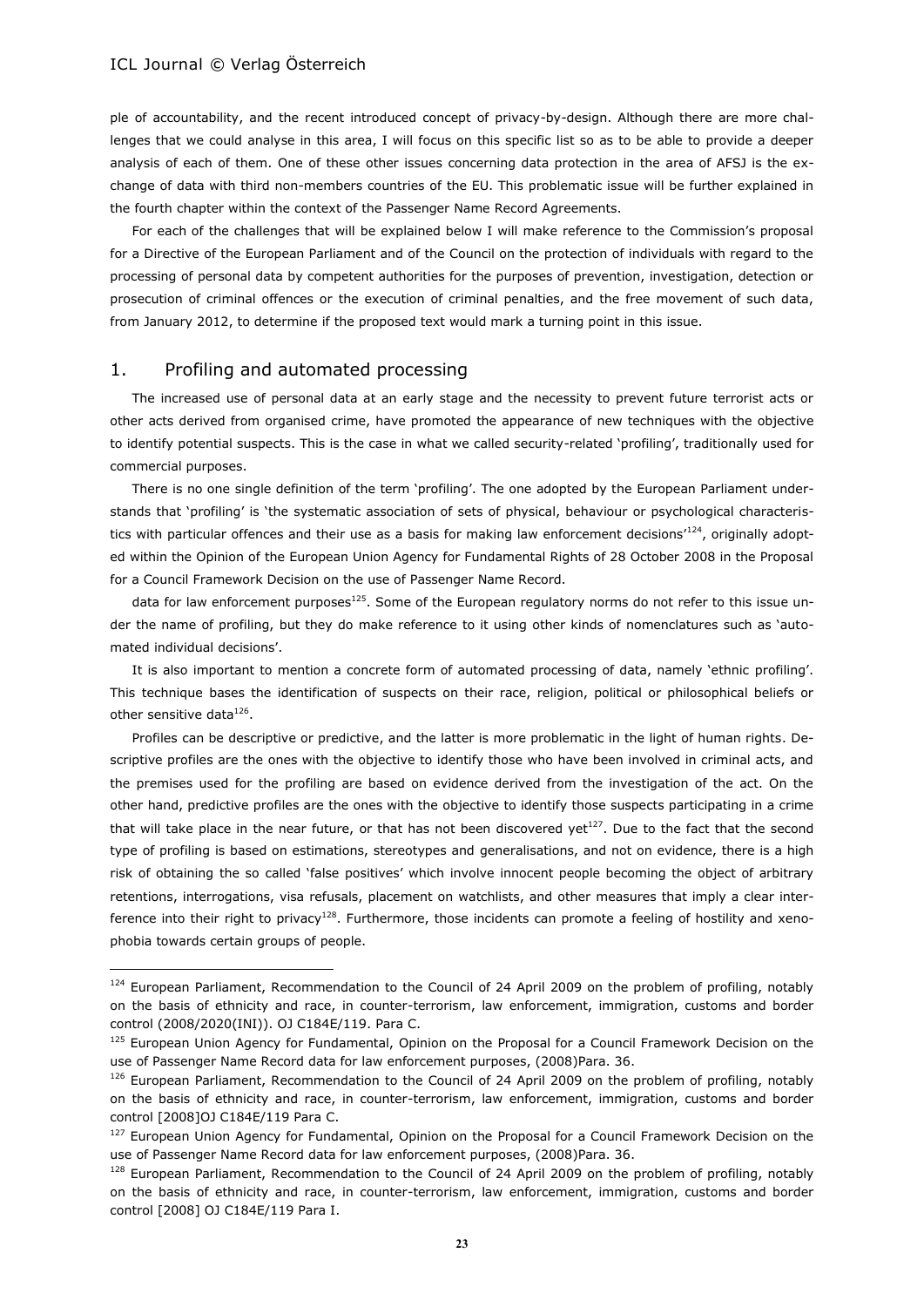In this context, it is important to be aware that profiling techniques are not always more effective than random screening, as the security technologist Bruce Schneier remembers. Terrorists arrested till the hitherto come from Europe, Asia, Africa, the Middle East. They are male and female of different ages, different religions and pursuing different objectives<sup>129</sup>. It is for this reason that using generalisations and stereotypes is not an accurate enough method to determine certain criminal profiles and can easily bring policy makers into discriminatory paradigms.

With regard to the data protection framework of the EU, it is important to highlight that the DPFD of 2008 adopted a different position than the DPD in the matter of profiling techniques. The latter establishes a general prohibition and foresees the possibility of automated individual decisions as an exception $130$ . The DPFD established a general authorisation but not without requiring two additional conditions<sup>131</sup>: the use of profiling should be necessary and pursue a legitimate interest $^{132}$ .

The Commission's proposal from 2012, which, in the event of its being approved will replace the DPFD of 2008, adopts a general prohibition in its Article 9 of taking measures based on profiling and automated processing. It does foresee the possibility of using these techniques exceptionally when it has been 'authorised by law which also lays down measures to safeguard the data subject's legitimate interest<sup>133</sup>. We can positively observe the fact that the proposal adopts the same direction as the DPD, and established a general prohibition of the use of profiling. Another positive step, is that in the second paragraph of the same article 9, it states that, in any case, the use of ethnic profiling, i.e. based solely on 'personal data revealing race or ethnic origin, political opinions, religion or beliefs, trade-union membership, genetic data or data concerning health or sex life', will be prohibited $^{134}$ .

Profiling and automatic processing is a measure with a high risk of the individual being the object of discriminatory policies. For that reason, and due the lack of proven effectiveness, especially with regard to predictive profiles it is necessary to use it under limited circumstances, and when it has been proved to be necessary. Moreover, as the European Parliament already recommended to the Council, in April 2009, this measure should be implemented not only under the necessity requirement but also while fulfilling the proportionality principle.

Finally, among other recommendations of the European Parliament, it is important to underline as well, the need to ensure, an effective supervision by independent data protection authorities $^{135}$ .

### 2. Purpose limitation principle

Purpose limitation is a core principle of the data protection framework in the European Union, as it was stated by the European Commission. It basically means that the data that has been collected for one purpose cannot be processed for other different purposes. However, some exceptions to this principle should be pointed out. This is the case of the SIS, SIS II and VIS. For instance the original purpose of the Visa Information System<sup>136</sup> (VIS) was to promote the cross-border exchange of visa data, but later its objective was extended to cover terrorism and other serious crimes prevention $^{137}$ .

<sup>&</sup>lt;sup>129</sup> Bruce Schneier, Profiling Makes Us Less Safe, Will profiling make a difference?, by The Editors, The New York Times, (2010) a<http://roomfordebate.blogs.nytimes.com/2010/01/04/will-profiling-make-a-difference/.>

<sup>130</sup> Art 15 Directive 95/46/EC.

<sup>131</sup> Art 7 Council Framework Decision 2008/977/JHA.

<sup>&</sup>lt;sup>132</sup>De Hert P, and Bellanova R, Data Protection in the Area of Freedom, Security and Justice: a System Still To Be Fully Developed?, Policy Department C: Citizen's Rights and Constitutional Affairs, European Parliament, (2009)6.

<sup>133</sup> Article 9 of the COM(2012) 10 final.

<sup>134</sup> Articles 8 and 9 of the COM(2012) 10 final.

<sup>&</sup>lt;sup>135</sup> European Parliament, Recommendation to the Council of 24 April 2009 on the problem of profiling, notably on the basis of ethnicity and race, in counter-terrorism, law enforcement, immigration, customs and border control (2008/2020(INI)). OJ C184E/119 Para AC.

<sup>136</sup> VIS Regulation (EC) No 767/2008, Article 3.

<sup>&</sup>lt;sup>137</sup>European Commission 'Communication to the European Parliament and the Council, 'Overview of information manage-ment in the area of freedom, security and justice'', COM (2010)385 final. 22.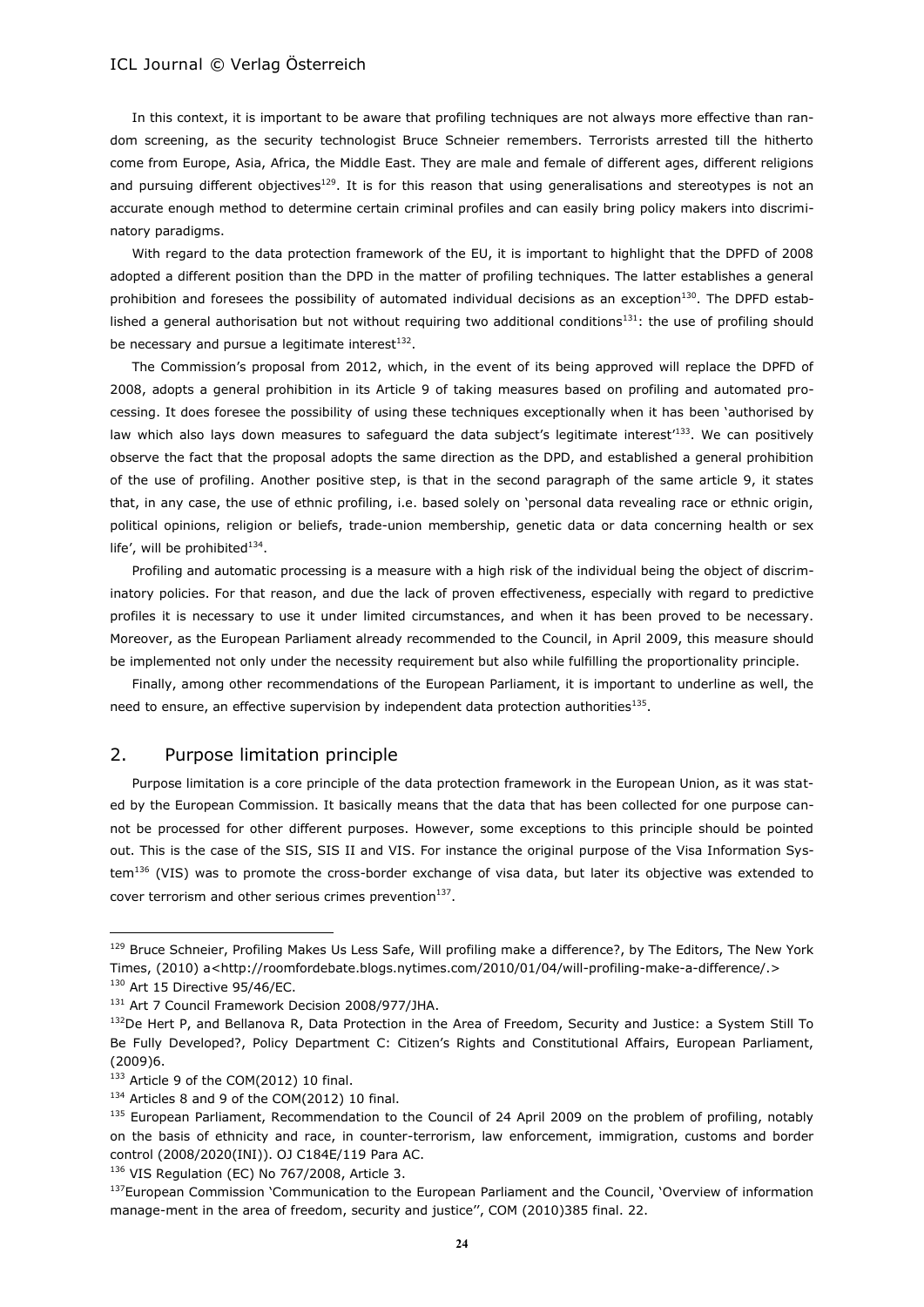The purpose limitation principle is contained not only in Directive 95/46/EC, but as well, in the DPFD, in its article 3 which states that 'personal data may be collected by the competent authorities only for specified, explicit and legitimate purposes and may be processed only for the same purpose for which data were collected'. Thus, this principle is applicable in the Area of Freedom, Security and Justice.

This principle has two parts: the data controller can collect data only for a determined specific purpose, and once data are collected they cannot be processed for other purposes different from the one for which they have been collected. This principle is of fundamental importance because in terms of the purpose set out for specific data, other principles linked to the quality of the data, such as adequacy, relevance, proportionality and period of retention will be determined<sup>138</sup>.

Moreover, the definition included in Article 3 of the DPFD mentioned above, establishes that the purpose must be specific, explicit and legitimate. In other words it implies that the purpose should be expressed as clearly identifiable, unambiguously, and well enough defined in order to be able to set up sufficient and appropriate safeguards. Furthermore, the purpose should have a legal base and respect the non-discrimination principle, in order to be legitimate<sup>139</sup>. The determination of each measure's purpose according to the conditions explained above, is a prerequisite for other data quality requirements, and it contributes to transparency and legal certainty, delimiting how controllers are albe to use the personal data collected<sup>140</sup>.

With regard to the new Commission's proposal of 2012, the text adopts the same perspective on this issue. Article 4 establishes the purpose limitation as a general principle of data protection. In particular it states that 'personal data must be collected for specified, explicit and legitimate purposes and not further processed in a way incompatible with those purposes'.

As we can observe both, the proposal and the current DPFD, use nearly the same text as the DPD. For the purpose of this analysis it is important to underline the concept of 'incompatibility'. In April 2013, the Article 29 Working Party published an extensive Opinion $141$  on the purpose limitation principle, and it makes special reference to what should be considered as a compatible use. Although the Opinion makes reference to the DPD and not to the DPFD, it sounds logical that those basic concepts should be understood in the same way in the entire data protection framework.

In this sense, the Article 29 Working party states that the limitation of incompatible purposes does not exclude the use of data already collected for other purposes different from the ones foreseen at the beginning<sup>142</sup>. But these new proposes should be accepted with some limits: they have to be specified, they must be legitimate, and they should fulfil all data quality requirements, such as necessity and proportionality $143$ 

As can be observed, this principle of purpose limitation can leave room for a wide range of exceptions.

In the AFSJ this purpose limitation remains a significantly challenge. Most of the personal data collected in this area is with the purpose of 'terrorism' and other 'serious crimes' prevention<sup>144</sup>. As has been set out in the Second Chapter of this research paper, agreement on what terrorism is does not exist. Furthermore, things become more complicated when referring to the concept of 'serious crimes', which is dangerously imprecise.

A clear example of this problematic issue is the VIS Regulation which in article 3 states that one of the purposes of the data collected will be 'to contribute to the prevention, detection or investigation of terrorist offences and of other serious criminal offences'. This Regulation was completed by the Council Framework Decision 2008/633/JHA, which in article 2(c) defines 'terrorist offences' as 'the offences under national law which correspond or are equivalent to the offences in Articles 1 to 4 of Council Framework Decision 2002/475/JHA of 13

<sup>&</sup>lt;sup>138</sup> Article 29 Data Protection Working Party, Opinion 03/2013 on purpose limitation, 00569/13 (2013)4. <sup>139</sup> Ibid 2.

<sup>&</sup>lt;sup>140</sup> Stefano Tagliabue, the Working Party's Viewson Purpose Limitation and Big Data', International association of privacy professionals, August(2013).

<sup>141</sup> Article 29 Data Protection Working Party, Opinion 03/2013 on purpose limitation, 00569/13 (2013

<sup>142</sup> Ibid 12.

<sup>143</sup> Council Framework Decision 2008/977/JHA, Article 3 (2).

<sup>&</sup>lt;sup>144</sup> Art 3 European Parliament and the Council, Regulation (EC) No 767/2008 concerning the Visa Information System (VIS) and the exchange of data between Member States on short-stay visas (VIS Regulation), [2008] OJ 218/60.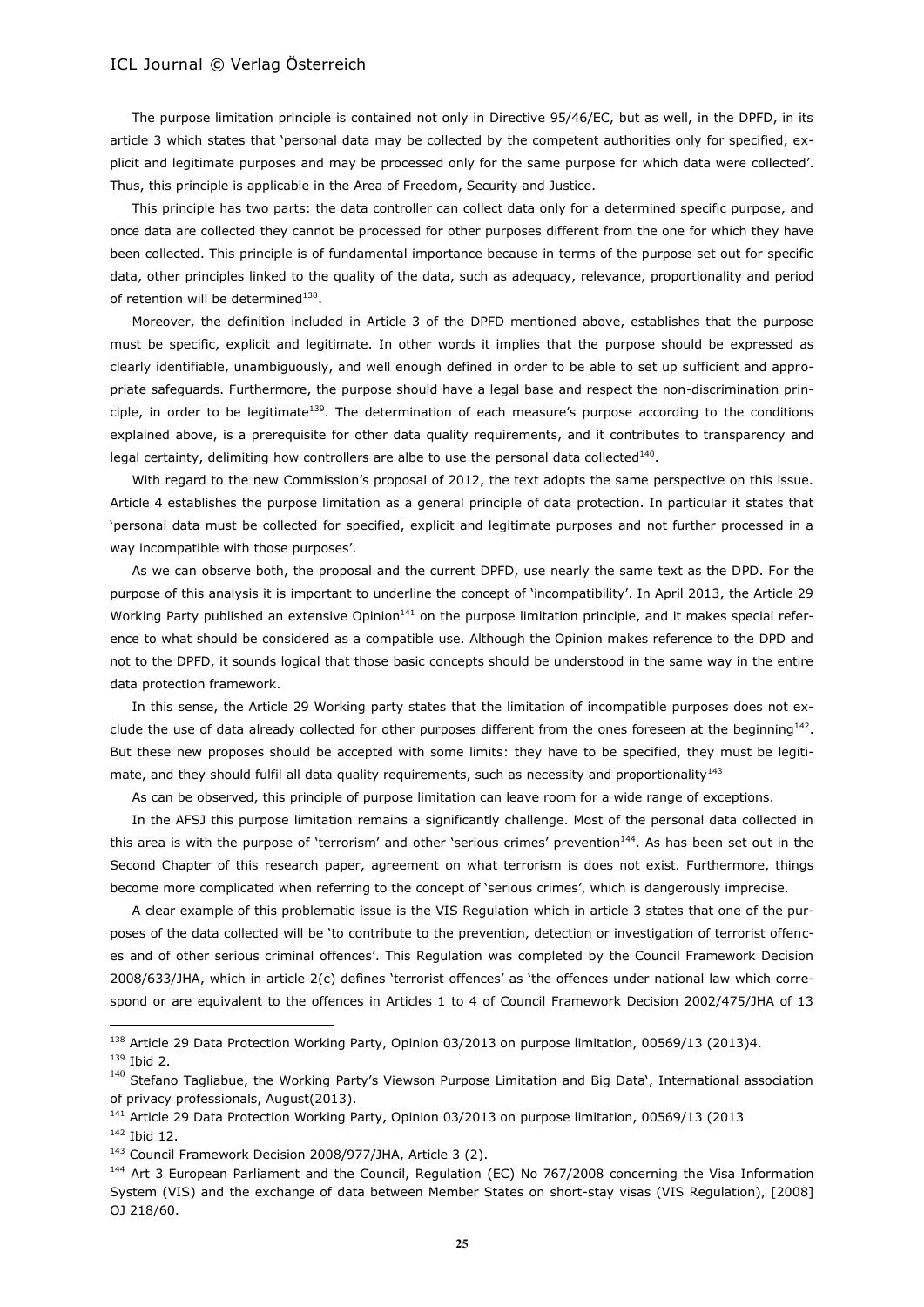June 2002 on combating terrorism. In addition article 2(d) defines 'serious criminal offences' as forms of crime which correspond or are equivalent to those referred to in Article 2(2) of Framework Decision 2002/584/JHA' which refers to the European Arrest Warrant. Both definitions refer to their 'equivalent' in national law. Taking into account the existing differences and divergences among the national laws of the different Member States, a wide range of interpretations is provided on what we should understand as the purpose of the data collected under the VIS Regulation<sup>145</sup>.

For those reasons, it seems doubtful that the VIS Regulation and other measures that make use of terms such as 'serious crimes' or 'serious criminal offences' as the purpose to collect personal data fulfil the specific and explicit purpose required in article 3 of the DPFD, unless a more accurate agreement on what those terms refer to comes into being.

## 3. Principle of Accountability

The increasing amount of personal data collected and the fast movement of these data due to the new technologies creates a reality where the control of the application of the data protection norms is becoming more and more difficult. Taking into consideration this situation the data controllers become the ones with most feasible means to control the protection of the individual's information. In this line of thinking, the principle of accountability pursues strengthening of responsibilities of the data controllers<sup>146</sup>.

This principle it is not foreseen in the Directive 95/46/EC or in the Council Framework Decision 2008/977/JHA. This idea was promoted by the Article 29 Working Party, already in 2009<sup>147</sup> and one year later in their Opinion 3/2010 on the principle of accountability. Although both texts make reference to its implementation in the area of the Directive of 1995; it is not just possible but also necessary to apply this principle, in the AFSJ $^{148}$ .

There is a need to attribute more obligations to data controllers to ensure that the principles and provisions contained in the data protection framework are being implemented. They should develop the necessary mechanisms, within their possibilities, to prove the compliance with the safeguards while data is being processed, to the data protection authorities or other interested parties, including, when necessary, the data subject<sup>149</sup>.

Unlike the DPFD of 2008, the Commission's proposal for a Directive on the protection of individuals with regard to the processing of personal data by competent authorities for the purposes of prevention, investigation, detection or prosecution of criminal offences or the execution of criminal penalties, even it does not use the same nomenclature, does adopt the idea of the principle of accountability, in article 18, under the heading 'Responsibility of the controller'. This article foresees in the first paragraph a general obligation of controllers to ensure that the processing of personal data fulfils the provisions adopted by the Directive. In the second paragraph it established a list of minimum obligations.

Thus, the assumption of the principle of accountability will reinforce the application of the provisions contained in the data protection framework, and will strengthen the transparency of the process.

<sup>145</sup> Bigo, Didier; Carrera, Sergio; Gonzalez, Gloria; de Hert; Paul § others, Towards a New EU Legal Framework for Data Protection and Privacy, Directorate-General For Internal Policies, Policy Department C: Citizen's Rights and Constitutional Affairs (ed) [2011] 46.

<sup>146</sup>Article 29 Data Protection Working Party, Opinion 3/2010 on the principle of accountability, 00062/10 (2010)4.

<sup>&</sup>lt;sup>147</sup> Article 29 Working Party, The Future of Privacy, Joint Contribution to the Consultation of the European Commission on the legal framework for the fundamental right to protection of personal data, adopted on 1 December 2009.

<sup>148</sup> Bigo, Didier; (n 145) 111.

<sup>&</sup>lt;sup>149</sup> Article 29 Working Party, The Future of Privacy, Joint Contribution to the Consultation of the European Commission on the legal framework for the fundamental right to protection of personal data, (2009)20.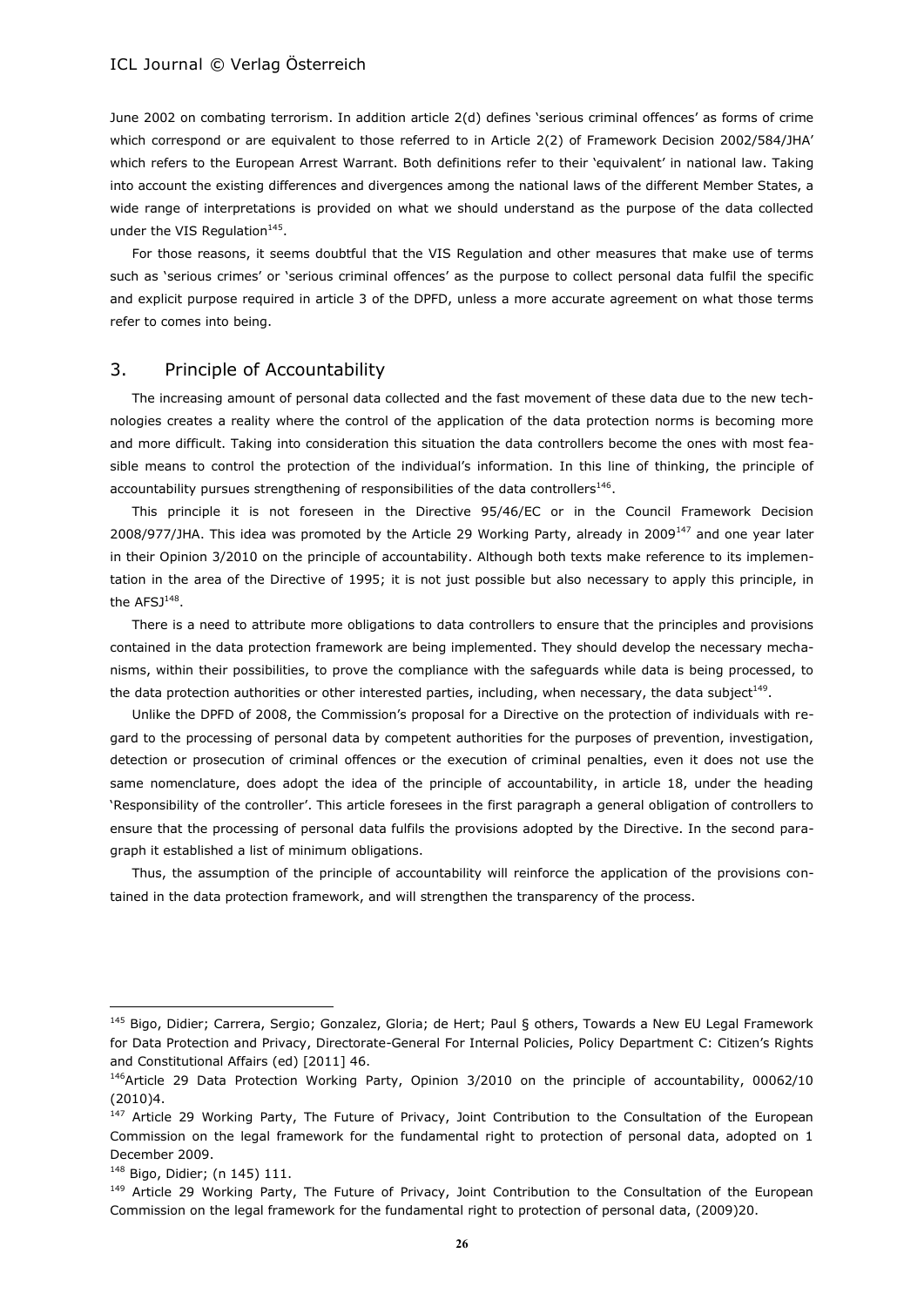#### 4. Privacy-by-design

 $\overline{a}$ 

Directly linked with the accountability principle, there is the recent introduced privacy-by-design principle. Actually, based on the opinion of the EDPS, privacy-by-design is an element integrated in the accountability concept<sup>150</sup>. Furthermore, in the 32nd International Conference of Data Protection and Privacy Commissioners, in 2010, it was recognized as an 'essential component of the fundamental privacy protection<sup>151</sup>.

The concept of privacy-by-design appeared for the first time in Ontario, Canada, in the 1990s. It was developed by the Information and Privacy Commissioner, Dr. Ann Cavoukian, and soon attracted international attention $^{152}$ .

Privacy-by-design pursues the integration of the data protection safeguards in the same information technologies and systems<sup>153</sup>. The idea is that taking into account that the data processing systems are neutral, it is true that their increasing number, use and interrelation can involve a risk for the protection of personal information, but it is also true that if the controllers design the systems in a way that the protection safeguards become an integrated part of them, they can also increase the control of the protection of these data. It does not mean adding some changes to the information systems afterwards but integrate them right from the beginning of its creation, in its original design. Thus, the protection adopts a proactive rather that a reactive approach, ensuring protection from the beginning of the process, when they are being collected, until the end of its use or existence, thereby, improving the transparency on the treatment of the personal data.

Furthermore, another added value is that the data subjects remain more protected, due to the fact that their privacy would be protected in an automatic way, without the need of any action on their part<sup>154</sup>.

The adoption of this principle in the area of the European Union has been promoted<sup>155</sup> in recent years especially by the EDPS and the Article 29WP. It is true that this concept is not a completely new in the area of Europe in recent years. The DPD already makes a reference to this principle even though it does not refer to it as 'privacy-by-design'.

Article 17 of the mentioned Directive states that the controllers have the obligation to 'implement technical and organizational measures to protect personal data'. The EDPS and the Article 29WP have been lobbying for the introduction of the privacy-by-design principle, as such, in the future reform of the data protection framework, including in the AFSJ.

Current legislation, the DPFD, does not make reference to the principle of privacy-by-design. However, it seems that the efforts of the EDPS and the Article 29WP have had positive results. In fact, the Commission's proposal of 2012, introduced this principle in article 19, under the heading 'Data protection by design and by default'.

For the reasons that have been set out before and in line with the principle of accountability, if the proposal is adopted in the near future, the introduction of the privacy-by-design in the legal framework will ensure an

<sup>&</sup>lt;sup>150</sup> European Data Protection Supervisor, Opinion of 14 January 2011 on the Communication from the Commission on "A comprehensive approach on personal data protection in the European Union", OJ C 181/01, (2011)23.

<sup>&</sup>lt;sup>151</sup> Resolution on Privacy by Design, adopted by the 32nd International Conference of Data Protection and Privacy Commissioners, (Jerusalem 27-29 October 2010).

<sup>&</sup>lt;sup>152</sup> Information and Privacy Commissioner, Ontario, Canada http://www.ipc.on.ca/english/privacy/introductionto-pbd/.

<sup>153</sup> Article 29 Working Party, The Future of Privacy, Joint Contribution to the Consultation of the European Commission on the legal framework for the fundamental right to protection of personal data, (2009)13.

<sup>154</sup> Ann Cavoukian, Information and Privacy Commissioner, Operationalizing Privacy By Design: A Guide to Implementing Strong Privacy Practices, (Ph.D, Canada: December 2012)12.

<sup>&</sup>lt;sup>155</sup> European Data Protection Supervisor, Opinion of 14 January 2011 on the Communication from the Commission on "A comprehensive approach on personal data protection in the European Union", OJ C 181/01, (2011) 23. And Article 29 Data Protection Working Party, The Future of Privacy, Joint Contribution to the Consultation of the European Commission on the legal framework for the fundamental right to protection of personal data,(2009).20.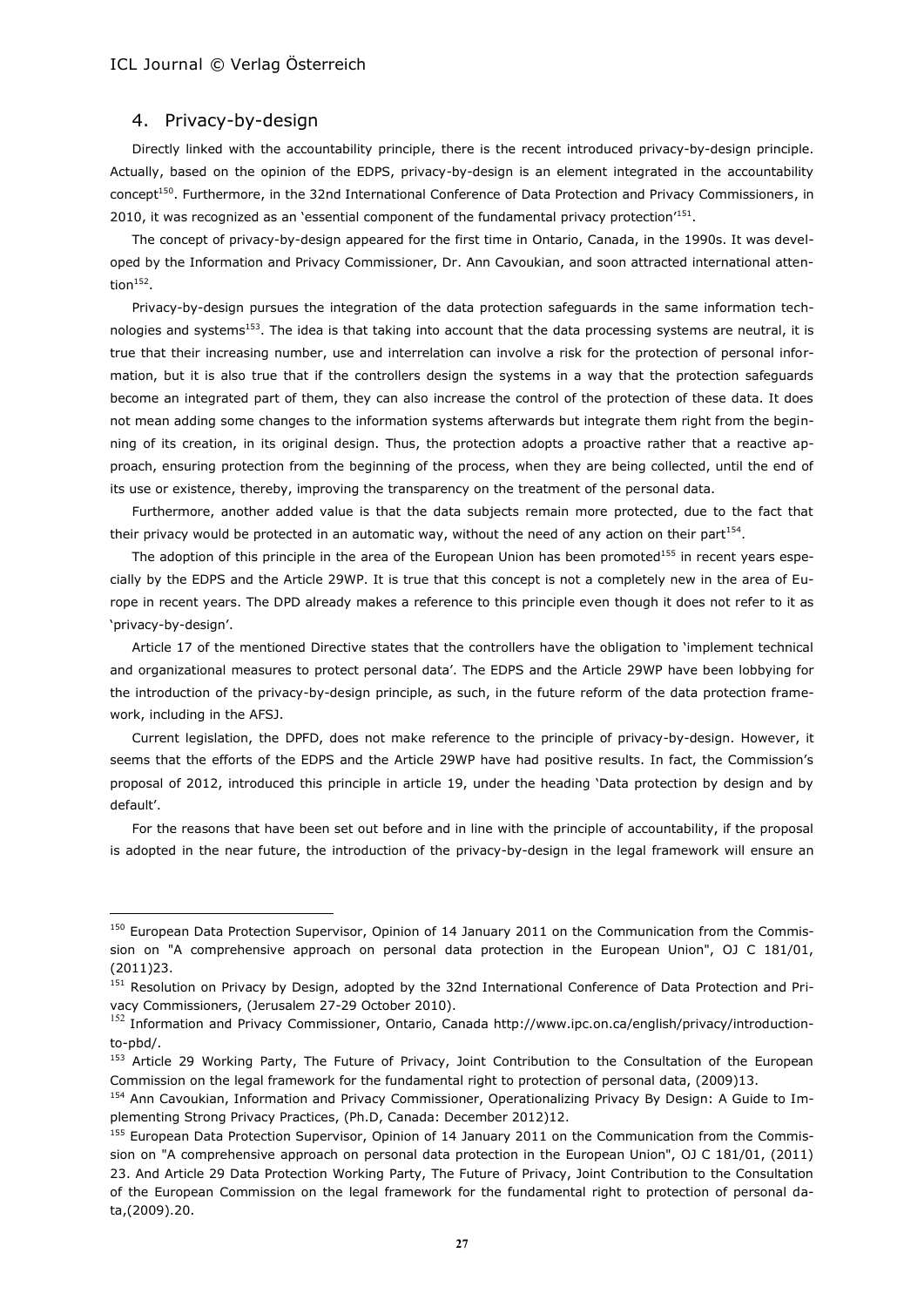improvement in the implementation of the data protection provisions and it will, as well, provide a source of increasing the transparency of the processing.

#### D. Intermediate Conclusions

It is a fact that even though the Treaty of Lisbon foresees a horizontal and comprehensive approach of European policies, this is still not a reality as far as data protection in the area of freedom, security and justice is concerned. In contrast there is still a long way to go in order to achieve a legal framework with high protection of personal information of European citizens.

On the one hand the Council Framework Decision 2008/977/JHA has limited scope of application and as has been explained before, its provisions do not achieve the same level of protection as Directive 95/46/EC. However, everything seems to point out that the current reform of the data protection regulation and the accession of the EU to the European Convention of Human Rights will bring positive changes in this area in the matter of human rights.

Some of those positives changes have been explained in section C of this Chapter. Probably, the most positive change that the new proposal foresees is the adoption of the principles of accountability and the principle of privacy-by-design. Both, by amplifying the responsibilities of the data controller, one focusing on their daily tasks, and the other focusing on design of the data systems, adopt a proactive approach which will lead to an increase in the protection of data and provide the process with more transparency.

However, still some issues remain which have not really been solved in the Commission`s Proposal. For instance, regarding the purpose limitation principle, as has been explained before, the lack of concrete definitions of some terms such as 'terrorism' or serious crimes' can lead to a wider use of the EU instruments created to pursue these crimes.

Furthermore, the issue of profiling seems to be unresolved. The use of this technique is still possible and admissible according to the DPFD, although its use should be subject to requirements of proportionality and necessity. But its use is of high concern for human rights as has been explained above. Specially, in relation to predictive profiling, when the profiles are determined based on generalizations built upon prejudices.

The next Chapter will focus on a particular counter-terrorism measure based on the exchange of personal data, the Passenger Name Record Agreements.

#### IV. The Passenger Name Record Agreements

Having described in Chapter II, the trade-off between security and data protection and in Chapter III, the European legal framework in relation to the protection of personal information in the ASFJ, I will analyze how this policy and these principles apply in one specific counter terrorism measure of the European Union, the Passenger Name Record (PNR) Agreements. After explaining the concept (Section A), its background and historical evolution will be explained in Section B. Then, we will identify the legal framework applicable to this measure (Section C), and finally, the remaining challenges will be elaborated in Section D, with special attention to the EU-US PNR Agreement of 2011.

### A. Concept

 $\overline{a}$ 

Passenger Name Record (PNR) data is the information that air carriers collect in their own database or in a database of another bigger computer reservation systems<sup>156</sup> at the time that passengers book tickets and at the time of the check-in on their flight. These records include information such as the name of the passenger, contact details, nationality, date and destination of the flight booked or the credit card details or other means of payment used<sup>157</sup>.

<sup>156</sup> Bellanova, Rocco & Duez, Denis. A DifferentView on the 'Making' of European Security: The EU Passenger Name Record System as a Socio-Technical Assemblage European Foreign Affairs Review 17, (Special Issue 109–124.© 2012 Kluwer Law International BV, 2012)115

<sup>157</sup> Bigo, Didier;(n 145)65.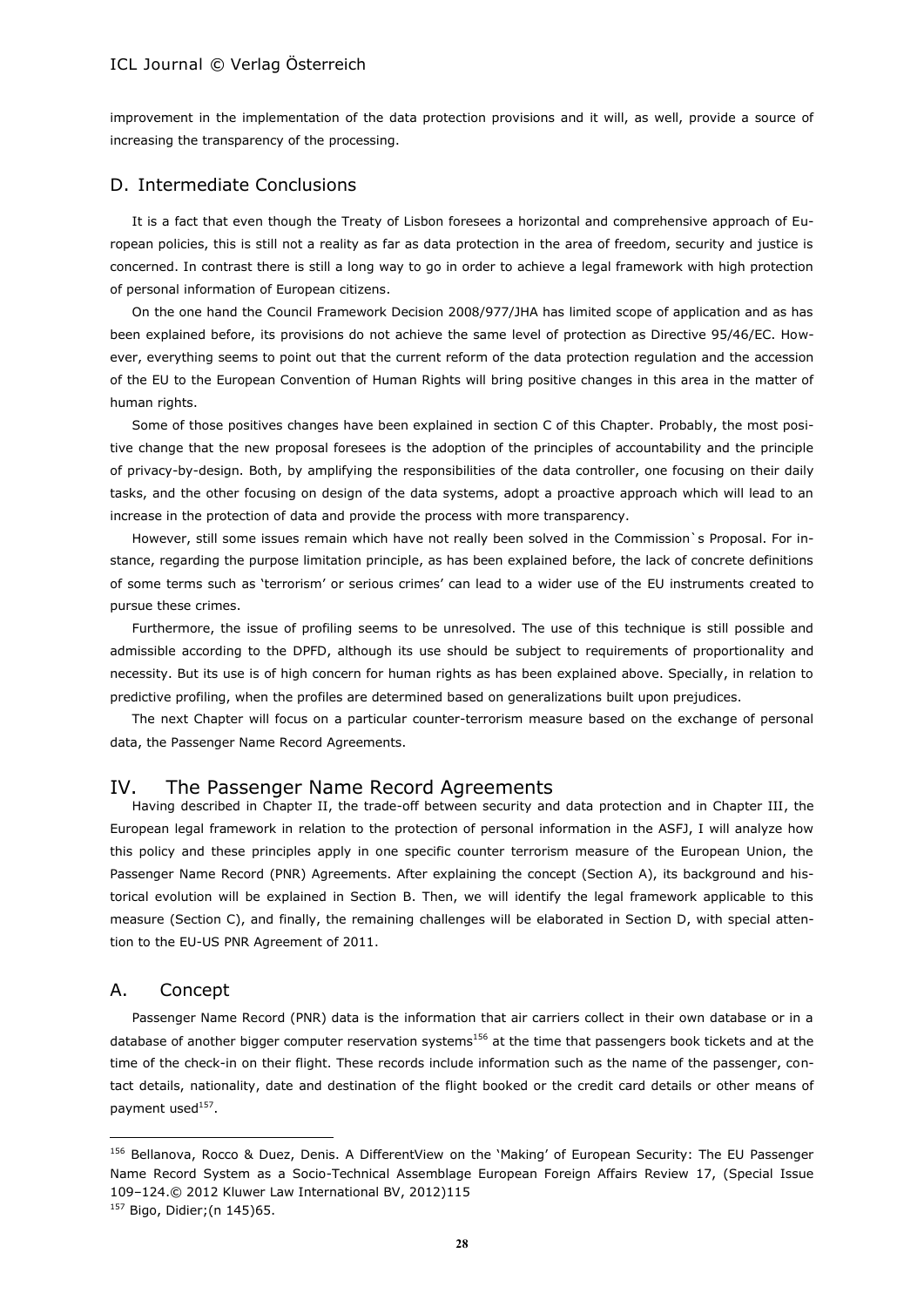It is necessary to distinguish between PNR data and Advance Passenger Information (API). API is used as an identity verification tool based on the information contained in the passenger's passport, i.e. name, place of residence, place of birth and nationality<sup>158</sup>. The API is regulated under the so called API Directive of 2004<sup>159</sup>. The member states of the EU hold these data for 24 hours for the purpose of improving border controls and combating illegal immigration<sup>160</sup>. In Article 5 of the same Directive, it states the possibility of using these data for law enforcement purposes, although this provision seems to be an exception more than a general purpose of the collection of the API data.

Some countries, in addition to requiring the transfer of API data, also oblige air carriers to transfer PNR data, which unlike the previous one, is being used mainly as a criminal intelligence tool in order to combat terrorism and other serious crimes $^{161}$ .

The PNR data was initially collected for organizational and commercial purposes of the air carriers<sup>162</sup>. But it was after the 9/11 events, in 2001, that these data were conceived by the intelligence agencies as information of interest in order to fight terrorism and other serious crimes. In the aftermath of those attacks, the United States adopted legislation which imposed the obligation on the air carriers flying to and from American territory, to transfer the PNR data to the US Department of Homeland Security (DHS) under the threat of facing fines or even seeing denied the authorization to land on American soil, in case of a breach of that obligation $^{163}$ .

The use of PNR data can be $^{164}$ :

- Re-active: the data is used within an investigation of a crime that has been already committed.
- Real time: the law enforcement authorities use the information provided by the air carriers in order to prevent a crime or retain one that is being committed at the moment of the processing the data. Unlike the re-active approach, in this case the suspects to be identified, are, in most cases, 'unknown'.
- Pro-active: the PNR data can be used as well for the creation of travel and behavior patterns, which can then be used for real time.

# B. Background and Historical evolution of the use of PNR in the EU

As a response to the pressure exercised by the United States, and despite the internal disagreements within the same European Union institutions, in 2004 the first EU-US PNR agreement was signed, on the ground of the former first pillar. This was especially controversial due the EU regulation in relation to data transfers to nonmember states. According to the DPD to do so the third country should guarantee that the data concerned would receive the same level of protection that these data receive within the Union<sup>165</sup>. This protection was not considered guaranteed in the US, or not at the same level as in the EU. An example is the Resolution on the draft Commission decision noting the adequate level of protection provided for personal data contained in Passenger Name Records transferred to the US Bureau of Customs and Border Protection<sup>166</sup>, where the European Parliament states that the Undertakings appended for that Decision are not enough to ensure an adequate level of data protection. This problematic situation was not new. In fact in order to facilitate the exchange of information between Europe and the United States, they negotiated in 2000, the so called 'Safe Harbor Agreement', which enhanced the protection of data in the area of commercial purposes to what at the time was considered

<sup>158</sup> European Commission 'Communication On the global approach to transfers of Passenger Name Record (PNR) data to third countries', COM (2010) 492 final.4.

<sup>159</sup> Directive 2004/82/EC.

<sup>&</sup>lt;sup>160</sup> Directive 2004/82/EC, Article 1.

<sup>161</sup> COM(2010) 492 final, (n 158)4.

<sup>162</sup> Bellanova,(n 156)114.

<sup>&</sup>lt;sup>163</sup> Article 29 Data Protection Working Party, Opinion 2/2007 on information to passengers about transfer of PNR data to US authorities, (2007)3.

<sup>164</sup> COM(2010) 492 final , (n 158)4.

<sup>&</sup>lt;sup>165</sup> Chapter IV of the Directive 95/46/EC.

<sup>166</sup> European Parliament, Resolution on the draft Commission decision noting the adequate level of protection provided for personal data contained in the Passenger Name Records (PNRs) transferred to the US Bureau of Customs and Border Protection, 22 March 2004.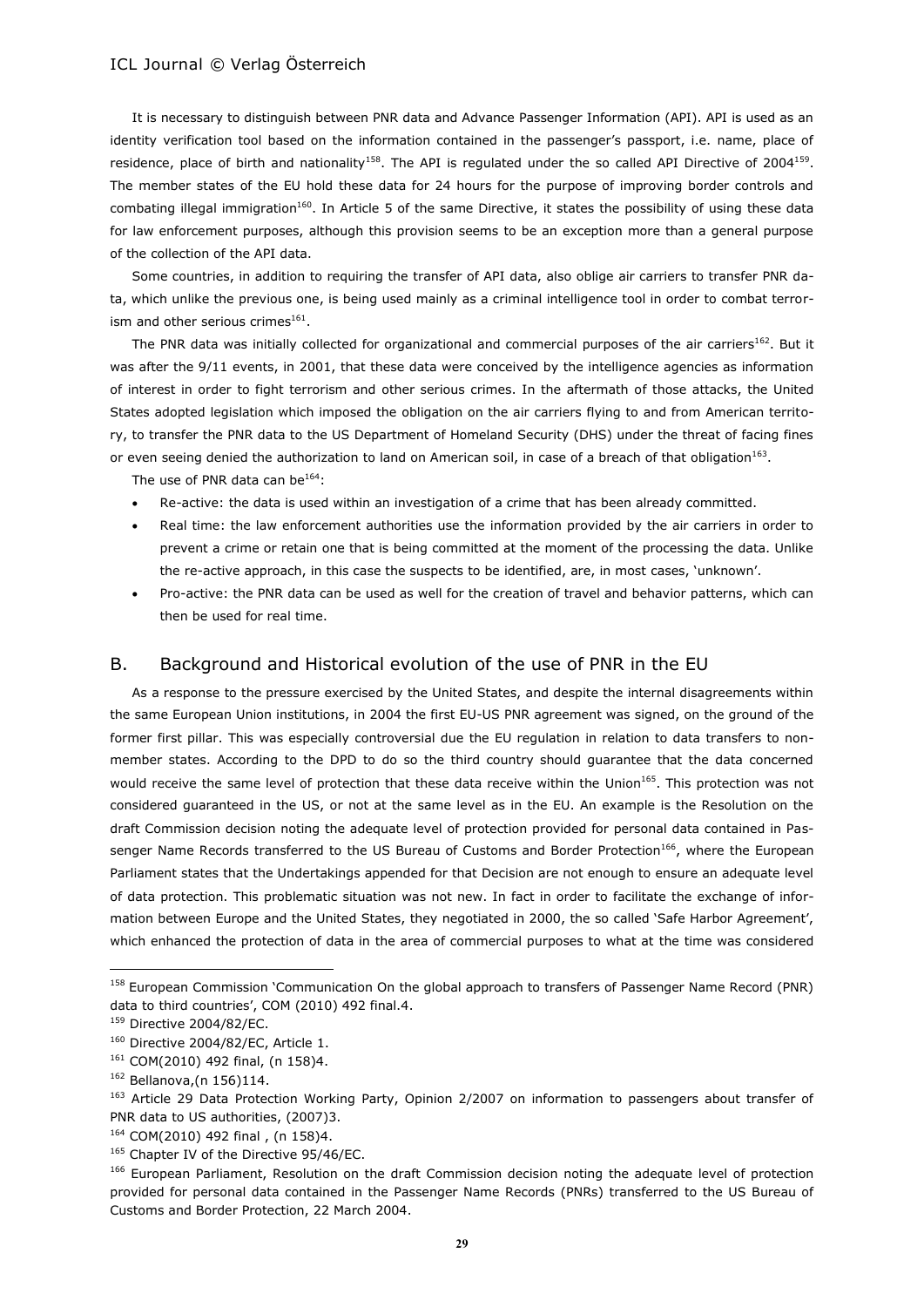as an acceptable level of protection. But as the Article 29WP has repeatedly underlined the provisions foreseen by this agreement are not enough<sup>167</sup>.

In 2006, the CJEU annulled the EU-US PNR agreement, but its decision was based not on the lack of congruence with the DPD but on the Court's consideration that this agreement should have been undertaken on the grounds of the former third pillar instead of the first one $^{168}$ .

That decision should not be seen as a triumph for data protection. On the contrary, to undertake agreements in the area of police and judicial cooperation in criminal matters meant that those measures fell out of the scope of the DPD and taking into consideration that the DPFD did not exist at the time, the personal information related to the transatlantic flights remained without any protection.

In the light of that situation an Interim EU-US PNR Agreement was undertaken in 2005, until a new Agreement was signed in October 2007 $^{169}$ .

In fact, over the past years the use of PNR data as a counterterrorism tool has increased around the world. Nowadays a relevant number of countries, such as New Zealand, Japan, South Korea, US, Canada<sup>170</sup> and Australia<sup>171</sup>, are already using PNR for law enforcement purposes. So far, just the last three have signed an agreement with the EU<sup>172</sup>. Within the EU, the UK, France, Denmark, Sweden, the Netherlands and Belgium either already have a PNR system or are currently testing its use $^{173}$ .

As we mentioned above, the EU regulation on data protection states that to allow a transfer of personal data to a third country, the latter should ensure the same level of protection as the one guaranteed in the Union. It is for that reason that the conclusion of those agreements with US, Australia and Canada have been the result of a long process, because each of them should ensure that the counterpart of the Agreement will protect the data of the passengers at European standards. In other words, to justify the adoption of those agreements, the Department of Homeland Security (DHS), the Canada Border Services Agency and the Australian Customs Service, who are the law enforcement authorities to whom the data is sent, have to assume the protection of the privacy of European citizens limiting the processing of their data to the terms established in the document of their Agreements with the EU.

On the other hand, the lack of a general European framework on the transfer of PNR data has resulted in each of those agreements having clauses that differ from the ones contained in the other agreements. For that reason, seeking to enhance the coherence of the EU law, the Commission launched a proposal in 2007 to regulate the collection, storing and analysis of PNR data for law enforcement purposes $174$ . However, this proposal lapsed because of the entry into force of the Treaty of Lisbon.

After this period, some changes were implemented in the area of the European Union, which have been already mentioned in the previous chapter, and which had some influence on the protection of PNR data. Firstly, the adoption of the Council Framework Decision 2008/977/JHA. Secondly, the entry into force of the Lisbon Treaty, abolishing the former pillar system and introducing Article 16 of the TFEU, and finally, the publication of recommendations relating to the issues involving PNR agreements, such as the recommendation made by the European Parliament on the profiling issue<sup>175</sup>, or Opinion 10/2011 on the proposal for a Directive of the Europe-

<sup>&</sup>lt;sup>167</sup> Article 29 Working Party, Opinion 5/2012, p.17.

<sup>&</sup>lt;sup>168</sup> See Judgment C-317/04 Parliament v. Council of the European Court of Justice, 30 My 2006.

<sup>169</sup> EU – US 2007 PNR Agreement.

<sup>&</sup>lt;sup>170</sup> Agreement between the European Community and the Government of Canada on the processing of Advance Passenger Information and Passenger Name Record data, 2006.

<sup>&</sup>lt;sup>171</sup> Agreement between the European Union and Australia on the processing and transfer of European Union sourced passenger name record (PNR) data by air carriers to the Australian customs service, 2008.

 $172$  COM (2010) 492 final, (n 158)2 - 4.

 $173$  Ibid.

<sup>174</sup> European Commission 'Proposal for a Council Framework Decision, on the use of Passenger Name Record (PNR) for law enforcement purposes' COM (2007) 654 final.

<sup>&</sup>lt;sup>175</sup> European Parliament, Recommendation to the Council of 24 April 2009 on the problem of profiling, notably on the basis of ethnicity and race, in counter-terrorism, law enforcement, immigration, customs and border control (2008/2020(INI)). OJ C184E/119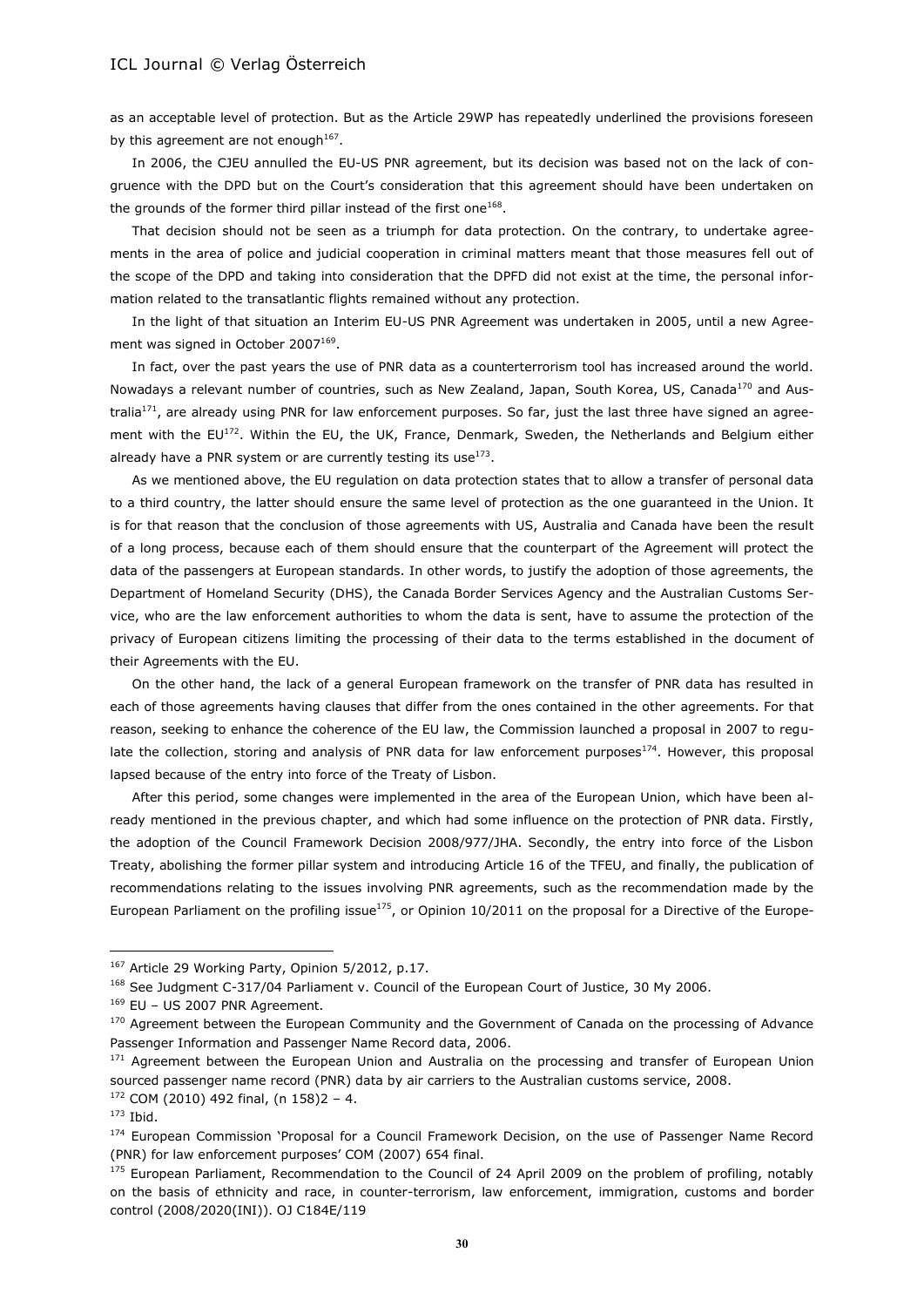an Parliament and the Council on the use of passenger name record data for the prevention, detection, investigation and prosecution of terrorist offences and serious crime $^{176}$ .

In the meantime, faced with the inexistent general framework on the transfer of PNR data, the Commission published a Communication in 2010 'On the global approach to transfer of PNR data to third countries<sup>177</sup>. Even if a Communication has no binding effects, it tried to state some policy basis in order to provide some coherence for future agreements. This Communication will be further explained in the following section.

One year later, the European Commission, in response to the demand made by the European Council within the Stockholm Programme, decided to launch another proposal for a Directive of the European Parliament and of the Council on the use of Passenger Name Record data for prevention, detention, investigation and prosecution of terrorist offences and serious crimes in February 2011 $1^{78}$ . This Proposal has not been approved at the moment of writing this thesis; in fact, on 24th of April 2013 it was rejected by the Civil Liberties Committee, by 30 votes to 25 $^{179}$ .

Furthermore, the European Union, in March 2011 started the negotiations<sup>180</sup> with the US in order to reach a general agreement on the protection of information while it is exchanged in the context of fighting crime and terrorism. This agreement will apply not only to PNR data, but also to any other exchange of information for law enforcement purposes. However, the EU-US Working Group on Data Protection which was set up in July 2013, at the time of writing this thesis an agreement has not yet been reached.

Finally, as a response to all these new emerging European norms, the European Parliament required the Commission to renegotiate the three PNR agreements existing at the time. As far as Canada is concerned, the negotiations are still taking place, and in the case of Australia, a new text has been agreed<sup>181</sup> although it has not been finally approved nor has entered into force so far. However, the new EU-US PNR Agreement<sup>182</sup> was finally approved by the European Parliament and the Council in April 2012, and entered into force the 1st of June 2012.

# C. Legal Framework Appliable to the PNR Agreements

In order to identify the legal framework applicable to the PNR Agreements at the EU level, we can determine what are the existing regulations, laws and agreements in relation to PNR data nowadays. First there exist three PNR agreements which still apply at the moment, the EU-US one approved in 2012, the EU-Canada one in 2006 and the EU-Australia one in 2008.. The legal framework on which those agreements are based is formed by the DPFD. As has been explained before a specific European regulation on the transfer of PNR data has not yet been approved.

However the main applicable principles are mentioned in the non-binding strategy established by the Commission in 2010 in its Communication 'on the global approach to transfer of PNR data to third countries', as well

<sup>176</sup> Article 29 Working Party, Opinion 10/ 2011.

<sup>177</sup> COM (2010) 492 final (n 158)

<sup>178</sup> European Commission, 'Proposal for a Directive of the European Parliament and of the Council on the use of Passenger Name Record data for the prevention, detection, investigation and prosecution of terrorist offences and serious crimes', COM (2011) 32 final.

<sup>&</sup>lt;sup>179</sup> European Parliament News, 'Civil Liberties Committee rejects EU Passenger Name Record proposal', (2013) <http://www.europarl.europa.eu/news/en/pressroom/content/20130422IPR07523/> (29 January 2014).

<sup>180</sup> Official website of the Department of Homeland Security, United States and European Union Launch Formal Negotiations for an Agreement to Protect Personal Information Exchanged in the Context of Fighting Crime and Terrorism, 29 March 2011, <http://www.dhs.gov/news/2011/03/29/united-states-and-european-union-launchformal-negotiations-agreement-protect.> (29 January 2014).

<sup>&</sup>lt;sup>181</sup> Agreement between the European Union and Australia on the processing and transfer of Passenger Name Record (PNR) data by air carriers to the Australian Customs and Border Protection Service, [2012] OJ L186/4.

<sup>182</sup> Agreement between the United States of America and the European Union on the use and transfer of Passenger Name Records to the United States Department of Homeland Security, Brussels, Doc. No. 17434/11, [2012] OJ L215/5.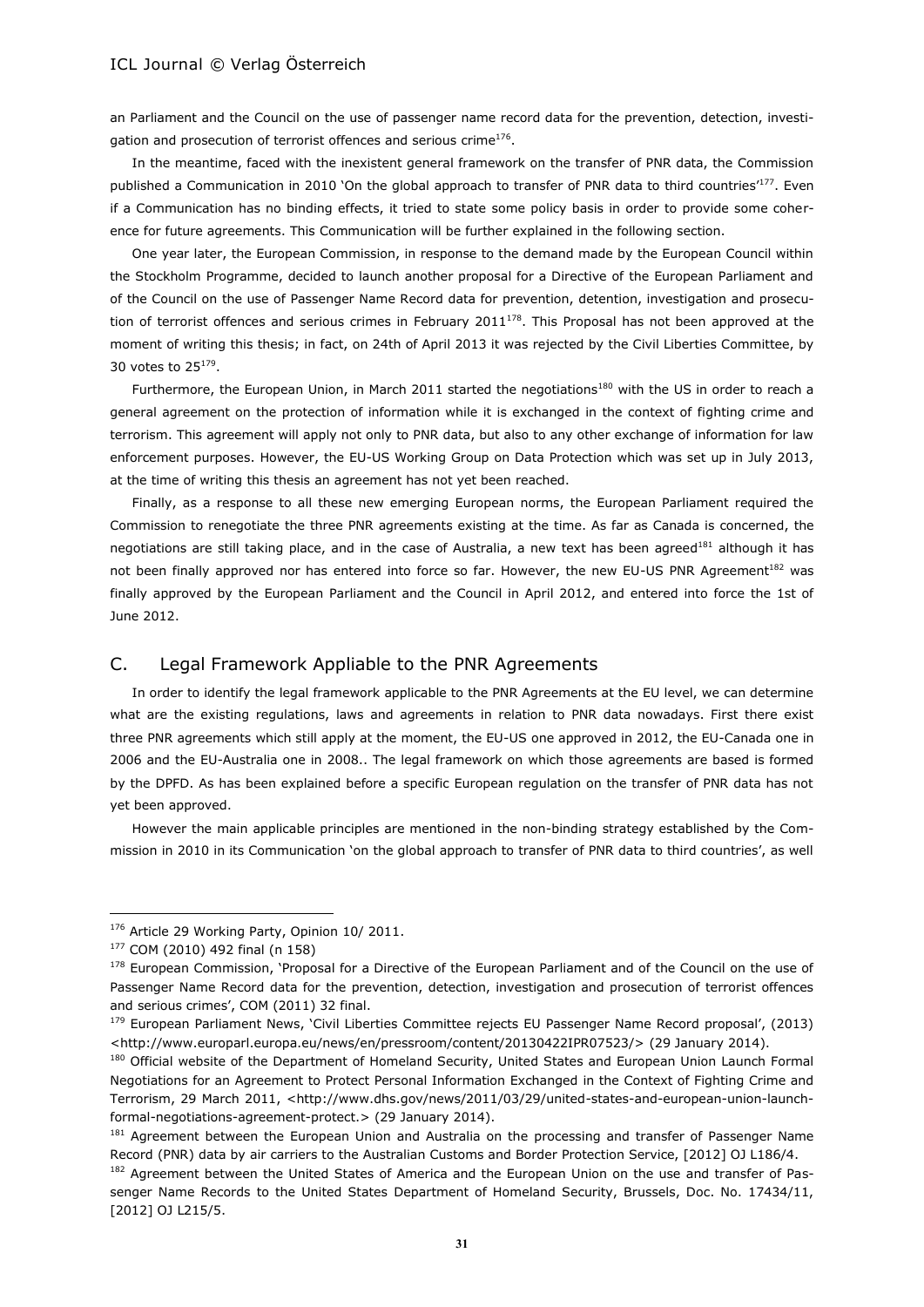as in the Communication in relation to the 'Overview of information management in the area of freedom, security and justice' of 2010.

With regard to the DPFD some remarks should be made. This is the data protection regulation that applies to the PNR Agreements, due to the fact that 'the transfer of PNR data to the United States' Bureau of Customs and Border Protection constitutes processing operations concerning public security and the activities of the state in areas of criminal law<sup>183</sup>.It is for that reason, and in accordance with article 3 (2) of the DPD, that the PNR agreements fall outside of the scope of the DPD. As a consequence, the norm that applies in these cases is the DPFD.

Special attention should be paid to article 13 of the DPFD which refers to the transfer of personal data to third countries. This article states, in a similar way as do articles 13 and 25 of the DPD, that a transfer of personal data to a nonmember state of the European Union or to an international body will be legitimate 'only if it is necessary for the prevention, investigation, detection or prosecution of criminal offences or the execution of criminal penalties; and the transference is made to the competent authority<sup>184</sup>. Furthermore, two other requirements must apply, but as has been criticized in Chapter II of this thesis, most of the articles included in the DPFD foresee an exception, and the two last requirements foreseen in article 13 are not exempt from this statement. The two last conditions required to legitimize a transference of personal data to a third country are:

- The Member State from which the data were obtained has given its consent to the transfer in compliance with its national law. This requirement does not apply if the transfer of the data is essential to prevent an immediate and serious threat to public security to any State or to 'essential interests of a Member State and the prior consent cannot be obtained in good time<sup>185</sup>. Even though the last sentence of this paragraph imposes the obligation to inform 'without delay' to the authority that in the terms of the same article 13 should have given prior consent, the exception that this article 13.2 of the DPFD foresees is widely inaccurate. The use of imprecise concepts such as 'essential interests' or 'good time' can provide the law enforcement authority of the third country with the necessary tools to fit a wide range of exceptions to the requirement of obtaining the consent.
- The third State or international body concerned ensures an adequate level of protection for the intended data processing'. The level of protection should be evaluated<sup>186</sup> taking into account all the circumstances of the data transfer operation, the nature of the data, the purpose and the estimated duration of the pursued processing operations, the rules of law in force in the third State or the international body concerned and the professional rules and security measures which apply<sup>187</sup>. The third paragraph of the same article foresees derogation for this requirement, which raises some concerns. It states that the transfer of data to a third state will be legitimate even if the said state does not prove it has an adequate level of protection for the processing of the data concerned, when:
	- o 'The national law of the Member State transferring the data so provides because of legitimate specific interests of the data subject; or legitimate prevailing interests, especially important public interests; or
	- o The third State or receiving international body provides safeguards which are deemed adequate by the Member State concerned according to its national law<sup>188</sup>.

As regards the three PNR Agreements that the EU has signed so far, the Commission has taken a decision assessing the 'adequate protection' of the protection of the data before approving the mentioned agreements.

<sup>183</sup> C-317/04 Parliament v. Council [2006] OJ L82/15, 56.

<sup>&</sup>lt;sup>184</sup> Council Framework Decision 2008/077/JHA, Article 13.

<sup>&</sup>lt;sup>185</sup> Council Framework Decision 2008/077/JHA, Article 13.2.

<sup>186</sup> All the Commission decisions on the adequacy of the protection of personal data in third countries are available in the European Commission website, at http://ec.europa.eu/justice/dataprotection/document/international-transfers/adequacy/index\_en.htm (29 January 2014).

<sup>&</sup>lt;sup>187</sup> Council Framework Decision 2008/977/JHA, Article 13.4.

<sup>&</sup>lt;sup>188</sup> Council Framework Decision 2008/977/JHA. Article 13.3.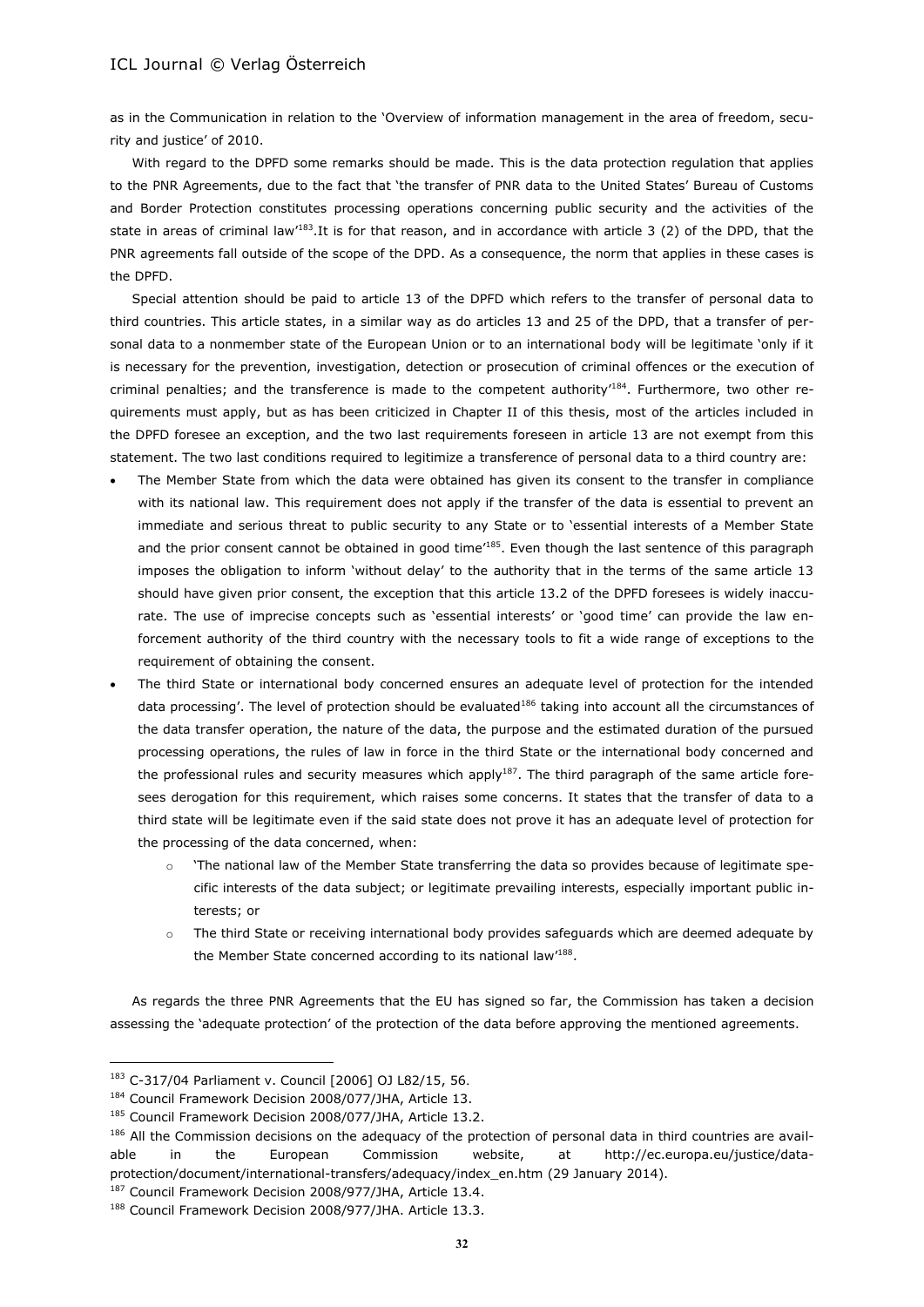In the case of Canada, the Commission published its decision 'on the adequate protection of personal data contained in the Passenger Name Record of air passengers transferred to the Canada Border Services Agency' on 6 September 2005. In the case of the US, the Commission determined the adequacy of the level of protection by the Department of Homeland Security, on 14th May 2004, on condition that the latter applies the obligations undertaken in the terms established in the Annex of the same decision<sup>189</sup>. However the European Parliament Draft Report, from January 2014, on ´the US NSA surveillance programme, surveillance bodies in various Member States and their impact on EU citizens' fundamental rights and on transatlantic cooperation in Justice and Home Affairs' states that as a result of the recent events, the United States does not guarantee an adequate level of protection of personal data of the european citizens according to european standards.<sup>190</sup>

Aside from these Decisions en relation to the adequacy of protection, other specific terms are included in the same PNR Agreements signed with the third country concerned.

For the purpose of defining the legal framework applicable, the Communication in relation to the 'Overview of information management in the area of freedom, security and justice' of 2010, should be mentioned. The content of this Communication has already been explained in the third chapter of this thesis, but for the purposes of this section, the set of principles foreseen in this document in relation to the EU instruments regulating the collection, storage or exchange of personal data for law enforcement or migration purposes<sup>191</sup>, should be again underlined and related to the PNR systems.

Firstly, the PNR Agreement should respect the fundamental rights, including the right to privacy and data protection and apply the principle of privacy by design. Secondly, that the interference with those rights protected in the Charter of Fundamental Rights of the EU should be necessary for national security, public safety or prevention of crime. Thirdly, the EU should argue that a common regulation would be more effective than leaving it in the hands of its Member States. Fourthly, the elaboration of risk profiles should rely on evidence and not be hypothetical. Fifthly, taking into consideration the current economic situation, the cost of the PNR systems should be feasible and proportional and demonstrate that the same aims cannot be achieved using preexisting instruments. Sixthly, the establishment of this system should take into account the opinion of all the affected parts, such as national authorities or civil society. Finally, a clear attribution of responsibilities and the inclusion of review and sunset clauses in the PNR agreements should be ensured.

Thus, all these principles should apply to the PNR Agreements signed by the EU. As we said before, the proposal by the Commission for a Directive on use of PNR data for the purposes of investigating serious crime and terrorist offences<sup>192</sup> has not been approved at the present moment, and as has been already argued in the last section, the closest to a European regulation on that issue is the Strategy established in the Communication<sup>193</sup> of the Commission in 2010 and the general provisions of the PNR.

The main objective of that Communication is to set up the basis for future PNR agreements between the EU and third countries<sup>194</sup>. The fact that each PNR agreement contains different clauses from the other agreements is inevitable, because the transference of the PNR should be adapted to the legal requirements and provisions foreseen in the third country concerned. But it does not avoid the fact that all of them should follow minimum criteria in order to ensure coherence in the strategy followed by the European Union. The content of this Com-

<sup>189</sup> Commission Decision of 14 May 2004 on the adequate protection of personal data contained in the Passenger Name Record of air passengers transferred to the United States' Bureau of Customs and Border Protection (notified under document number C(2004) 1914) (Text with EEA relevance) (2004/535/EC)

<sup>&</sup>lt;sup>190</sup> European Parliament Draft Report on the US NSA surveillance programme, surveillance bodies in various Member States and their impact on EU citizens' fundamental rights and on transatlantic cooperation in Justice and Home Affairs 2013/2188 (INI), Jaunyary 2014, p.8.

<sup>&</sup>lt;sup>191</sup> European Commission 'Communication to the European Parliament and the Council, 'Overview of information manage-ment in the area of freedom, security and justice'', COM (2010)385 final.25.

<sup>&</sup>lt;sup>192</sup> European Commission, 'Proposal for a Directive of the European Parliament and of the Council on the use of Passenger Name Record data for the prevention, detection, investigation and prosecution of terrorist offences and serious crimes', COM (2011) 32 final.

<sup>193</sup> COM (2010) 492 final (n 158)

<sup>194</sup> Ibid 3.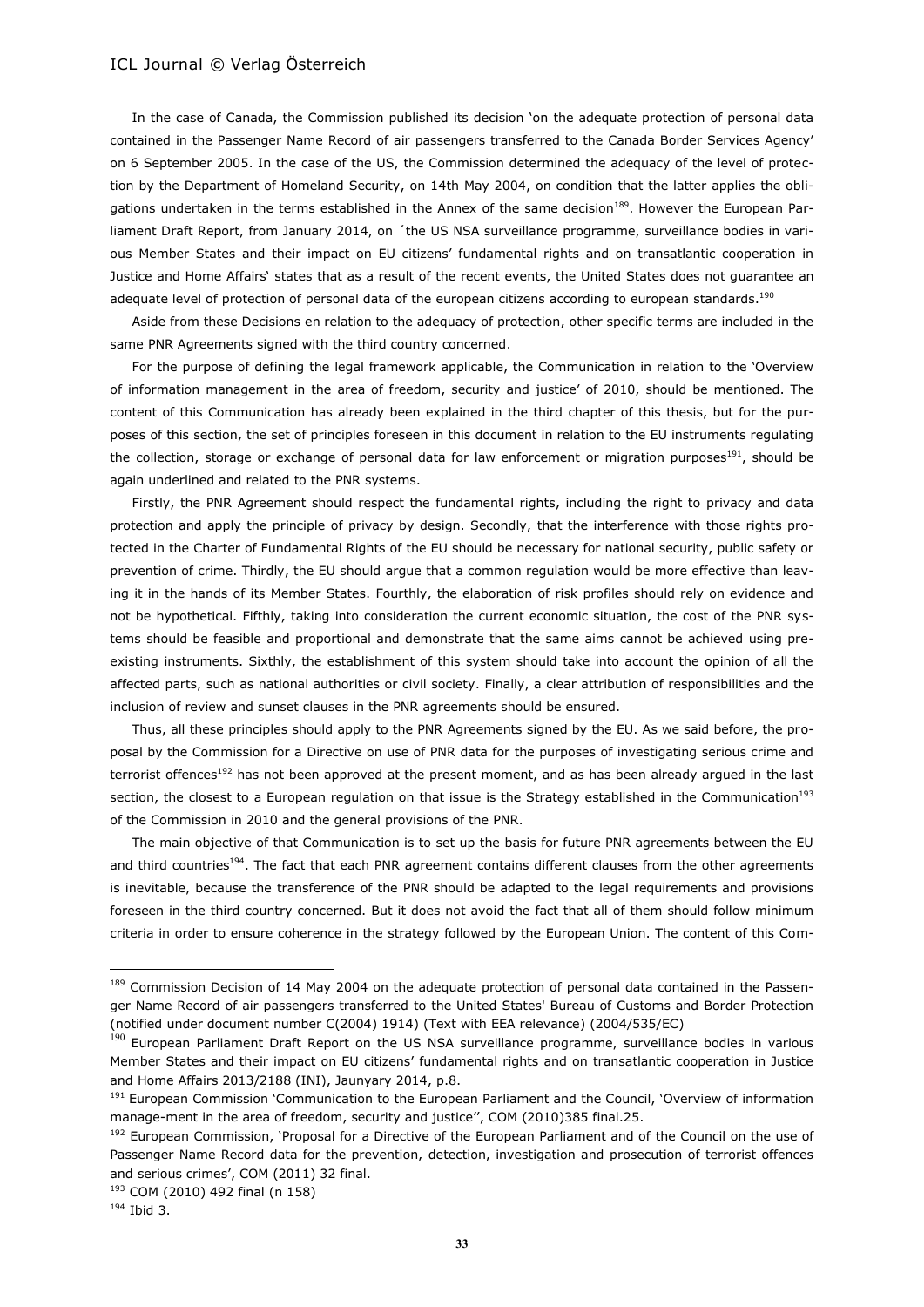munication must be seen as minimum standards of protection, but the Commission enhances cooperation between parties in order to reach the highest level of protection in order to respect their obligation under human rights law.

To conclude , the transfer of PNR data to third countries has been established on a case to case basis. To determine the details of each regulation it will be necessary to refer to the Agreement signed by the EU with the third party. In the following section I will analyze the main issues on PNR agreements, and in order to illustrate them, I will focus on the one signed by the EU with the United States, which was approved in 2012 and will be valid until 2019.

#### D. The EU-US PNR Agreement: Challenges

Throughout the following pages I will analyze different issues that still remain in the PNR Agreements. To do so, I will specially focus on the following documents: The Communication from the Commission 'on the global approach to transfers of Passenger Name Record data to third countries of September 2010 (hereinafter Commission's Communication); the Opinion 7/2010 of the Article 29WP on the mentioned Communication; the Proposal for a Directive of the European Parliament and of the Council 'on the use of Passenger Name Record data for the prevention, detection, investigation and prosecution of terrorist offences and desirous crimes' from February 2011, taking into account that this proposal has not been approved at the moment of writing this thesis, and the Opinion 20/2011 of the Article 29WP on the mentioned proposal. Finally, in order to exemplify that issue, I will determine how the last US-EU PNR Agreement from December 2011 approaches those challenges.

#### 1. Necessity and Proportionality

The European Commission in its Communication to the European Parliament and the Council establishing an 'Overview of information management in the ASFJ', includes among the different principles that should apply to the instruments which include the collection and exchange of personal data, undertaken in the area of concern, the principle of necessity. For this reason the Commission recalls the jurisprudence of the European Court of Human Rights, which states that the interference with the right to data protection is justified 'if it is lawful, if it pursues a legitimate aim and if it is necessary in a democratic society<sup>195</sup>.

The first two requirements do not suppose a relevant concern, due to the fact that it is lawful as far as the measure is foreseen under EU law. Furthermore, there is no doubt that to try to achieve public safety is a legitimate aim. However, it is more complicated to assess the existence of the third requirement.

The ECtHR states that there will be necessity if the interference with the right to privacy, or more accurately, the right to data protection, answers a pressing social need, if the explanatory statement given by the public authority is relevant and sufficient, and if it is proportionate to the aim pursued<sup>196</sup>.

Firstly, we should assess the existence of a social need which at the same time is linked with the existence of relevancy and sufficiency in the reasons given by the public authorities in the adoption of the PNR systems. It has been explained repeatedly throughout this research paper, that terrorism is a real threat for public safety nowadays and that the exchange of information between law enforcement authorities has a key role in establishing an efficient counterterrorism strategy. The same would apply to organized crime or other transnational serious crimes. However, it is necessary to recall the problematic issue set out in Chapter 3, in relation to what should be defined as serious crimes. Indubitably, a wider approach to those definitions will end up with the inclusion in some kind of crimes for which it would be more difficult to assess the existence of necessity of the interference with the right to data protection.

Secondly, it is more difficult to determine the proportionality of the PNR in relation to the aim pursued. It is necessary, at this point, to underline that PNR data is provided by the passengers, and subsequently, it should

<sup>&</sup>lt;sup>195</sup> European Commission 'Communication to the European Parliament and the Council, 'Overview of information manage-ment in the area of freedom, security and justice'', COM (2010)385 final, 25.

<sup>196</sup> Ibid.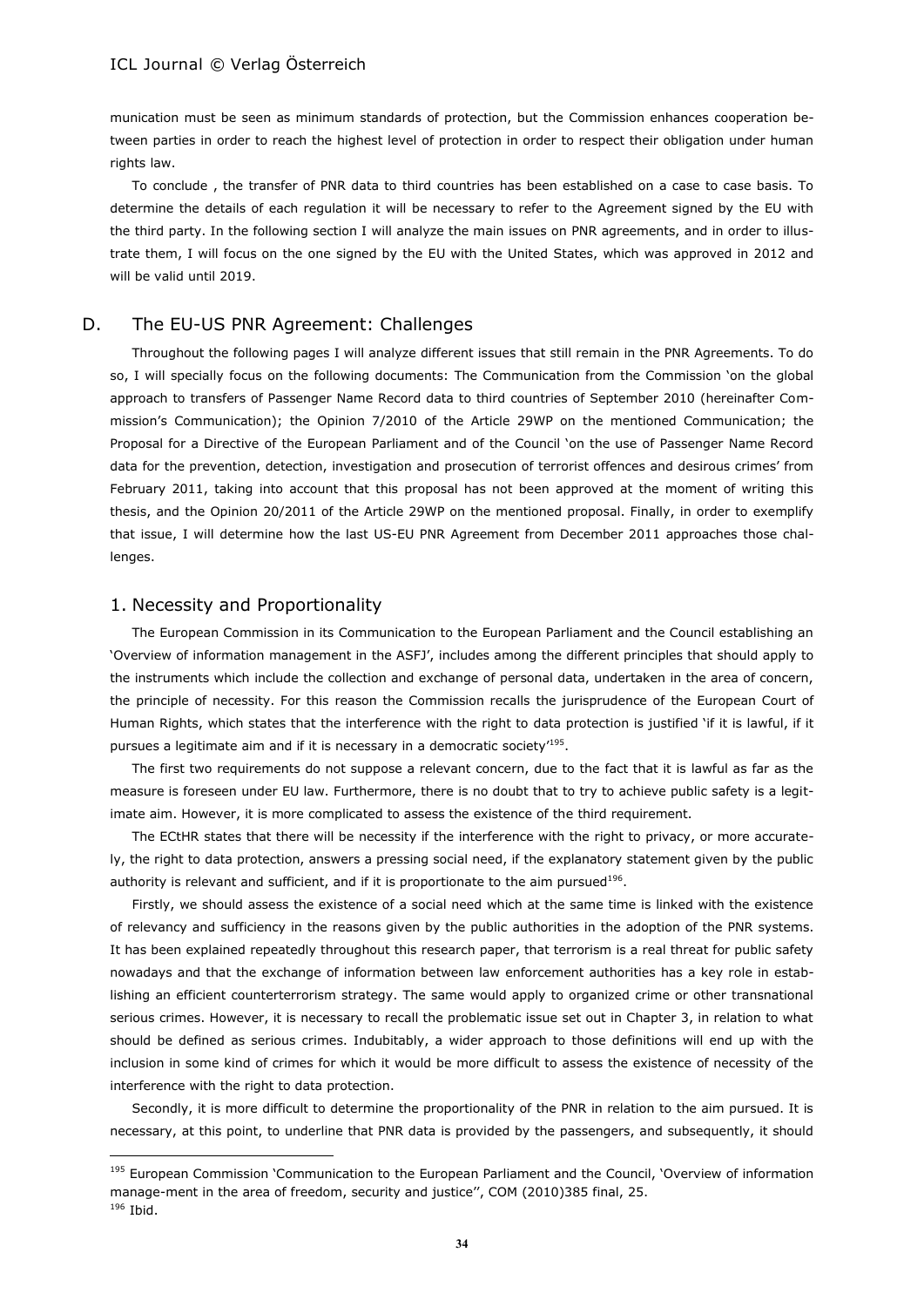be qualified and treated as unverified information<sup>197</sup>. Furthermore, quoting the words used by the Article 29WP in its opinion 7/2010<sup>198</sup>, the Commission in its Communication on the global approach to transfers of passenger information to third countries seems to point out that -'it is nice for the law enforcement authorities to have PNR data' rather than 'the law enforcement authorities need to have PNR data to combat terrorism and serious crimes'.

It it true that the use PNR data has been useful in achieving its purposes, for instance Belgium reported that '95% of all drugs seizures in 2009 were exclusively or predominantly due to the processing of PNR data'. Also Sweden reported that the high percentage (65-75%) of drugs seizures of 2009 was due to the processing of PNR<sup>199</sup>. Those statistics published in the Commission's proposal for a new PNR Directive should be read carefully. As a matter of fact, police authorities in order to render account of the use of personal information, and consequently, justify the accomplishment of their responsibilities, are self-interested in pushing those statistics up as high as possible. Furthermore, the text does not provide further details which seems suspicious, seeing that a better justification of these numbers would be beneficial in order to give higher credibility to the Commission.

In addition, those statistics only prove that the tool is effective, but they do not state if it would be able to achieve the same objectives with other existing systems such as the API or the VIS, and which would be a necessary element in determining the proportionality of these measures. This is the case, for instance, of the example used by the Directive on the use of PNR launched by the Commission in 2011, where it assures that PNR data is useful in identifying the most usual travel routes for trafficking people or drugs<sup>200</sup>. There is no reason to think that the same goal cannot be achieved by the use of API data.

However, it is also true that the previous mechanisms such as API, SIS or VIS are conceived as a border control rather than as an intelligence tool. They are mainly used to verify the identity of people at the border check -points. In this sense, those instruments are only effective for identification of suspects that are 'known'. Using r this argument, the Commission defends that PNR data are more appropriate to detect 'unknown' criminals or terrorists<sup>201</sup>. But even this counter argument supporting the use of PNR data cannot be easily brought down, it highlights the need to reduce the use of this personal information for what it is necessarily required and that cannot be achieved by any other means.

Additionally, to determine the proportionality in relation to the aim pursued, in other words, combating terrorism and serious crime, it should be guarantee that the exchange of data between law enforcement authorities be limited to the minimum necessary. This issue will be further discussed in the following subsection within the purpose limitation principle.

Finally, before ending the analysis of the 'necessity principle', one more issue should be addressed. The use of PNR data, as has been said before, involves an interference into the right to data protection, and it is because there is an interference that it should be foreseen as an exceptional measure. Consequently, any exceptional measure should be taken as far as the circumstances that had justified the necessity of its adoption prevail. Thus, there should be a temporary element. In this line of thinking, the Commission determines that those measures should include not just the possibility of periodic reviews, but as well a sunset clause<sup>202</sup>. The PNR Agreements that the EU has signed with Canada, Australia and United States foresee the obligation to review

<sup>&</sup>lt;sup>197</sup> Article 29 Data Protection Working Party, Opinion 7/2010 on European Commission's Communication on the global approach to transfers of Passenger Name Record (PNR) data to third countries, 622/10 (2010) 5. <sup>198</sup> Ibid 3.

<sup>&</sup>lt;sup>199</sup> European Commission, 'Proposal for a Directive of the European Parliament and of the Council on the use of Passenger Name Record data for the prevention, detection, investigation and prosecution of terrorist offences and serious crimes', COM (2011) 32 final, 6.

<sup>&</sup>lt;sup>200</sup> European Commission, 'Proposal for a Directive of the European Parliament and of the Council on the use of Passenger Name Record data for the prevention, detection, investigation and prosecution of terrorist offences and serious crimes', COM (2011) 32 final, 5.

 $201$  Ibid 7.

<sup>&</sup>lt;sup>202</sup> European Commission 'Communication to the European Parliament and the Council, 'Overview of information manage-ment in the area of freedom, security and justice'', COM (2010)385 final, 27.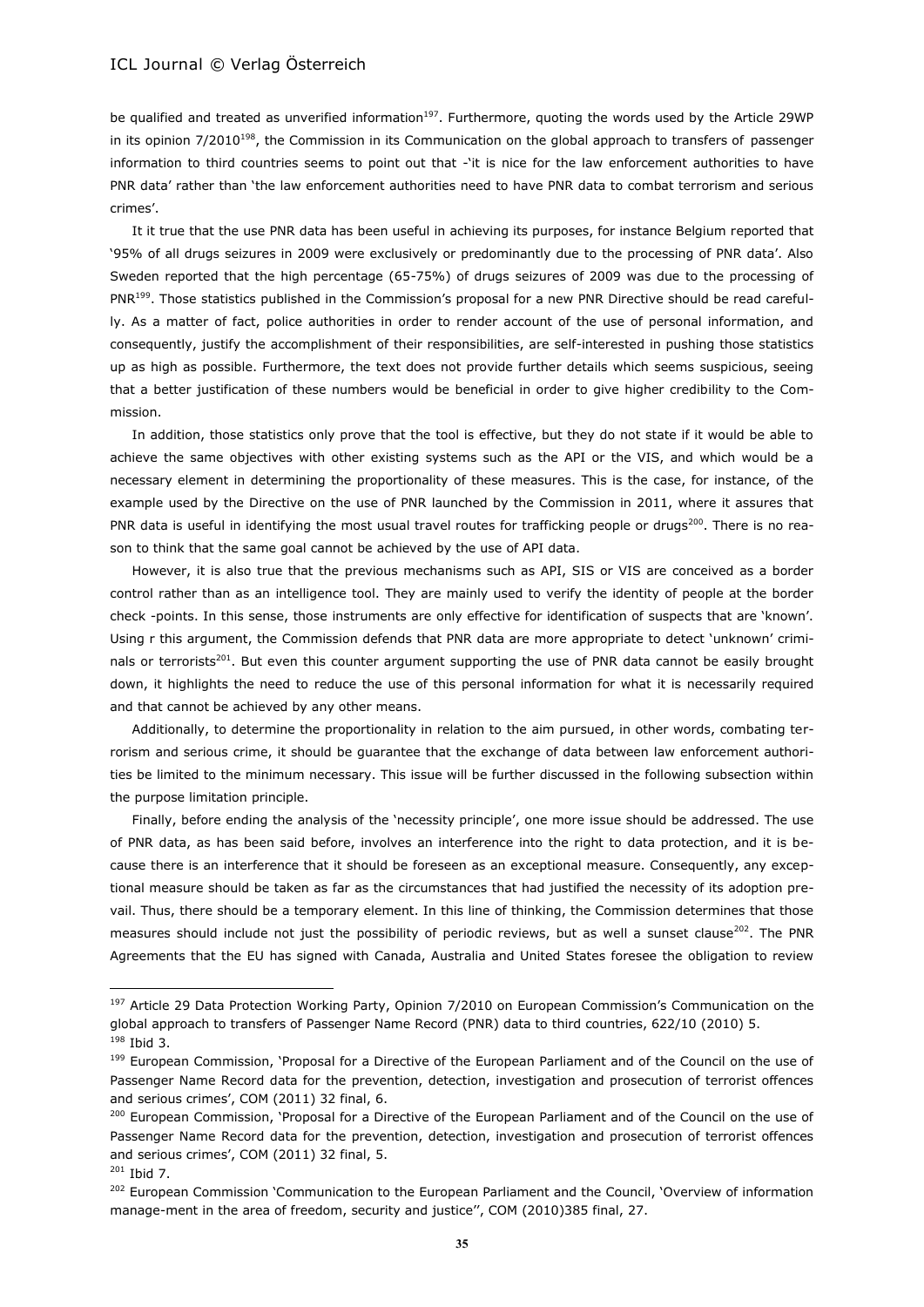the implementation of those measures and as well a termination clause. In these terms we can state that there has been an improvement in the application of the principle of necessity, especially in the case of the EU-US PNR Agreement<sup>203</sup> from 2012, due to the fact that the previous one, approved in 2007 did not foresee a sunset clause.

### 2. Purpose Limitation.

As has been set out in Chapter III, the purpose limitation is a key consideration for most of the measures which consist of the exchange of data for law enforcement purposes within the European Union, including the PNR Agreements<sup>204</sup>. This principle states that the data that have been collected for one purpose cannot then be processed for other different purposes, even though some exception could apply. Moreover, this principle implies that the purpose should be explicit, clear and precise. As a consequence, the use of the data should not be wider than what is required in order to achieve the objective of the measure. For this reason the Commission's Communication on the global approach to transfer of PNR data to a third country, emphasises, that these data can only be used for law enforcement purposes in order to fight terrorism and other serious crimes<sup>205</sup>. At this point we should recall the problematic issue that was presented in the previous chapter about the lack of a precise definition of terrorism and serious crimes.

As far as the actual EU-US Agreement is concerned, it states that the PNR data will be processed for the purpose of preventing, detecting, investigating and prosecuting, terrorist offenses and related crimes, and other transnational crimes punishable with at least three years of imprisonment<sup>206</sup>. From a positive perspective it is necessary to underline that paragraph 1 of Article 4 of the mentioned Agreement, draws up a list of crimes that should be considered as included in its purpose, in a more exhaustive way than the previous Agreement of 2007. On the other hand, regarding the determination of 'other crimes that are punishable by a sentence of imprisonment of three years or more' it seems that in the last analysis the national criminal law will be the one that determines the crimes that will be persecuted while using PNR data. Here we can find a lack of precision which may easily lead to future disagreements.

Furthermore, in paragraphs 2 and 3 of the same article 4, it does foresee the possibility of using the data of the passengers in other kinds of situations or in the face t of other threats. Those statements are not foreseen as an exception, but as a real possibility, which seems to infer that nothing relevant has changed since 2004 $^{207}$ . In other words that the purpose limitation principle is not being respected again in the new EU-US PNR Agreement not only because of its lack of precision but as well because of the open possibility of ending up with a wider purpose than the one strictly necessary to achieve the aim of this measure and to be able to qualify the interference of the right to data protection as justified.

In addition, in relation to the purpose of the PNR data, its pro-active use becomes an issue. As has been explained above, the passengers' data can be used for the creation of patterns, and it is in those processes that profiling becomes a challenge especially with regard to human rights. Thus, and in order to not repeat unnecessary information, I will limit myself to recalling the issue on profiling set out in the third chapter of this thesis, which can be considered applicable in relation to the PNR Agreements. In addition, it is necessary to underline that the EU PNR agreements include a prohibition of taking decisions with adverse effects for the individual only

<sup>&</sup>lt;sup>203</sup> Article 23, 25 and 26EU-US PNR Agreement.

<sup>&</sup>lt;sup>204</sup> European Commission 'Communication to the European Parliament and the Council, 'Overview of information manage-ment in the area of freedom, security and justice'', COM (2010)385 final, 3.

<sup>205</sup> COM (2010) 492 final. (n 158)8.

<sup>&</sup>lt;sup>206</sup> Article 4of the Agreement between the United States of America and the European Union on the use and transfer of Passenger Name Records to the United States Department of Homeland Security, Brussels, 8 December 2011. (EU-US PNR Agreement 2012 ).

 $207$  Hobbing P,  $\dot{\ }$ Tracing Terrorists: the EU –Canada Agreement in PNR Matters' Centre for European Policy Studies Special Report (2008)41.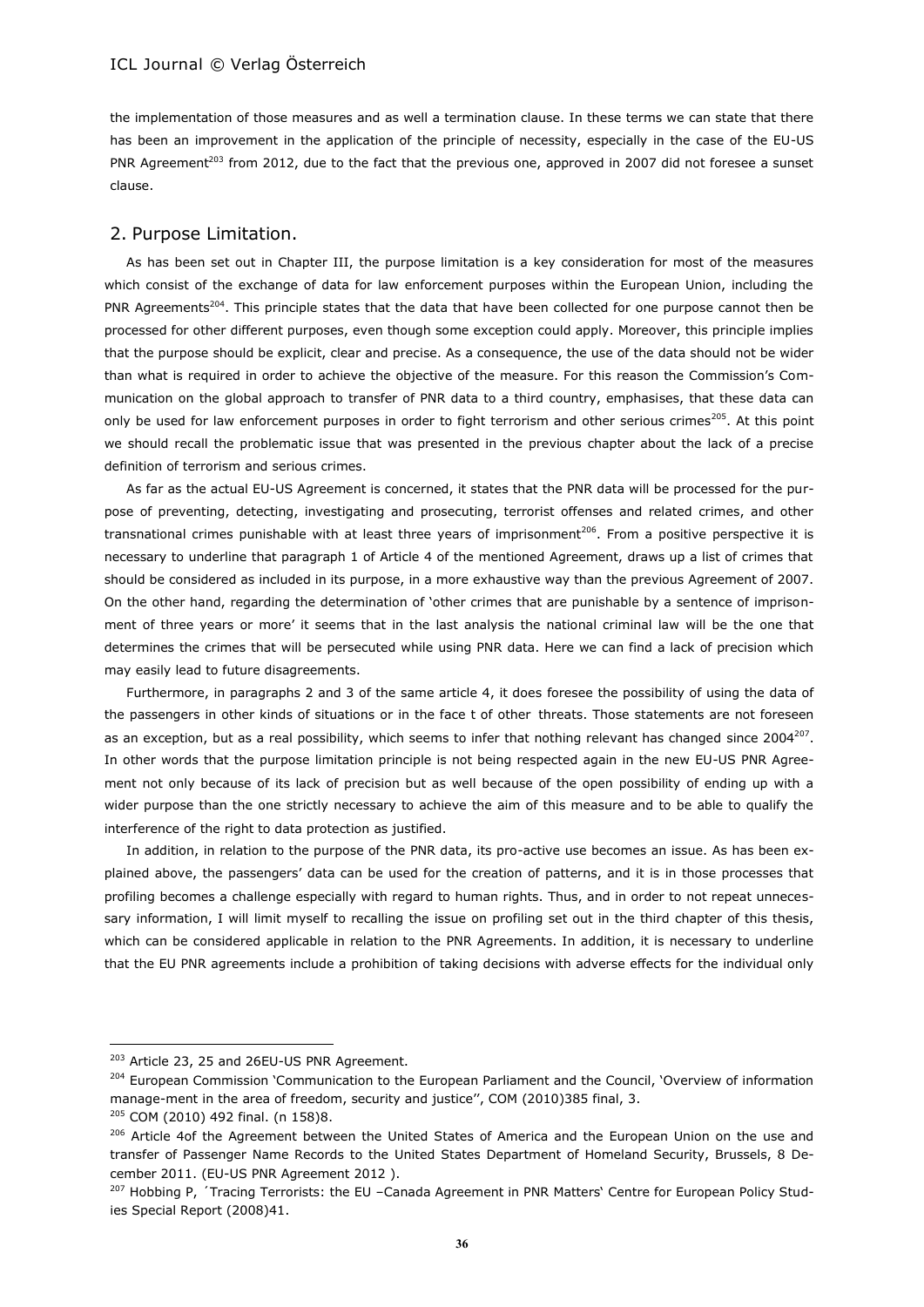on the basis of automated decisions<sup>208</sup>, in order to avoid illegal profiling. Even profiling still is an issue of concern especially in the cases where the law enforcement authorities process sensitive data as well.

The purpose limitation should not be understood only as the use of the data, but as well as the scope of the data. The latter should be kept to a minimum and in proportion to the aim to be achieved<sup>209</sup>.

There is a clear tendency to consider that the use of sensitive data should be prohibited<sup>210</sup>, because of the right to not be discriminated against for reasons such as sex, religion, political beliefs or ethnicity. However, the Commission's Communication foresees the possibility of using these data in exceptional circumstances where there is an 'imminent threat to loss of life and provided that the third country provides appropriate safeguards'<sup>211</sup>.

Once again, the United States has been able to impose its will, and it managed to make use of this possibility to include, even in a really restricted way, the use of sensitive data in the new PNR Agreement. It does not just foresee the chance to process these data, if included in the PNR data, in exceptional circumstances, but as well it keeps the right to store these data for a period of 30 days, after which they will be deleted<sup>212</sup>. Here, the case of frequent travelers should be underlined, because in their case, this limited 30 days of retention after which the sensitive information should be deleted may not apply<sup>213</sup>.

Despite the obligation by the DHS to mask this information immediately, and the duty to report it to the European Commission within a period of 90 days, it has not been justified as necessary and proportional to foresee any possibility of the use of sensitive data. In fact, one could argue that the use of these data would put on a limb the nondiscrimination clause included in the article 9 of the same agreement. However, this article does not make specific reference to the discriminative grounds that should be avoided, such as sex, race, color, ethnic or social origin, language, religion or belief, political or any other opinion, property, disability, age or sexual orientation. In contrast, the text just states that the 'Agreement apply to all passengers on an equal basis without unlawful discrimination'. To determine what the DHS understands by unlawful discrimination is a necessary issue that should be resolved and specified in order to ensure non-discriminatory treatment.

For this reason, it would be highly recommendable in the future agreement undertaken by the EU with third countries to impose the obligation that, in the case of any sensitive information about a passenger being sent to the authority of the third party, this information should be automatically deleted.

Apart from the issue of sensitive data, the PNR agreements include the transfer of certain information about the passenger. This information should be, as has been said before, strictly necessary. As the Commission's Communication suggests the PNR Agreements should include an exhaustive list of the data that would be object of the transfer. Following this suggestion, the EU US PNR Agreement<sup>214</sup>, as well as the EU Australia PNR Agreement<sup>215</sup> does foresee a list with 19 items that should be collected and sent by the air carriers, which are really similar to the ones, foreseen by the Directive to regulate PNR at EU level proposed by the Commission. Taking as a reference the EU-US PNR Agreement, the items that the air carriers should transfer to the DHS are as follows:

PNR record locator code

 $\overline{a}$ 

<sup>214</sup> ANNEX EU-US PNR Agreement 2012.

<sup>&</sup>lt;sup>208</sup> Article 7 EU-US PNR Agreement 2012.

<sup>&</sup>lt;sup>209</sup>European Commission 'Communication On the global approach to transfers of Passenger Name Record (PNR) data to third countries', COM (2010) 492 final,8.

<sup>&</sup>lt;sup>210</sup> Article 29 Data Protection Working Party, Opinion 7/2010 on European Commission's Communication on the global approach to transfers of Passenger Name Record (PNR) data to third countries, 622/10 (2010) 6. <sup>211</sup> COM (2010) 492 final, (n 209)8.

<sup>&</sup>lt;sup>212</sup> Article 6 EU-US PNR Agreement 2012.

<sup>&</sup>lt;sup>213</sup> Hornung, GErrit and Boehm, Franziska, 'Comparative study on the 2011 draft Agreement between the United States of America and the European Union on the use and transfer of Passenger Name Record (PNR) to the United States Department of Homeland Security, Passau/Luxemburg, (2012)14.

<sup>&</sup>lt;sup>215</sup> ANNEX 1 Agreement between the European Union and Australia on the processing and transfer of Passenger Name Record (PNR) data by air carriers to the Australian Customs and Border Protection Service, [2012] OJ L186/4.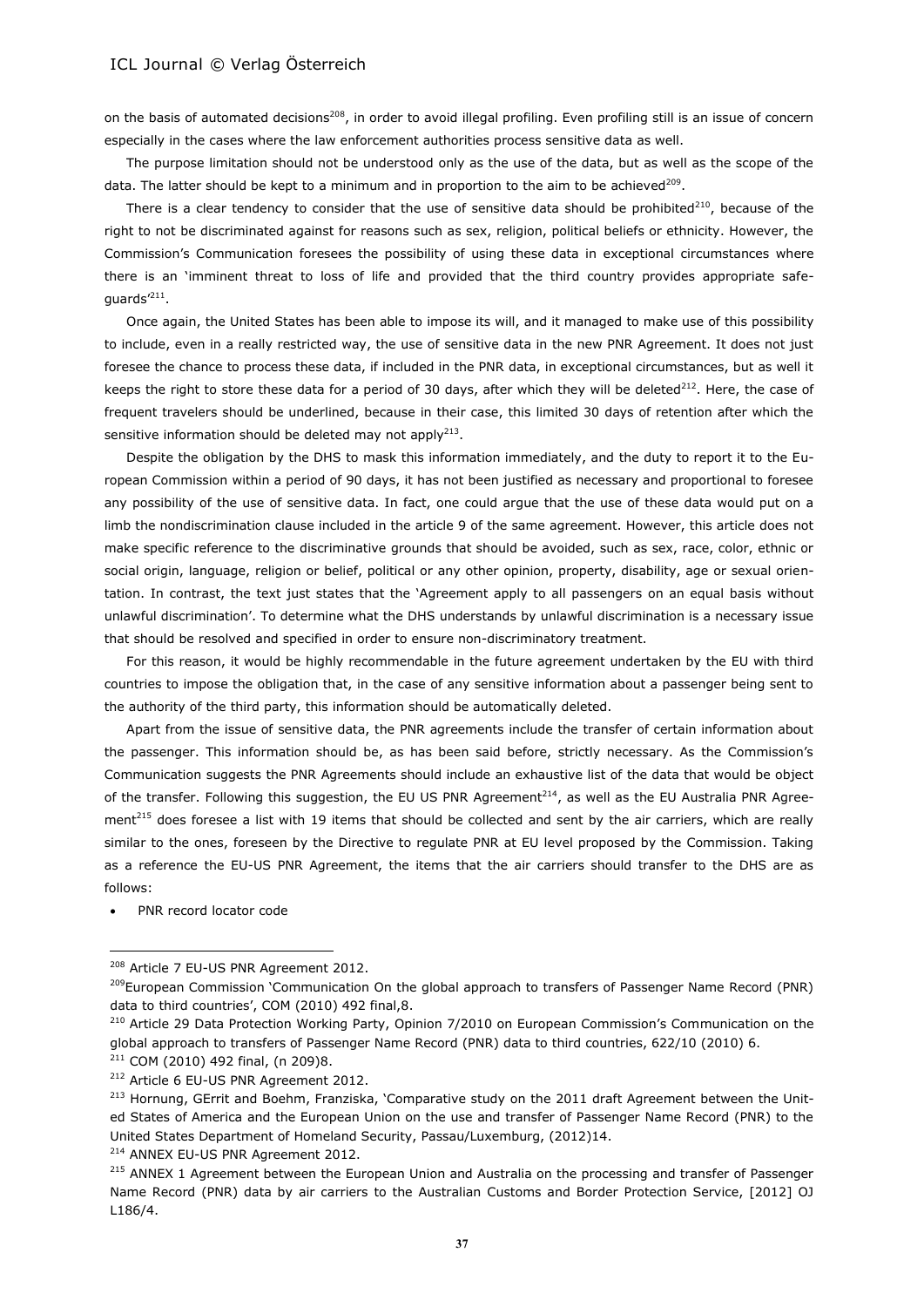- Date of reservation/issue of ticket
- Date(s) of intended travel
- Name(s)
- Available frequent flier and benefit information (i.e. free tickets, upgrades, etc.)
- Other names on PNR, including number of travelers on PNR
- All available contact information (including originator information)
- All available payment/billing information (not including other transaction details linked to a credit card or account and not connected to the travel transaction)
- Travel itinerary specific PNR
- Travel agency/travel agent
- Code share information
- Split/divided information
- Travel status of passenger (including confirmations and check-in status)
- Ticketing information, including ticket number, one way tickets and Automated Ticket Fare Quote
- All baggage information
- Seat information, including seat number
- General remarks including OSI (Optional Services instruction), SSI (Sensitive Security Information) and SSR (Special Service Requests information).
- Any collected API

 $\overline{a}$ 

All historical changes to the PNR listed under points 1 to 8.

The Article 29 WP, in its Opinion 07/2010<sup>216</sup>, underlines that the necessity and utility of each of those 19 elements have not yet been proved, and on some occasions it ensures that the API data should be enough to achieve the objectives expected. For that reason, although we cannot deny that the processing of passenger personal data for the purposes to fight terrorism and other serious crimes is useful, the necessity and the proportionality of the PNR agreements have not been stated, and consequently it is still not possible to ensure that we are dealing with a justified interference with the right to data protection.

## 3. Period of Retention and Storage

To retain the PNR data for a certain period is considered necessary as far as its re-active use is concerned, i.e. to enable the law enforcement authorities to investigate a crime that has been already committed it is necessary to allow them to use data collected in the past. The period during which personal data is collected and stored has a direct link with the proportionality principle that should apply to all EU instruments that involve the collection, storage or exchange of personal data for law enforcement purposes.

In the case of the PNR systems the Commission's communication states that the period of retention shall be no longer than that strictly necessary for the performance of the tasks to be conducted in order to achieve the purpose for which it was collected $^{217}$ . This restricted period should apply to all the law enforcement authorities that receive the PNR data.

But what is more disputed is the period of storage after the mentioned tasks are finalized. The Article 29WP is of the opinion that the data should be immediately deleted after this happens, unless a criminal investigation is open in relation to one specific passenger, or at least that no storage period should be allowed in the cases of

<sup>&</sup>lt;sup>216</sup> Article 29 Data Protection Working Party, Opinion 7/2010 on European Commission's Communication on the global approach to transfers of Passenger Name Record (PNR) data to third countries, 622/10 (2010).4. <sup>217</sup> European Commission 'Communication On the global approach to transfers of Passenger Name Record (PNR) data to third countries', COM (2010) 492 final,9.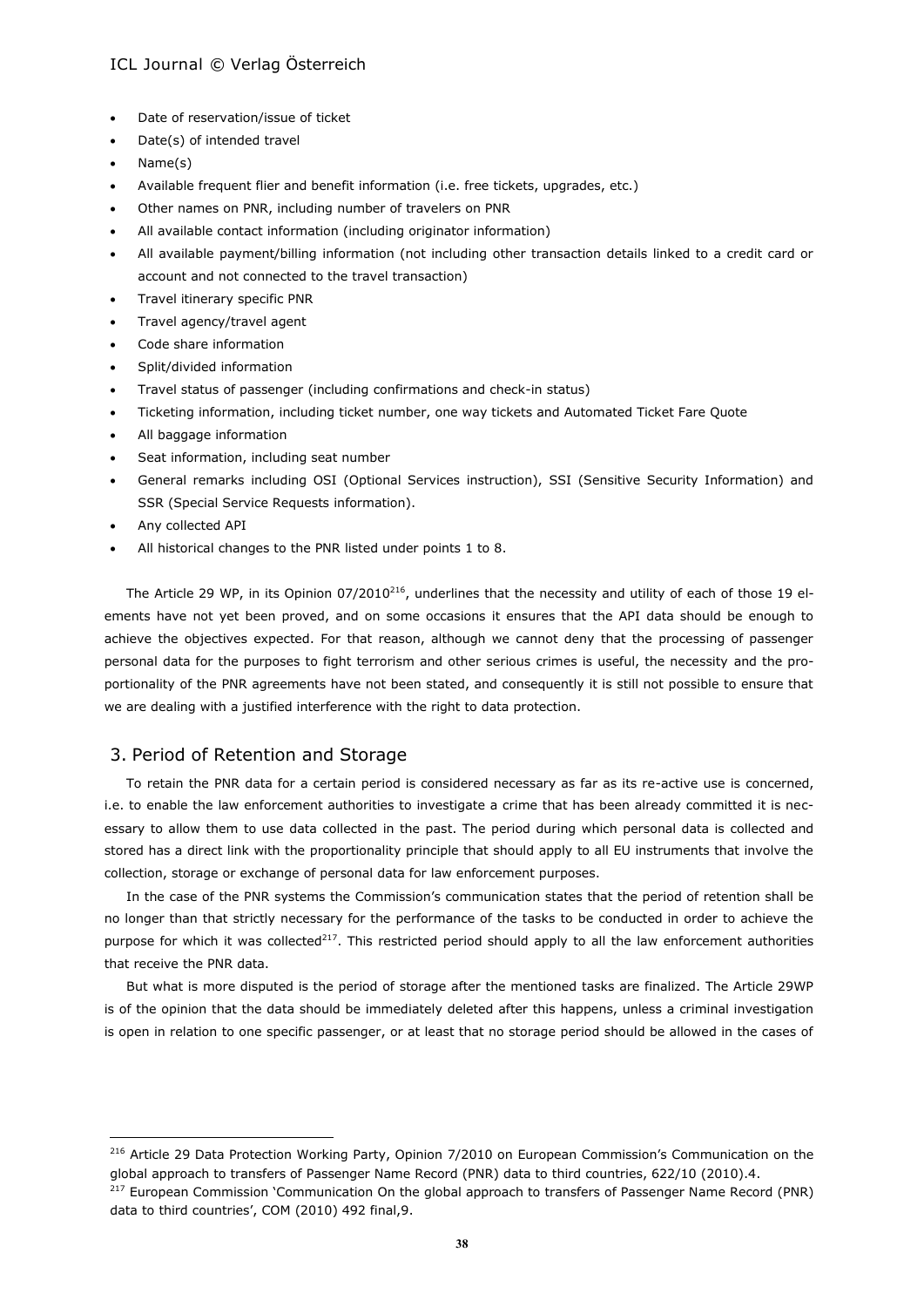non-suspect passengers, in other words, in the cases where the data of an individual did not appear as a match $^{218}$ .

But it seems that the Commission and the European Parliament do not share the same opinion. In the Directive that the Commission proposed as a framework for the use of PNR in the area of the European Union, they state that the storage duration should be of 5 years<sup>219</sup>, even if it also states that after 30 days the data should be masked. After this first short period these data would be able to be used only by limited authorized persons for the purpose of 'carrying out analysis of PNR data and developing assessment criteria'<sup>220</sup>. Basically, it means that all elements that could be used to identify the subject of the data should be hidden, for instance, the name or the address of the passenger.

There has been an evolution since the last proposal for a Council Framework Decision on PNR that the Commission launched on 2007, where it stated that the period should be of 13 years<sup>221</sup>, and as well because after the short period of 30 days the data should be masked. However, although the reduction of the 13 year period to 5 years is a positive step in favor of data protection, it still has not been firmly argued that the 5 years period is a necessary and proportional one in order to fulfill the purpose of the PNR system. Furthermore, there is still the possibility of accessing to the full PNR data, even if that possibility is restricted, and the fact that the storage of data of passengers who are not suspects has not been proved to be proportionate to the aim pursued. For those reasons, if that Directive is approved, this issue will remain.

With regard to the EU-US PNR Agreement of 2012, the issue on the period of storage remains an issue of concern. Once data are received, it would take 6 months before the DHS would be obliged to mask and depersonalize the PNR data. Afterwards, a period of storage for up to five years is permitted. At the end of this period, data do not have to be deleted, rather, it is sent to a 'dormant database' where the data will be stored for a maximum of ten years for terrorist related crimes and five years for other kinds of crimes. The difference between this latter database and the previous one is that the access to data held in the 'dormant database' will be even more restricted than the one before, and will be only possible with special authorization, and the data will remain masked unless it is related to an identifiable case within a law enforcement operation<sup>222</sup>.

As we can observe the Agreement foresees a long retention period for the personal data of the passengers, that despite all the restricted measures that may apply to access this information, it seems doubtful following the arguments presented by the Article 29 WP<sup>223</sup> that it can be argued as a proportional measure, and as a consequence, it becomes an unjustified interference with the right of data protection.

Furthermore, the fact that the other PNR Agreements that the EU signed with Canada<sup>224</sup> and Australia had considerably shorter periods of retention, i.e. 3.5 years in the first case, and 3.5 years plus 2 years in a dormant database in the second, leads us to think why should the US require such a long term, a total of 15 years, to achieve the same purposes.

<sup>&</sup>lt;sup>218</sup> Article 29 Data Protection Working Party, Opinion 7/2010 on European Commission's Communication on the global approach to transfers of Passenger Name Record (PNR) data to third countries, 622/10 (2010) 6.

<sup>&</sup>lt;sup>219</sup> European Commission, 'Proposal for a Directive of the European Parliament and of the Council on the use of Passenger Name Record data for the prevention, detection, investigation and prosecution of terrorist offences and serious crimes', COM (2011) 32 final.8.

<sup>220</sup> Ibid.

<sup>&</sup>lt;sup>221</sup> European Commission 'Proposal for a Council Framework Decision, on the use of Passenger Name Record (PNR) for law enforcement purposes' COM (2007) 654 final. Article 9.

<sup>&</sup>lt;sup>222</sup> Article 8 of the Agreement between the United States of America and the European Union on the use and transfer of Passenger Name Records to the United States Department of Homeland Security, Brussels, 8 December 2011. (EU-US PNR Agreement 2012).

<sup>&</sup>lt;sup>223</sup> Article 29 Working Party, Opinion 10/2011.p. 6.

<sup>&</sup>lt;sup>224</sup> European Commission 'Communication to the European Parliament and the Council, 'Overview of information manage-ment in the area of freedom, security and justice'', COM (2010)385 final, 18.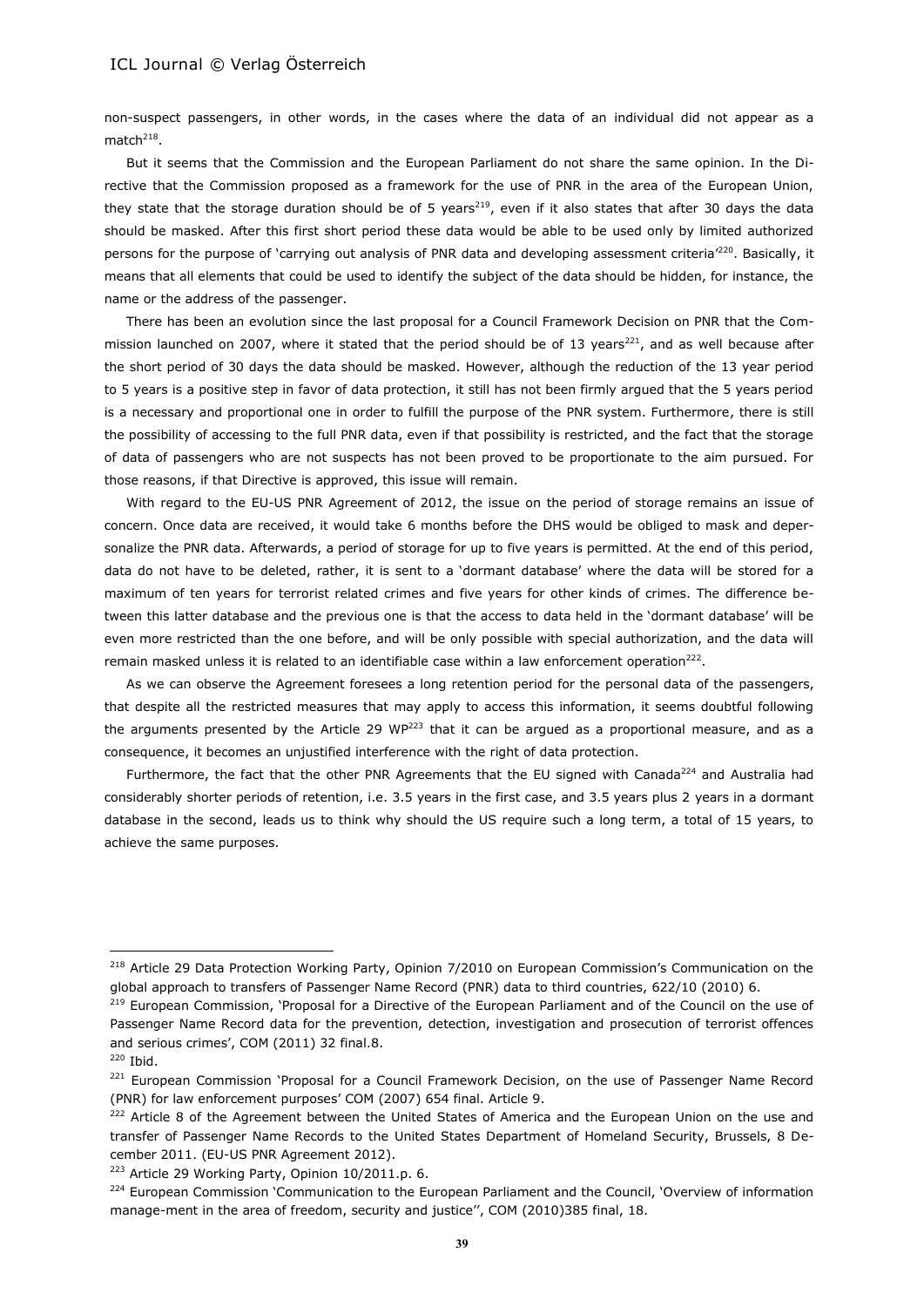## 4. Method of Transmission

We can identify two methods of transmission of the personal information of the passengers from the air carriers to the law enforcement authorities of the third state which is the counterpart of the PNR agreement.

Firstly, there is the 'pull system' which is the method of data transfer for which the competent authorities have the possibility to access directly the air carriers database in order to take the PNR information which they are entitled to use.

Secondly, there is the so called 'push system' which is the method of data transfer by which the same air carriers filter the data that should be acknowledged by the law enforcement authorities. This information is collected, and the same air carrier sends it to the authorities.

It seems that the 'push system' is the one considered as the most acceptable in recent years. As an example, the proposal for a Council Framework Decision on the use of PNR for law enforcement purposes<sup>225</sup> made by the Commission in 2007, even if it stated a preference for the 'push system' offered the possibility of using both systems. In contrast, in the proposal made in 2011, it determined as the only possible method, the 'push system'. In fact, the Article 29WP qualified it as a more `privacy friendly' method than the `pull system'<sup>226</sup>.

The EU-US PNR Agreement of 2012 adopted the same position<sup>227</sup>. Furthermore, as the Article 29 WP stated, it seems logical to attribute to the air carriers, as data controllers, the responsibility to filter all the information provided by the passengers at the time of booking a flight, and limit the transfer of information to the minimum required by the Agreement.

#### 5. Data Subject's Rights

The Commission, in its Communication of 2010 states that every individual should have not only the right to access, rectification and deletion of their PNR data, but as well, he/she should have at his/her predisposition effective administrative and judicial redress procedures in case of a violation of his/her right to data protection. In addition, it underlines that in a case where the administrative or judicial authority determines that such a violation has taken place, the agreement should foresee effective sanctions and remedies to rectify the illegal situation<sup>228</sup>. Those rights are also foreseen by the Council Framework Decision 2008/977/JHA, in articles 17, 18 19 and 20.

The right of access seems to be regulated under Article 11 of the EU-US PNR Agreement of 2012. The first paragraph foresees the right of access to every individual without discrimination, but not surprisingly, in the second paragraph of the same article the United States retains the option to dismiss some of the information contained from accessing the subject's data if it is 'necessary to safeguard privacy-protected, national security, and law enforcement sensitive information'. Thus, the terms used in the Agreement are wide enough to provide the DHS with the means to apply the right of access under its own will.

Article 12 of the same Agreement foresees the right of the data subject to rectification and correction and deletion of the data. But, once again, in the third paragraph of article 12 it states that the US authorities could refuse the request of the individuals if that decision is justified under U.S. law.

In a similar composition, article 13 of the EU-US Agreement establishes the right to redress of the individuals, but this is regulated in accordance with US law. Thus, as Kristin Archick highlights, the effective exercise of the European citizens' rights will remain at the desire of the United States<sup>229</sup>. Article 13 makes reference to

<sup>225</sup> COM(2007) 654 final, (n 221).

 $226$ Article 29 Data Protection Working Party, Opinion 7/2010 on European Commission's Communication on the global approach to transfers of Passenger Name Record (PNR) data to third countries, 622/10 (2010) 6.

<sup>&</sup>lt;sup>227</sup> Article 15 of the Agreement between the United States of America and the European Union on the use and transfer of Passenger Name Records to the United States Department of Homeland Security, Brussels, 8 December 2011. (EU-US PNR Agreement 2010).

<sup>&</sup>lt;sup>228</sup> European Commission 'Communication On the global approach to transfers of Passenger Name Record (PNR) data to third countries', COM (2010) 492 final.9.

<sup>&</sup>lt;sup>229</sup> Kristin Archick, Kristin, U.S-EU Cooperating Against Terrorism, Congressional Research Service (2013)15.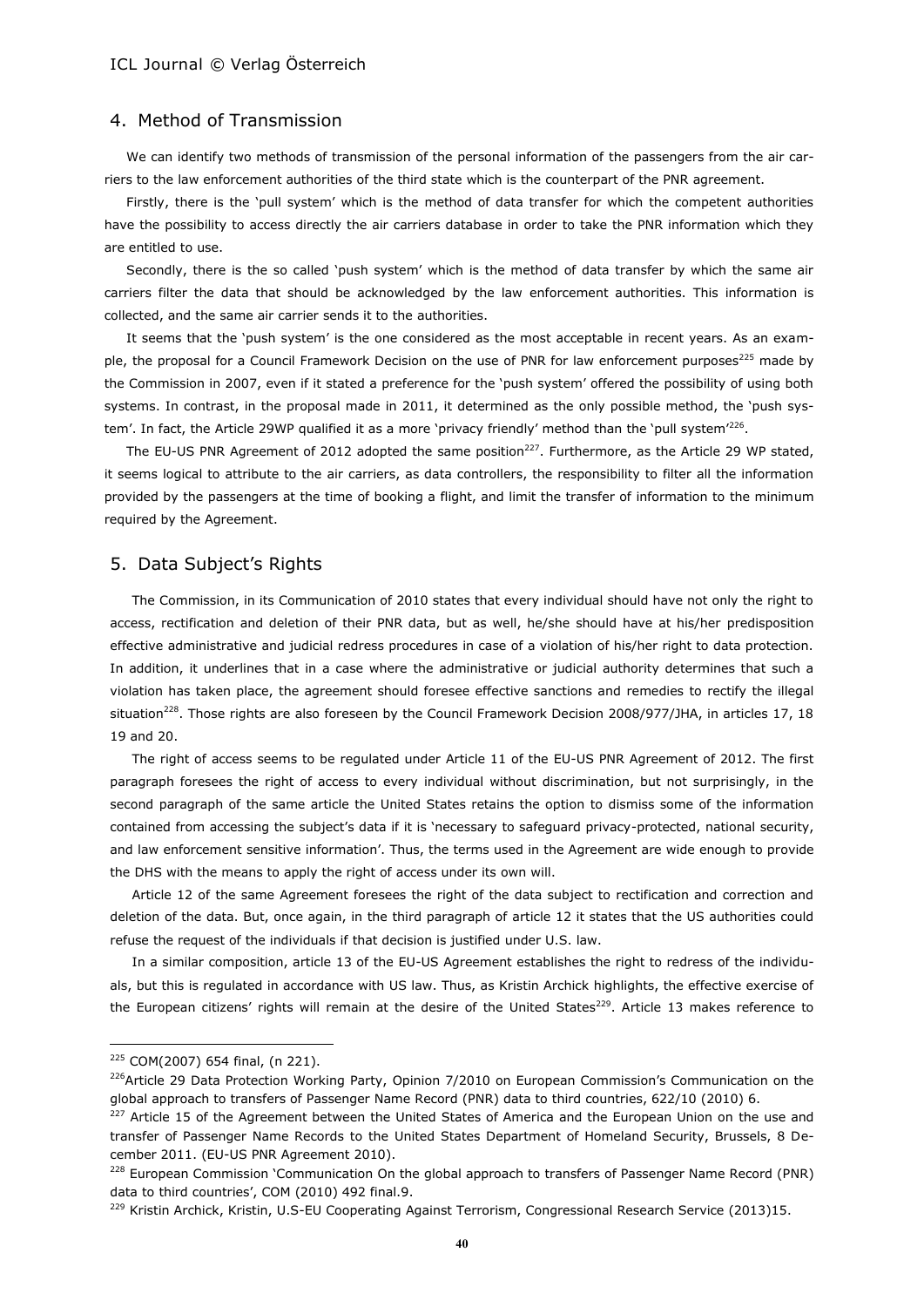some US laws which, in the opinion of the DHS entitle all individuals to exercise their rights and access and redress their information. However, just by way of example, the first law mentioned, the Freedom of Information Act (FOIA) gives the individuals the necessary means to access their information, but not to all of it. Thus, through the FOIA the individual has no right to know with which third parties his or her PNR has been shared<sup>230</sup>. Furthermore, the US has not been really effective in the recognition of those rights of access and redress to their own American citizens. This is the case for instance, of Hasbrouck v. U.S. Customs and Border Protection<sup>231</sup>. Thus, if US citizens are having problems making their rights effective, it seems worth pointing out that it would be even more difficult in the case of Europeans. In fact, this seems to be the real will of the DHS, especially with the inclusion of article 21 which states that the 'Agreement shall not create or confer, under US law, any right or benefit on any person or entity, private or public.<sup>'232</sup>

Individuals can think about enforcing their rights by using other means such as presenting an individual claim before the ECtHR against their own state, arguing that this state is not respecting their right to privacy foreseen in Article 8 of the ECHR. However, it is doubtful that this process would be effective, seeing that the consequence of a decision of the Court in favor of the individual would be to force the State to stop applying the European PNR Agreement. Ultimately, the victims will be, on the one hand, the air carriers who will face fines from the US government or even have to deal with a prohibition to land on US territory, and on the other hand, the same individuals who will see their possibilities of transatlantic movement restricted.

#### 6. Supervision

As a final remark, we should determine the existence of the requirement mentioned in article 8 of the Charter of Fundamental rights, which in paragraph 3 establishes that the control of the protection of data should be carried out by an independent authority. What is more, this is required by the Commissions' Communication 'On the global approach to transfers of PNR data to third countries'<sup>233</sup>.

It is a fact that the intelligence agencies share information in order to ensure our security, but who will determine that they are proceeding in the most respectful and least harmful possible way? Here it seems appropriate to recall the phrase 'Quis Custodiet ipsos custodies?' which literally translated means 'Who will guard the guards themselves?'<sup>234</sup>.

In this sense, the new EU-US Agreement has been an improvement in relation to the previous ones, due to the fact that the new one introduces in article 14 the obligation to submit in compliance with the agreement to independent review and supervision. This supervision process should be carried out by the Department Privacy Officers such as the DHS Chief Privacy Officer. Thus, from a legal perspective a big step has been taken to ensure compliance of the terms of the agreements by the Parties. However, it must be mentioned that, critics have pointed out that a truly independent data protection authority in the US does not exist, or at least, not in relation to the standards required by the  $EU^{235}$ .

<sup>&</sup>lt;sup>230</sup> Hornung, Gerrit and Boehm, Franziska, 'Comparative study on the 2011 draft Agreement between the United States of America and the European Union on the use and transfer of Passenger Name Record (PNR) to the United States Department of Homeland Security, Passau/Luxemburg, 14 March 2012.18.

<sup>&</sup>lt;sup>231</sup> Edward Hasbrouck v. U.S. Customs and Border Protection, United States District Court for the Northern District of California, San Francisco Division, order, No. 10-3793 RS.

<sup>&</sup>lt;sup>232</sup> Article 21 EU-US PNR Agreement 2012.

<sup>233</sup> COM (2010) 492 final. (n 228)8.

<sup>&</sup>lt;sup>234</sup> Dr. Bibi van Ginkel, 'Towards the intelligence use of intelligence: Quis Custodiet ipsos Custodes?', International Centre for Counter-Terrorism Research Paper (2012)1.

<sup>&</sup>lt;sup>235</sup> Hornung, GErrit and Boehm, Franziska, 'Comparative study on the 2011 draft Agreement between the United States of America and the European Union on the use and transfer of Passenger Name Record (PNR) to the United States Department of Homeland Security, Passau/Luxemburg, (2012)15.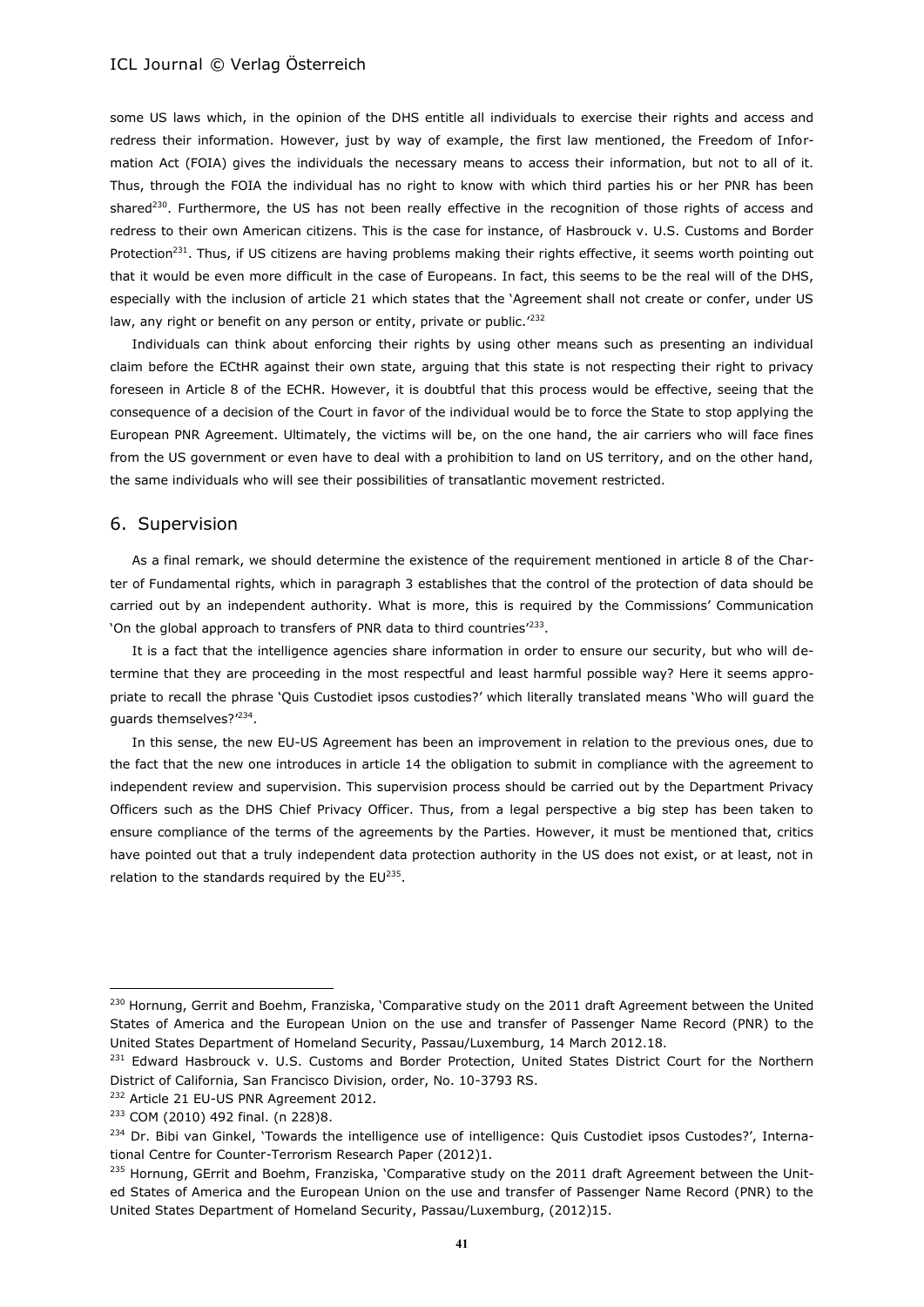### E. Intermediate Conclusions

Throughout this fourth chapter I have presented the framework concerning the use of PNR data for law enforcement purposes, and I underlined the remaining issues in this area. Those issues are the assessment of necessity and proportionality, the purpose limitation principle, the period of retention and storage, the method of transmission and the protection of the data subject's rights.

The EU Commissioner for Home Affairs, Cecilia Malmström, affirmed that the new EU-US Agreement 'represents a big improvement over the existing Agreement from 2007'. However after analyzing some of the main challenges in the above subsection, there do not seem to be many changes, or at least, ones that are in favor of the protection of personal data. In fact the only improvements that this thesis has found is the establishment of the 'push system' as the only method of transfer of data, and leaving the 'pull system' for really exceptional circumstances, as well as the inclusion of the provisions related to the obligation of review and oversight. With regard to the other issues treated in this thesis, no improvement has been found. The new Agreement foresees the transfer of the same 19 items as the previous agreement, as well as the possibility of processing sensitive data. The purpose of its use is still quite broad and gives enough space to legally establish a wide range of exceptions during the implementation of the agreement.

Furthermore, the period of retention does not seem to have changed. Even if the new 'dormant databases' offer some more protection and guarantees than the active ones, the period is still too long to be considered proportional, especially if it is compared with the Agreements signed with Canada and Australia. Finally, and probably most importantly, it seems that the rights of the data subject are still far from offering the protection required by the Commission it its Communication of  $2010^{236}$  and the Council Framework Decision 2008/977/JHA.

Thus, it would be interesting to determine what the EU Commissioner for Home Affairs, Cecilia Malmström understands by the concept of 'big improvement'. In fact, it rather seems a poisoned apple in a new guise.

#### V. Conclusions.

 $\overline{a}$ 

The present study was designed to analyze the legal framework in the European Union on data protection in the light of counter-terrorism measures, in order to determine whether or not the personal data of European citizens are protected. This research has shown that although the EU, since 2001, has been active in developing a normative framework with a high level of data protection in the AFSJ, some issues still remain in terms of human rights such as the use of profiling activities.

In Chapter II the benefits and weaknesses of taking a security or a human rights approach has been explained. But, as that analysis underlines, whichever position the authorities take, it is really important to establish proper protection of personal data in times of counter-terrorism. On the one hand, data protection is a fundamental right protected under article 8 of the Charter of Fundamental Rights of the European Union. On the other hand, the use of this information by law enforcement authorities, as has been explained in detail above, plays a key role in order to ensure security. Thus, keeping a balance between privacy and security should guide the policy makers when it comes to establishing new strategies and counter-terrorism measures that involve the exchange of personal information.

As the concluding remarks in the second chapter have highlighted, so far, a formula to deal with this issue does not exist. The EU and the US have undertaken different approaches, but the lack of data about the efficiency and the outcome of their measures, prevent us from determining if the interference into the privacy of their citizens has been necessary and proportional. However, one thing is clear. If the exchange of information is fundamental in order to ensure security, then the establishment of a normative framework with a high level of protection of personal data in times of counter-terrorism is the key to keeping the balance between security and privacy rights. Furthermore, to promote a strong data protection framework does not just benefit privacy rights, but as well security issues, because if the law enforcement authorities demonstrate that the use of cer-

<sup>&</sup>lt;sup>236</sup> European Commission 'Communication On the global approach to transfers of Passenger Name Record (PNR) data to third countries', COM (2010) 492 final, 9.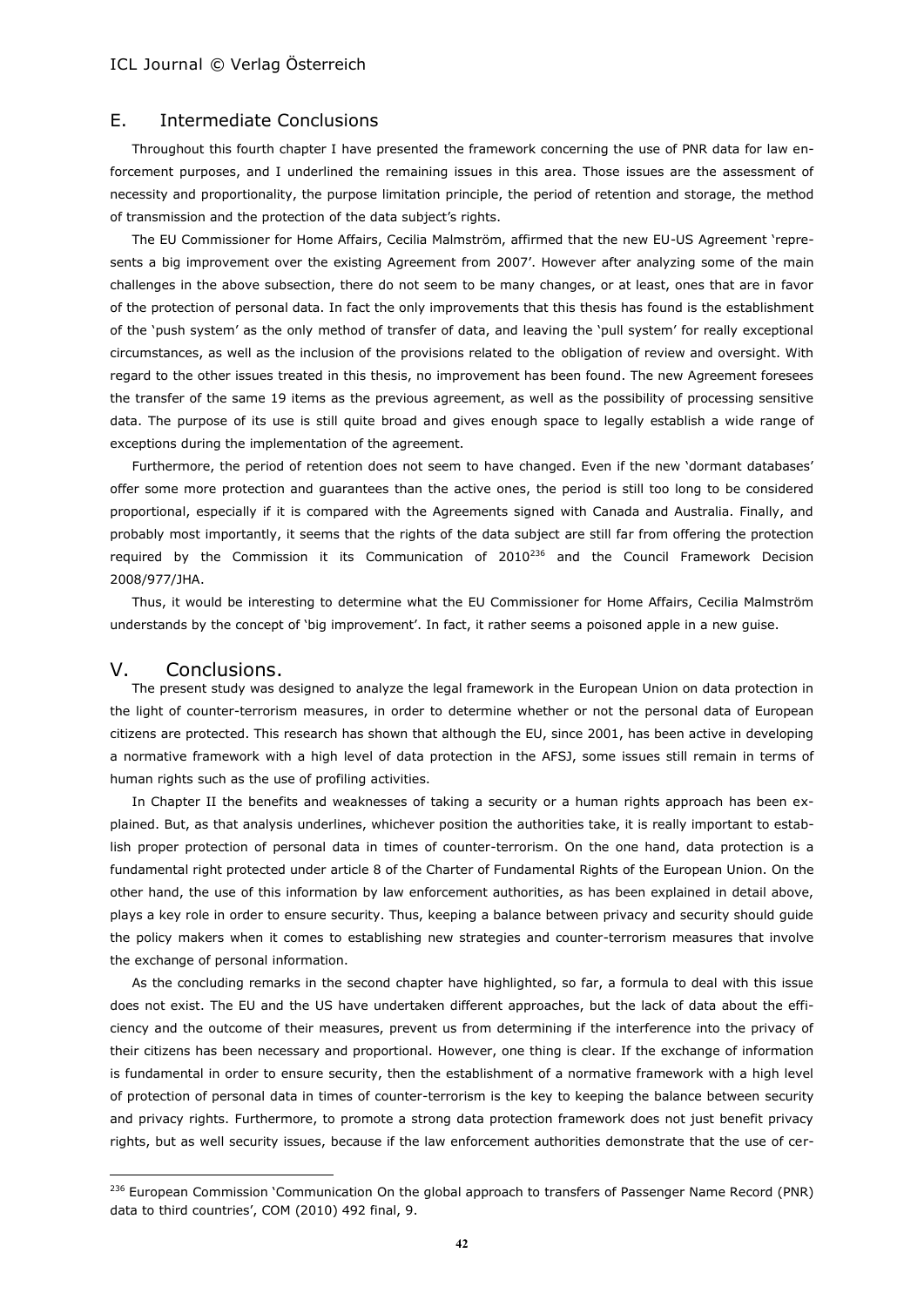tain data is necessary and proportional in order to prevent a threat to public safety, then the interference will be still legitimate in terms of human rights.

In relation to the EU's approach, it has been shown that respect for human rights has been one of the aims of this regional organization, specially since the entry into force of the Treaty of Lisbon, when the Charter of Fundamental Rights of the EU became binding on all of its members. In addition, the incorporation of article 16 TFEU establishing a horizontal approach of the right to data protection, defined a new European approach in favor of human rights. However, since terrorism is an international concern for human security and cooperation with third countries has become a necessary tool in order to combat it, their policies have been challenged and political pressure has brought the EU to undertake measures which compromise the traditional European data protection framework. Thus, the Union is working in order to deal with the trade-off between security and data protection in all its areas of competence.

In Chapter III the data protection framework of the EU was presented. Even if there has been some criticism, it is important to underline the main remaining issues. This study has not been able to confirm that the protection of personal data reaches an adequate level of protection in the ASFJ, and in particular in relation to counter-terrorism policies.

Although Directive 95/46/EC provides high standards of protection, it does not apply in operations concerning public security, defense or State security. Thus the general framework applicable to the ASFJ relies on the Council Framework Decision 2998/977/JHA. However this Framework Decision has been highly criticized because it does not reach the same level of protection as the previously mentioned Directive. Furthermore, most of its provisions foresee situations where the law enforcement authorities will not be obliged to apply protection for personal data.

There have been some regulations developed in different specific sectors, such as in the area of the EURO-POL or the SIS, but the result of this approach has led to the existence of loopholes that have enabled the Union to take decisions that avoided protecting data according to European standards. To compensate this lack of regulation the Commission launched a Communication in 2010 on the 'Overview of information management in the area of freedom, security and justice'. As we observed, this Communication foresees a set of principles that should apply to the EU instruments that involve the exchange of personal information. Notwithstanding, a Communication does not have the same legal force as a Directive or a Council Framework Decision. Thus a stronger normative framework becomes, not just highly recommendable, but necessary.

Nevertheless, the Union has shown its willingness to achieve this goal and although the current situation is still far from being adequate in terms of human rights, it seems to be on the right path. As was developed indepth before, the Commission has launched a Proposal for a Directive on the 'protection of the individual with regard to the processing of personal data by competent authorities for the purposes of prevention, investigation, detection or prosecution of criminal offences or the execution of criminal penalties, and the free movement of such data', which would contain a higher level of protection. It seems that this new proposal will bring positive responses to some of the issues that remain at the moment in this area, such as profiling and automated processing activities and the principle of accountability. In addition, the proposal foresees the insertion of some new principles, like the one related to the privacy-by-design, which will strengthen the level of protection of data of European's citizens. However, even if the proposal is approved in the near future, it seems that some issues will remain unsolved, for instance, that concerning the challenges of the application of the purpose limitation principle.

In fact, this latter issue should receive special attention. This principle is the one that justifies the processing of personal data and its exchange between law enforcement authorities in the area of ASFJ. The principle of purpose limitation is not only challenged because of the lack of accurate definitions of some terms such as 'terrorism' or 'serious crimes' but as well in relation to the scope of data, in other words, the type of data that is processed and exchanged. As an example of this problem, there is a general prohibition on using sensitive data even though some justifiable, exceptional cases can be accepted. An example of the use of this exceptional option is the EU-US PNR Agreement which foresees the possibility of processing these kinds of data for certain situations. It is for that reason that it is recommendable to take the delimitation of the use of personal

**43**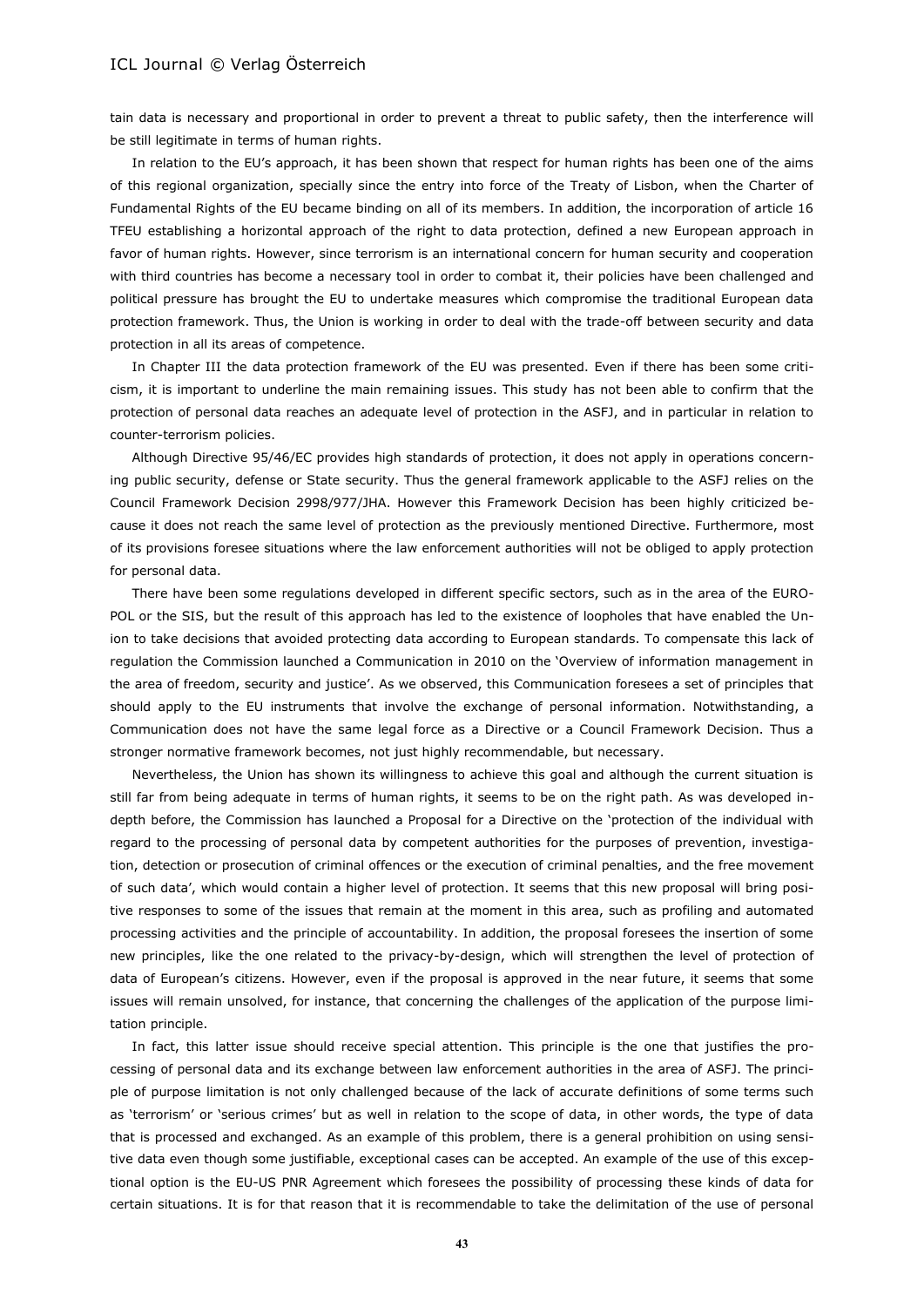$\overline{a}$ 

information as a primary concern when it comes to taking future measures in this area, not only because it is prescribed by law, but as also because the purpose of processing data has to justify the necessity of interference with the right of data protection.

Finally, in order to provide a more practical and concrete application of the issue of data protection within counter-terrorism measures, a closer analysis of the Passenger Name Record Agreements, has been developed in Chapter IV. Interference with the right to data protection that the PNR Agreements implied, and for the reasons explained within this fourth chapter, should be both necessary and proportional. The lack of a framework in this area has led to three agreements, signed with the US, Canada and Australia, which foresee different clauses and levels of data protection. It has been shown that the EU-US PNR Agreement does contemplate a level of protection that does not reach European standards. Furthermore, the differences between the agreements question the necessity and proportionality, if not of the measure itself, of the provisions which grant lower protection than that foreseen in other agreements. A good example of this is the periods of retention, which in the case of the US Agreement is disproportionally longer than the ones agreed with Australia and Canada.

Moreover, it is interesting to observe how the Agreement reached with the US is the one that has brought more concerns in terms of human rights. This leads us to think about how political pressure can redefine EU policies and how this fact can diminish the relevance of human rights within that organization. It is for this reason that in order to ensure the coherence of the Union's strategy and protect human rights in all its areas, including cooperation with third countries, there is a need to establish a proper legal framework. And in particular, with legal framework I mean a framework that should include norms with proper legal obligations, and not just political guidelines as in one of the Commission's Communications, which can be forgotten in the face of external political pressures.

In addition, after the entry into force of the Lisbon Treaty and as a consequence of the Stockholm Programme, three agreements that have been signed so far are being revised. This process has been already concluded in the case of the EU-US PNR Agreement, whose text was agreed on December 2011, and was finally approved by the Council in 2012, coming into force on July of the same year. In this study, relevant improvements in this new Agreement in relation to the former one from 2007 have not been found. There have been positive steps by establishing the 'push system' as the only method of transmission, and by including provisions in relation to the obligation of review and oversight. But some other challenges related to the purpose limitation principle, the scope of data, the prohibition of processing sensitive data, and the period of retention, are still of high concern in this new Agreement, in particular, from a privacy rights point of view.

Thus, the willingness of the EU to improve the protection of PNR data is questionable. As a consequence it will be interesting to observe whether the revision process that is taking place with Canada and Australia, will actually bring any improvement or if as in the case of the US, it will be old wine in new bottles.

Notwithstanding all that has been said and despite all the nuances of the European framework on data protection, during the last decade there has been a positive evolution. Furthermore, some new processes are taking place at the moment and which can bring about changes in order to strengthen privacy rights in this area. Some of these changes are the Commission's proposal for a reform of the data protection framework, which would involve the reform of the Directive of 1995 and the Council Framework Decision of 2008. Other processes are the Proposal for a Directive on the use of PNR data for the purposes of investigating serious crimes and terrorist offences<sup>237</sup>, and the negotiations that started in March 2011, between the EU and the United States of America, so as to reach a general agreement on the protection of information within the context of counterterrorism.

Thus, the data protection framework in relation to counter-terrorism measures found itself at one of the most dynamic moments so far in history, not only because of the new regulations that are being undertaken specially at EU level, but as well, because it is becoming a common concern of the international community as

<sup>&</sup>lt;sup>237</sup> European Commission, 'Proposal for a Directive of the European Parliament and of the Council on the use of Passenger Name Record data for the prevention, detection, investigation and prosecution of terrorist offences and serious crimes', COM (2011) 32 final.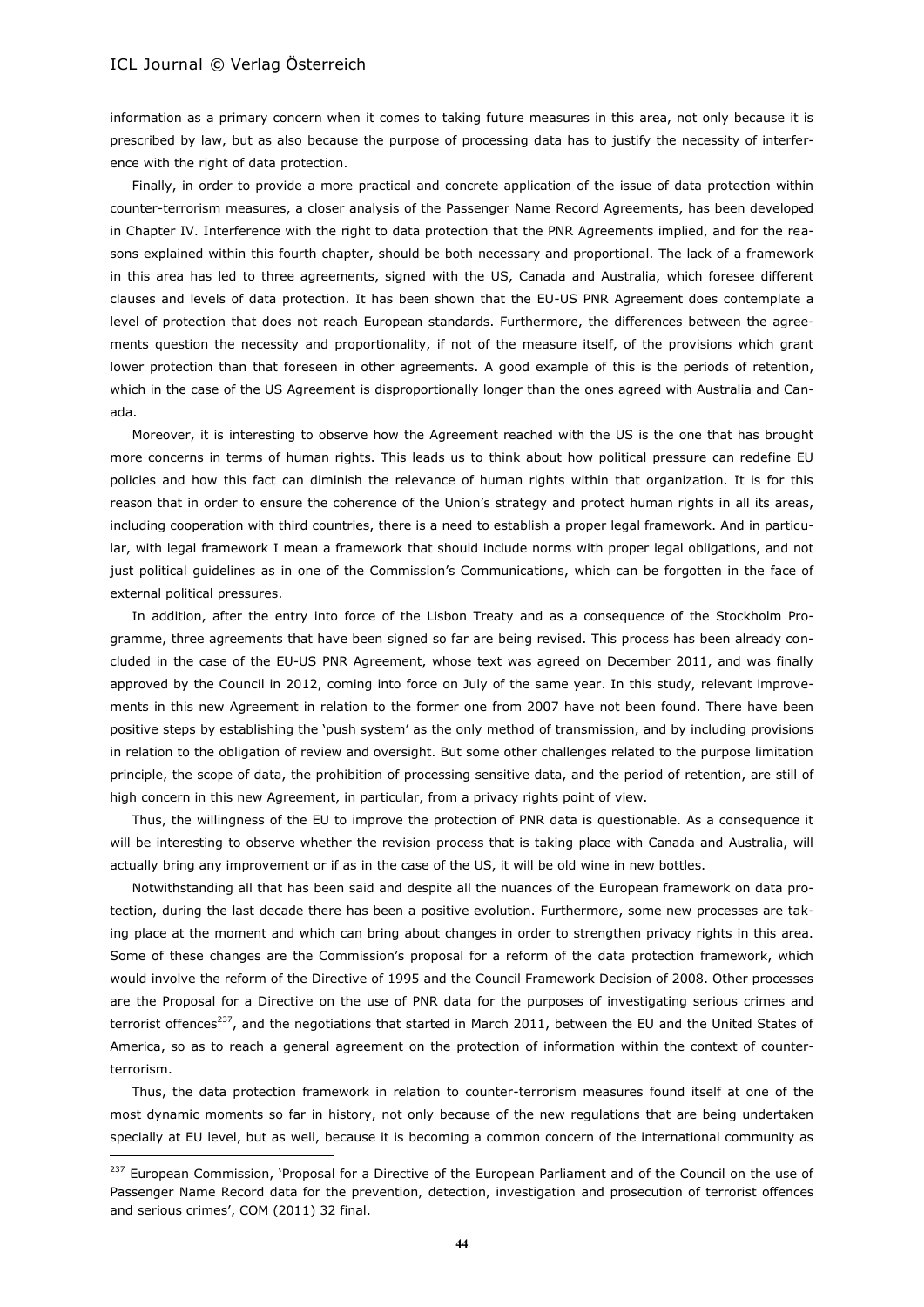has been prove by the international response to the PRISM scandal. Nevertheless, fresh analysis of the level of protection of personal information will have to be performed at the end of these processes in order to ascertain the outcome of these new regulations in terms of human rights.

In conclusion, and returning to the question posed at the beginning of this study, as to whether the personal data of European citizens is protected under the counter-terrorism measures of the European Union, this research has proved that although some protection is afforded we cannot yet affirm that the level of protection is adequate, for the reasons that have been put forward above and right through this thesis.

**Alba Bescos Pou:** abp12588@hotmail.com

#### **Reference List**

#### **Monographies**

Benedek W, 'Human Security and Prevention of Terrorism' in Benedek W. and Yotopoulos-Marangopoulos A. (eds), *Anti-Terrorist Measures and Human Rights* (Martinus Nijhoff Publishers 2004).

Bourloyannis-Vrailas C, 'Human Rights as Standards and Framework Conditions for Anti-Terrorist Mesures' in Benedek, W, and Yotopoulos-Marangopoulos A, (eds), *Anti-Terrorist Measures and Human Rights* (Martinus Nijhoff Publishers, 2004).

Chandler J, 'Privacy versus National Security, Clarifying the Trade-off', in Ian Kerr, Carole Lucock and Valerie Steeves (eds) *Lessons From The Identity Trail: Anonymity, Privacy and Identity in a Networked Society* (New York: Oxford University Press, February 2009).

Eide, Asbjorn, Alfredsson, Gudmundur, Melander, Göran, Rehof, Lars Adam, Rosas, Allan, Theresa, (eds) *The Universal Declaration of Human Rights: A Commentary* (Scandinavian University Press, 1992).

De Wet E, 'Human Rights Considerations and the Enforcement of Targeted Sanctions in Europe: The Emergence of Core Standards of Judicial Protection', in Bardo Fassbender (ed) *Securing Human Rights: Achievements and Challenges of the UN Security Council*, (Published to Oxford Scholarship Online, January 2012).

Frank B and Bashir Abour C, Terrorism and Organized Crime', , in Schmid, Alex P. (ed) *Forum on crime and society*, Vol 4, No and 2,( New York: United Nations publications, 2004)**.**

De Hert P, Papakonstantinou V and Riehle C, ´Data Protection in the third pillar: cautious pessimism' in Maik Martind (ed), *Crime, rights and the EU: the future of police and judicial cooperation* (Publisher: Justice, February 2008).

Poullet Y and Gutwirth S, 'The contribution of the Article 29 Working Party to the construction of a harmonized European Data Protection System: an illustration of 'reflective governance'?' in Maria Veronica Perez Asinari & Pablo Palazzy (eds) *Défis du droit à la protection de la vie privée. Challenges of privacy and data protection law (*Bruylant, 2008).

Ramcharan B, *Human rights and human security: Strengthening Disarmament and Security* (Disarmament Forum, (UNI-DIR/DF/2004/1) United Nations, January 2004).

Schieder P, 'Anti-Terrorist measures and Human Rights from the Prespective of teh parlyament of the Council of Europe' in Benedek, Wolfgang and Yotopoulos-Marangopoulos, Alice (eds), *Anti-Terrorist Measures and Human Rights* (Martinus Nijhoff Publishers, 2004).

Wilkinson, P, *Terrorism versus Democracy: The Liberal State Response* (Second Edition, Frank Cass, 2006).

Wilson, R.A, 'Human rights in the 'War on Terror",In Wilson, R.A. (ed), *Human Rights in the 'War on Terror'*, (Cambridge University Press, 2005).

Yotopoulos-Marangopoulos A, ´Concluding Thoughts' in Benedek, Wolfgang and Yotopoulos-Marangopoulos, Alice (eds), *Anti-Terrorist Measures and Human Rights*. (Martinus Nijhoff Publishers, 2004).

#### **Articles**

Alessadro Davoli. *Personal Data Protection'*, Fact Sheets on the European Union, March 2011.

Ann Cavoukian, *Information and Privacy Commissioner, Operationalizing Privacy By Design: A Guide to Implementing Strong Privacy Practices,* (Ph.D, Canada: December 2012)

<http://www.privacybydesign.ca/content/uploads/2013/01/operationalizing-pbd-guide.pdf> Accessed 1 January 2014.

Bellanova, Rocco & Duez, Denis. *A DifferentView on the 'Making' of European Security: The EU Passenger Name Record System as a Socio-Technical Assemblage* European Foreign Affairs Review 17, (Special Issue 109–124.© 2012 Kluwer Law International BV, 2012)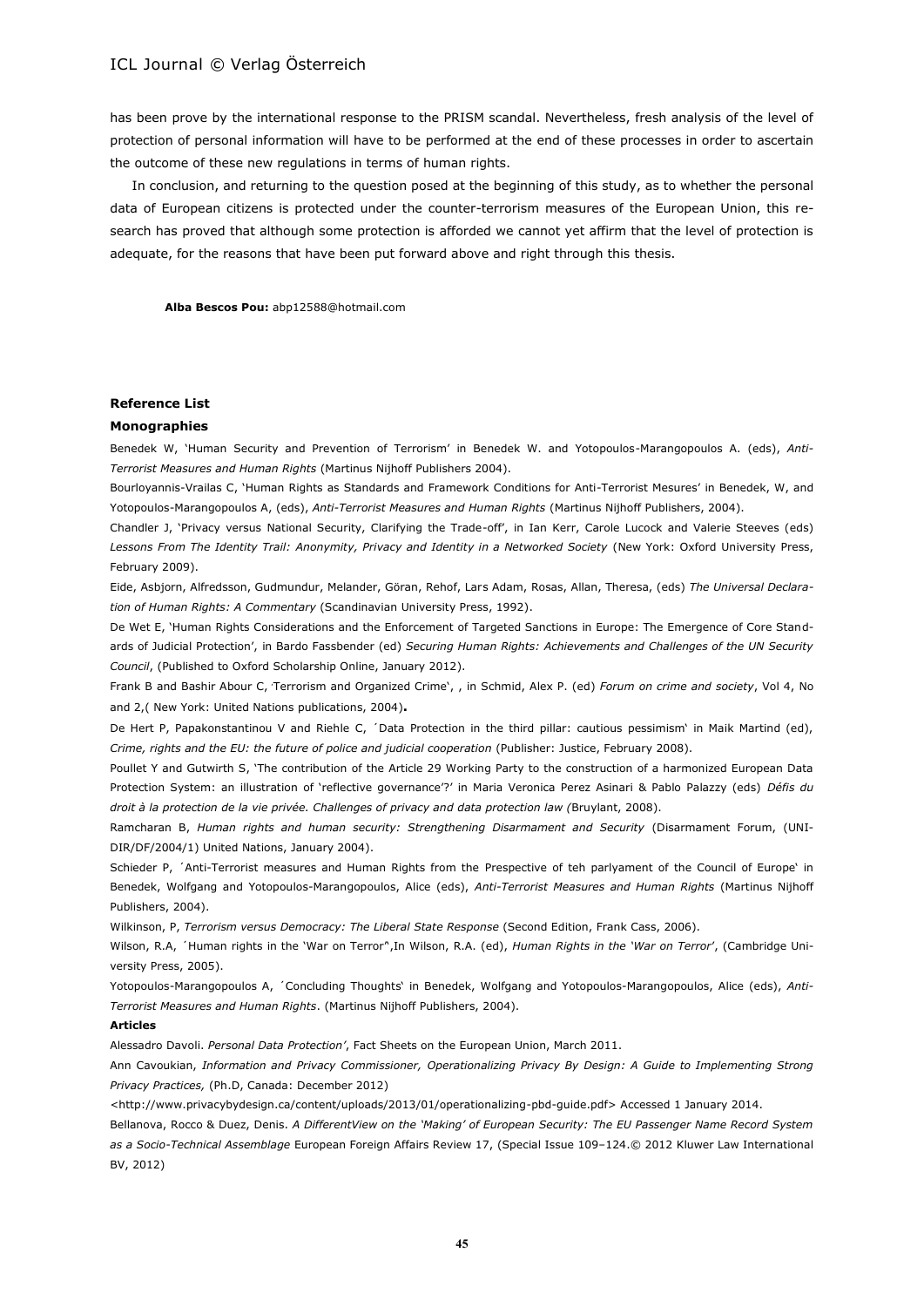Bigo, Didier; Carrera, Sergio; Gonzalez, Gloria; de Hert; Paul & others, Towards a New EU Legal Framework for Data Protection and Privacy, Directorate-General For Internal Policies, Policy Department C: Citizen's Rights and Constitutional Affairs (ed) [2011] < www.ceps.eu/ceps/dld/6351/pdf> Accessed 1 January 2014.

Brower, Evelien, *The EU Passenger Name Record (PNR) System and Human Rights: Transferring Passenger Data or Passenger Freedom?,* (2009) Centre for European Policy Studies, Working Document No. 320 < Brower, Evelien, The EU Passenger Name Record (PNR) System and Human Rights: Transferring Passenger Data or Passenger Freedom?, Centre for European Policy Studies, Working Document No. 320, 2009> accessed 12 Desember 2013.

DW., Davis Silver B D. *Civil Liberties vs. Security in the Context of the Terrorist Attacks on America* Presentation at the Annual Meeting of the American Political Science Association (2002)

<http://www.apsanet.org/~polcomm/news/2003/terrorism/papers/davis-silver.pdf> Accessed 1 Desember 2013.

De Hert P, and Bellanova R, *Data Protection in the Area of Freedom, Security and Justice: a System Still To Be Fully Developed?*, Policy Department C: Citizen's Rights and Constitutional Affairs, European Parliament, (2009).

Dr. Bibi van Ginkel, '*Towards the intelligence use of intelligence: Quis Custodiet ipsos Custodes?*', International Centre for Counter-Terrorism Research Paper (2012) <http://www.icct.nl/download/file/ICCT-van-Ginkel-Intelligent-Use-of-Intelligence-August-2012.pdf> Accessed 15 October 2013.

Gunasekara G, 'The "Final" Privacy Frontier? Regulating Trans-Border Data Flows' International Journal of Law and Information Technology (Vol. 17 No.2, Oxford University Press, 2007) 159-162.

Hijmans H, 'Recent Developments in Data Protection at the European Union level', ERA - Europäische Rechtsakademie, (Published online, 2010).

Hobbing P, ´Tracing Terrorists: the EU –Canada Agreement in PNR Matters' Centre for European Policy Studies Special Report (2008) < http://aei.pitt.edu/11745/> Accessed 1 September 2013.

Hornung, GErrit and Boehm, Franziska, 'Comparative study on the 2011 draft Agreement between the United States of America and the European Union on the use and transfer of Passenger Name Record (PNR) to the United States Department of Homeland Security, Passau/Luxemburg, 14 March 2012.

Kristin Archick, Kristin, U.S-EU Cooperating Against Terrorism, Congressional Research Service (2013) <http://www.fas.org/sgp/crs/row/RS22030.pdf> Accessed 1 September 2013.

Mariani P, The Implementation of UN Security Council Resolutions Imposing Economic Sanctions in the EU/EC Legal System: Interpillar Issues and Judicial Review, Bocconi Legal Studies (Research Paper No. 1354568, Bocconi University – Department of Law, 2009).

Oberleitner G, ´Human Security and Human Rights',European Training and Research Centre for Human Rights and Democracy (Occasioanl Paper Series, 2002).

Polakiewicz J, ´EU law and the ECHR: Will EU accession to the European Convention on Human Rights square the circle?' (Oxford Brookes University, 2013) <http://www.coe.int/t/dghl/standardsetting/hrpolicy/accession/Accession\_documents/

Oxford\_18\_January\_2013\_versionWeb.pdf> Accessed 13 July 2013.

Pring, Johnny, 'Up Close and Personal: Data Protection and EU-US relations", European Policy Centre (2007) < mercury.ethz.ch/.../PB\_May07\_up\_close.pdf> Accessed 1 March 2013.

Schorlemer S, 'Human Rights: Substantive and Institutional Implications of the War Against Terrorism' [2003] (Vol 14 No 2)278 European Journal of International Law < http://ejil.oxfordjournals.org/content/14/2/265.full.pdf> Accessed 1 September 2013.

Wessel, Ramses A., 'The inside looking out: consistency and delimitation in EU external relations', Common Market Law Review [2000] (37: 1135 – 1171) Kluwer Law International http://www.kluwerlawonline.com/abstract.php?area=Journals&id=276760 Accessed 1 August.

#### **Other Documents**

Ariel Aaronson S, Internet Governance or Internet Control? How to safeguard Internet Freedom, Cicero Fundation Great Debate Paper No. 13/01 (Gorge Washington University 2013)

<http://www.cicerofoundation.org/lectures/Aaronson\_Internet\_Governance.pdf> Accessed 1 August 2013.

Article 29 Data Protection Working Party, Opinion 03/2013 on purpose limitation, 00569/13 (2013).

Article 29 Data Protection Working Party, Opinion 3/2010 on the principle of accountability, 00062/10 (2010).

Article 29 Data Protection Working Party, Opinion 7/2010 on European Commission's Communication on the global approach to transfers of Passenger Name Record (PNR) data to third countries, 622/10 (2010) .

Article 29 Data Protection Working Party, The Future of Privacy, Joint Contribution to the Consultation of the European Commission on the legal framework for the fundamental right to protection of personal data, 02356/09 (2009).

Article 29 Data Protection Working Party, Opinion 10/2011 on the proposal for a Directive of the European Parliament and the Council on the use of passenger name record data for the prevention, detection, investigation and prosecution of terrorist offences and serious crime, 00664/11 (2011).

Article 29 Data Protection Working Party, Opinion 5/2012 on Cloud Computing,01037/12 (2012).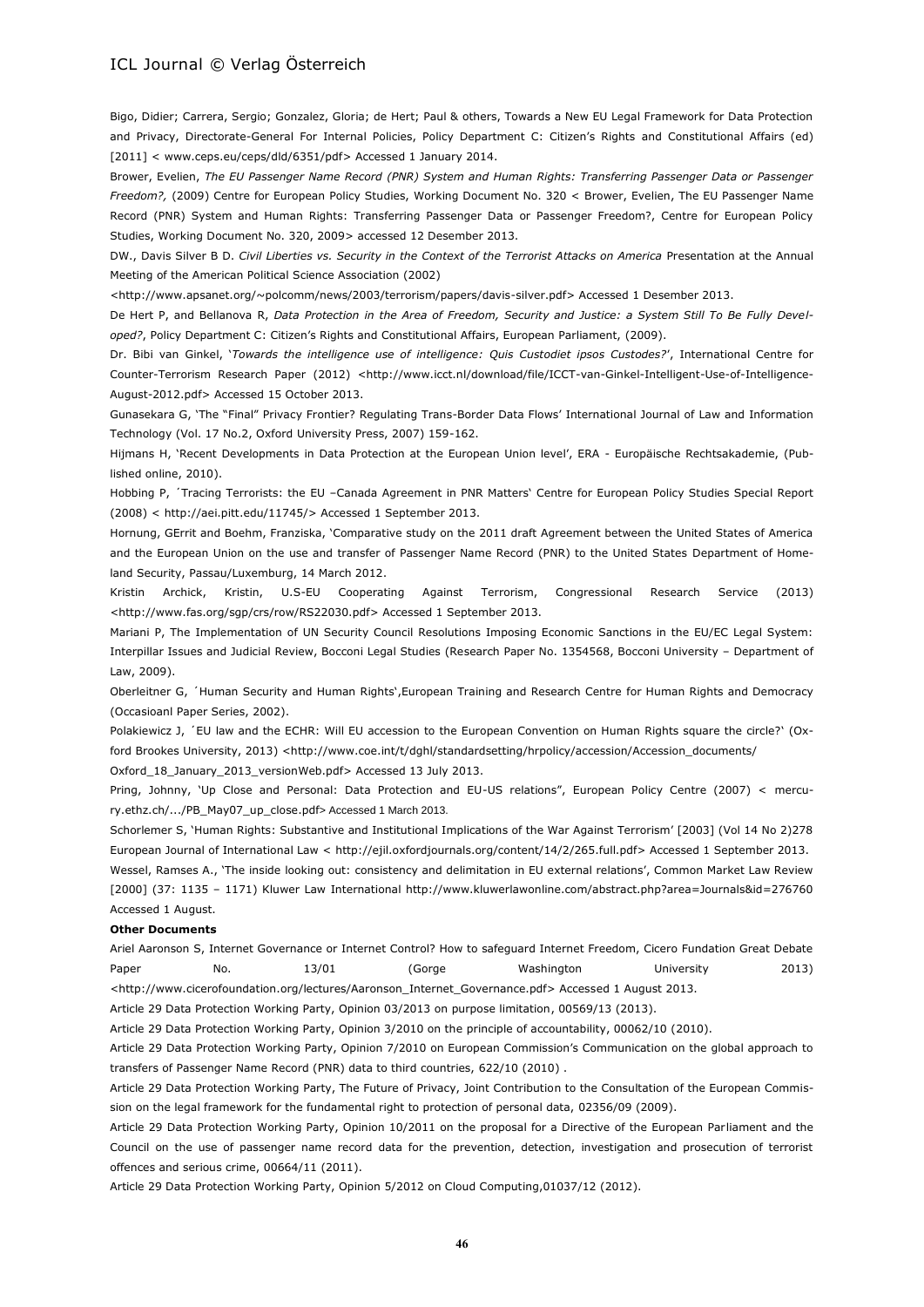Article 29 Data Protection Working Party, Opinion 2/2007 on information to passengers about transfer of PNR data to US authorities, (2007).

Commission ´Communication to the European Parliament and The Council, The EU Internal Security Strategy in Action: Five steps towards a more secure Europe', COM (2010) 673 final.

Council of Europe ´Guidelines on Human Rights and the Fight against Terrorism', the Committee of Ministers (2002).

Council of the European Union, ´Draft Council Conclusions on an Information Management Strategy for EU internal security' Document 16637/09, (2009).

Council of the European Union, 'Draft Internal Security Strategy for the European Union: "Towards a European Security Model"', (2010).

Council of The European Union, ´EU Counter-Terrorism Coordinator, 'EU Counter-Terrorism Strategy – Discussion paper'', (2012).

European Commission 'Communication On the global approach to transfers of Passenger Name Record (PNR) data to third countries', COM (2010) 492 final.

European Commission 'Communication to the European Parliament and the Council, 'Overview of information management in the area of freedom, security and justice'', COM (2010)385 final.

European Commission 'Decision of 14 May 2004 on the adequate protection of personal data contained in the Passenger Name Record of air passengers transferred to the United States' Bureau of Customs and Border Protection (notified under document number' C(2004) 1914 (2004/535/EC).

European Commission 'Proposal for a Council Framework Decision, on the use of Passenger Name Record (PNR) for law enforcement purposes' COM (2007) 654 final.

European Commission, 'Proposal for a Directive of the European Parliament and of the Council on the use of Passenger Name Record data for the prevention, detection, investigation and prosecution of terrorist offences and serious crimes', COM (2011) 32 final.

European Commission, 'Proposal for a Regulation of the European Parliament and of the Council on the Protection of individuals with regard to the processing of personal data and on the free movement of such data (General Data Protection Regulation)', 2012/0011 (COD), COM(2012) 11 final.

European Commission, 'Proposal for a Directive of the European Parliament and of the Council, on the protection of individuals with regard to the processing of personal data by competent authorities for the purposes of prevention, investigation, detection or prosecution of criminal offences or the execution of criminal penalties, and the free movement of such data', 2012/0010 (COD), COM (2012) 10 final.

European Council, 'The Stockholm Programme – An Open and Secure Europe Serving and Protecting Citizens' (2010)OJ C115/1. European Data Protection Supervisor, Opinion of 30 September 2010 on 'the Communication from the Commission to the European Parliament and the Council - "Overview of information management in the area of freedom, security and justice"' (2010).

European Data Protection Supervisor, Opinion of 24 November 2010 on 'the Communication from the Commission to the European Parliament and the Council concerning the EU Counter-Terrorism Policy: main achievements and future challenges' (2010) European Data Protection Supervisor, Opinion of 14 January 2011 on 'the Communication from the Commission on "A comprehensive approach on personal data protection in the European Union"' (2011) OJ C 181/01.

European Data Protection Supervisor, Opinion of 25 March 2011 on 'the use of Passenger Name Record data for the prevention, detection, investigation and prosecution of terrorist offences and serious crime', (2011) OJ C 181/02.

European Parliament, Recommendation to the Council of 24 April 2009 on the problem of profiling, notably on the basis of ethnicity and race, in counter-terrorism, law enforcement, immigration, customs and border control (2008/2020(INI)) OJ C184E/119.

European Parliament, Resolution on the draft Commission decision noting the adequate level of protection provided for personal data contained in the Passenger Name Records (PNRs) transferred to the US Bureau of Customs and Border Protection (PE 344.133) (B5-0156/2004) [2004].

European Union Agency for Fundamental, 'Opinion on the Proposal for a Council Framework Decision on the use of Passenger Name Record data for law enforcement purposes', (2008).

National Security Strategy, Washington, United States, (2010)

<http://www.whitehouse.gov/sites/default/files/rss\_viewer/national\_security\_strategy.pdf> Accessed 1 August 2013.

Prieto D, 'Working Paper "War about Terror" Civil liberties and national security after 9/11' Council on Foreign Relations (2009) < www.cfr.org/.../Civil\_Liberties\_WorkingPaper.pdf> Accessed 1 July 2013.

Martin Scheinin, Special Rapporteur on 'the promotion and protection of human rights and fundamental freedoms while counter terrorism', A/HRC/13/37 General Assembly, United Nations, (2009).

Resolution on Privacy by Design, adopted by the 32nd International Conference of Data Protection and Privacy Commissioners, Jerusalem (2010)27-29.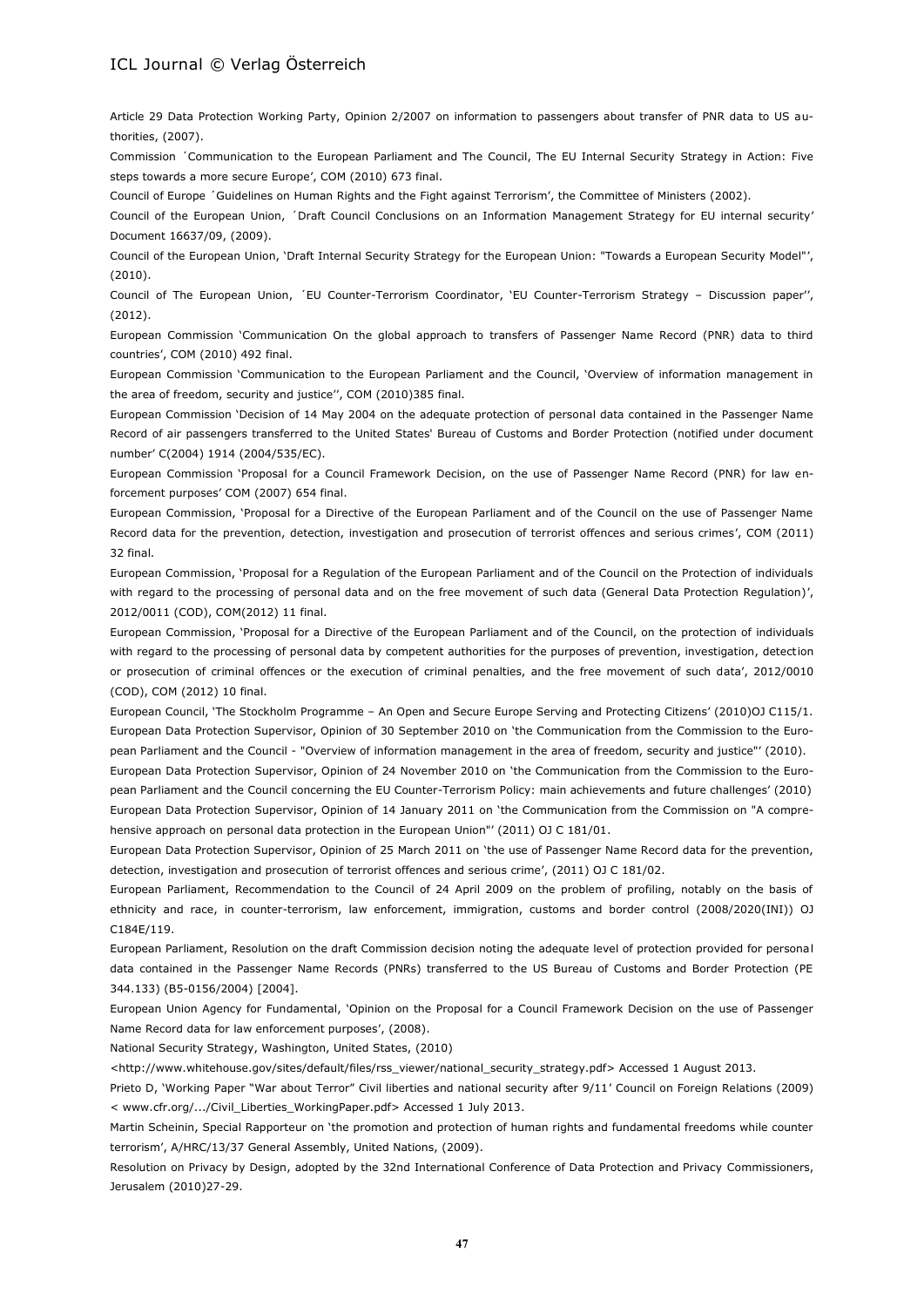Trauner, Florian, Occasional Paper 'The Internal-external security Nexus: more coherence under Lisbon?', EU Institute For Security Studies, Paris: March 2011.

United Nations Security Council Resolution 1373 (S/RES/1373) [2001].

#### **Legal Documents**

Agreement between the European Union and Australia on the processing and transfer of Passenger Name Record (PNR) data by air carriers to the Australian Customs and Border Protection Service, [2012] OJ L186/4.

Agreement between the European Community and the Government of Canada on the processing of Advance Passenger Information and Passenger Name Record data, [2006] OJ L82/15.

Agreement between the United States of America and the European Union on the use and transfer of Passenger Name Records to the United States Department of Homeland Security, Brussels, Doc. No. 17434/11, [2012] OJ L215/5.

Agreement between the European Union and the United States of America on the processing and transfer of Passenger Name Record (PNR) data by air carriers to the United States Department of Homeland Security (DHS) (2007 PNR Agreement). [2007]  $011204/18$ 

Charter of Fundamental Rights of the European Union, [2010] OJ C 83/02.

Convention based on Article K 3 of the (Maastricht) Treaty on European Union on the Establishment of a European Police Office (Europol Convention), [1995] OJ C316.

Convention for the Protection of Individuals with regard to Automatic Processing of Personal Data, CETS No.: 108, Council of Europe, Strasbourg, 1981.

Council Framework Decision 2008/977/JHA of 27 November 2008 on the protection of personal data processed in the framework of police and judicial cooperation in criminal matters [2008] OJ L350/60.

Declaration 20 on Article 16 of the Treaty on the Functioning of the European Union, annexed to the Final Act of the Intergovernmental Conference which adopted the Treaty of Lisbon, [2010] OJ 83/345.

Declaration 21 on the protection of personal data in the fields of judicial cooperation in criminal matters and police cooperation, annexed to the Final Act of the Intergovernmental Conference which adopted the Treaty of Lisbon, [2010] OJ 83/345.

Directive 95/46/EC, of the European Parliament and of the Council, on the protection of individuals with regard of the processing of personal data and on the free movement of such data, [1995] OJ No L281/31.

Council Directive 2004/82/EC on the obligation of carriers to communicate passenger data, [2004] OJ L261/24.

European Convention of Human Rights, [1950] Strasbourg, Council of Europe.

European Parliament and the Council, Regulation (EC) No 767/2008 concerning the Visa Information System (VIS) and the exchange of data between Member States on short-stay visas (VIS Regulation), [2008] OJ 218/60.

International Convention for the Suppression of the Financing of Terrorism, Resolution 54/109, New York: General Assembly of the United Nations, December 1996.

International Covenant on Civil and Political Rights, New York: adopted 16 December 1966, entered into force 23 March 1976. 999 UNTS 171 (ICCPR).

Lisbon Treaty amending the Treaty on the European Union and the Treaty establishing the European Community, signed at Lisbon, [2007] OJ C306/1.

OECD Guidelines on the Protection of Privacy and Trans border Flows of Personal Data, 1980

Universal Declaration of Human Rights, adopted 10 December 1948. UNGA Res 217 A III) (UDHR).

#### **Case Law**

Amann v. Switzerland, App no 27798/95 (ECtHR 16 February 200).

Perry v. UK, App no 63737/00, (ECtHR 17 July 2003).

P.G. & J.H. v. UK, App no 44787/98 (ECtHR 25 September 2001).

Joined Cases C-317/04 and C-318/04, Parliament v. Council, [2006] ECR I-4795.

Joined Cases C-402/05 and C-402/05, OJ 2008 C 285/2, Kadi and Al Barakaat International Foundation v Council and Commission, [2008] ECR I-000.

Case T-228/02, Organisation des Modjahedines du Peuple d'Iran v Council [2006] ECR II-4665.

Case T-256/07, People's Mojahedin Organization of Iran v Council, [2008] ECR II-03019.

Case T-284/08 People's Mojahedin Organization of Iran v Council, [2008] ERC II-03487.

Edward Hasbrouck v. U.S. Customs and Border Protection, United States District Court for the Northern District of California, San Francisco Division, order, No. 10-3793 RS.

#### **Media and Others**

Commissioner V. Reding, "Your data, your rights: Safeguarding your privacy in a connected world Privacy Platform "The Review of the EU Data Protection Framework", SPEECH/11/183, (Brussels, 16 March 2011)3, available at <http://europa.eu/rapid/press-release\_SPEECH-11-183\_en.htm> Accessed 1 July 2013.

Bruce Schneier, 'Profiling Makes Us Less Safe, Will profiling make a difference?', The Editors, *The New York Times*, (4 January 2010,) <http://roomfordebate.blogs.nytimes.com/2010/01/04/will-profiling-make-a-difference/> accessed 1 July 2013.